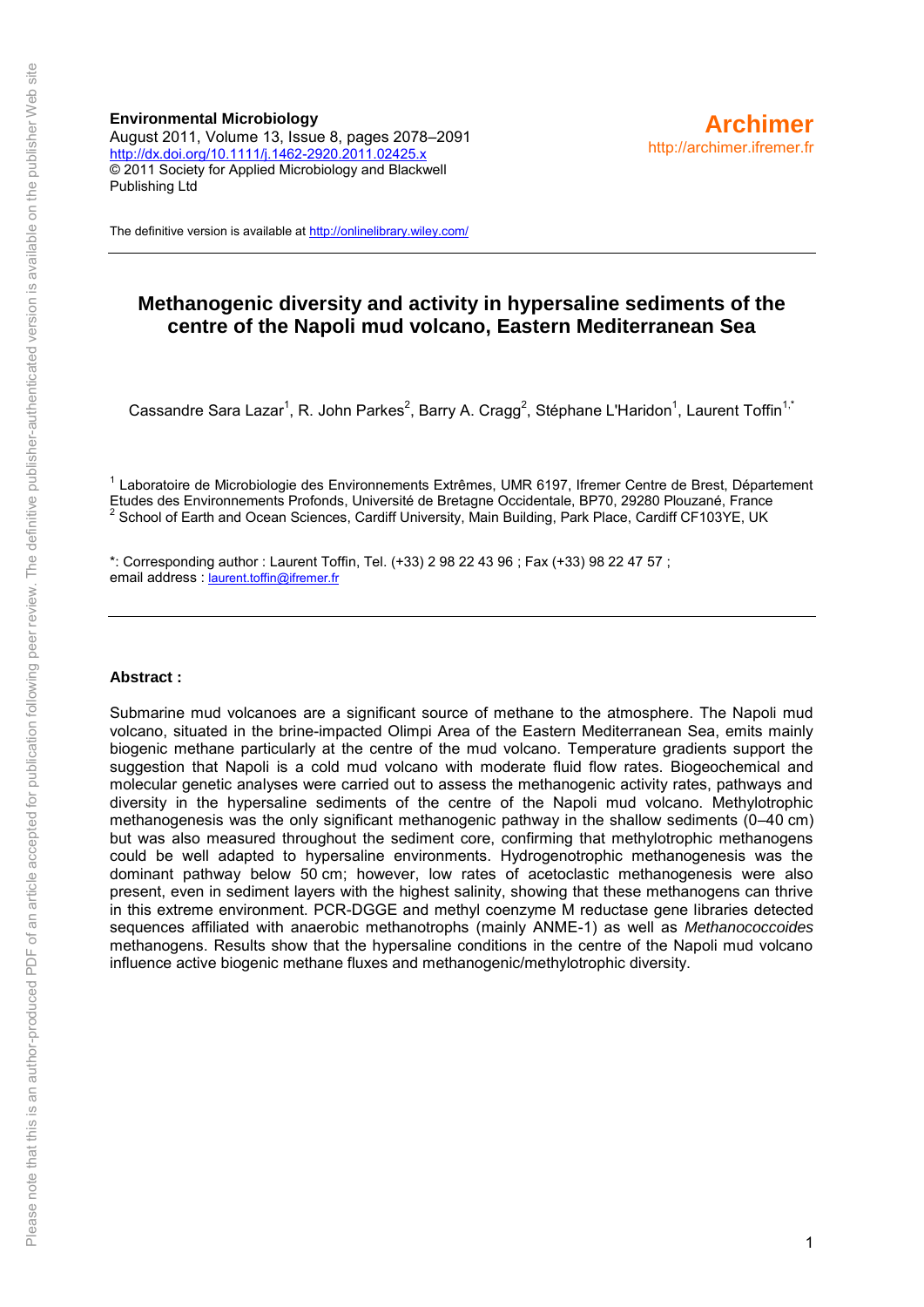#### 1 **INTRODUCTION**

istant source of atmospheric carbon, especialized as significant source of atmospheric carbon, especialized mud-volcano breccia (Dimitrov, 2003). Once been found along the northern flank of the Mediterrar Mediterrarean Sea 2 Large amounts of the greenhouse gas methane are stored in marine sediments 3 (Kvenvolden, 1988). Methane is also emitted from these sediments, sometimes 4 ascending from deep sources along channels or conduits reaching the seafloor, 5 creating structures such as pockmarks or mud volcanoes. Submarine mud volcanoes 6 are typically found at various tectonically active and passive continental margins, 7 from which mud and fluids (water, brine, gas, oil) flow or erupt (Milkov, 2000). They 8 are considered a significant source of atmospheric carbon, especially methane 9 (Dimitrov, 2003). Mud volcanoes are typically driven by overpressured subsurface 10 sediment in subduction zones of continental margins. They can erupt violently or 11 gently extrude semi-liquid mud-volcano breccia (Dimitrov, 2003). Over 200 mud 12 volcanoes have been found along the northern flank of the Mediterranean Ridge in 13 the eastern Mediterranean Sea (Charlou et al., 2003). The formation of the 14 Mediterranean Ridge is linked to the collision between the African and Eurasian 15 tectonic plates, resulting in intensive faulting (Haese et al., 2006). The Napoli mud 16 volcano is a circular dome situated in the Olimpi area (Fig. 1). This mud volcano has 17 ascending brine fluids characterized by pools and lakes with diameter size ranging 18 from centimeters to meters (Charlou et al., 2003). Fauna are present on the summit 19 (active inner zone), whereas in the outer zone most fauna are dead, suggesting that 20 chemosynthetic activity is limited due to the brines and fluid flows (Olu-Le Roy et al., 21 2004).

22 Most of the gas venting from these mud volcanoes is composed of methane, mainly 23 of biogenic origin (Charlou et al., 2003) which is produced by methanogenic Archaea. 24 Methanogenesis is the ultimate terminal oxidation process in the anaerobic 25 degradation of organic matter. Methanogens are divided into three metabolic groups 26 based on substrates used: hydrogenotrophs use  $H_2/CO_2$ , acetoclasts use acetate, 27 and methylotrophs use methylated compounds (Garcia et al., 2000). Few studies 28 have specifically focused on activity or diversity of methanogens in cold seeps and 29 mud volcanoes (Dhillon et al., 2005; Kendall et al., 2006), and only eight 30 methanogens belonging to six different genera have been cultured and isolated from 31 cold seeps (Sowers et al., 1983, 1984, von Klein, 2002, Mikucki et al., 2003, Shlimon 32 et al., 2004, Singh et al., 2005, Kendall et al., 2006, 2007). Most (>90%) of the 33 uprising methane is consumed by anaerobic oxidation of methane (AOM) before it 34 reaches the seafloor (Knittel et al., 2009). AOM is driven by methanotrophic Archaea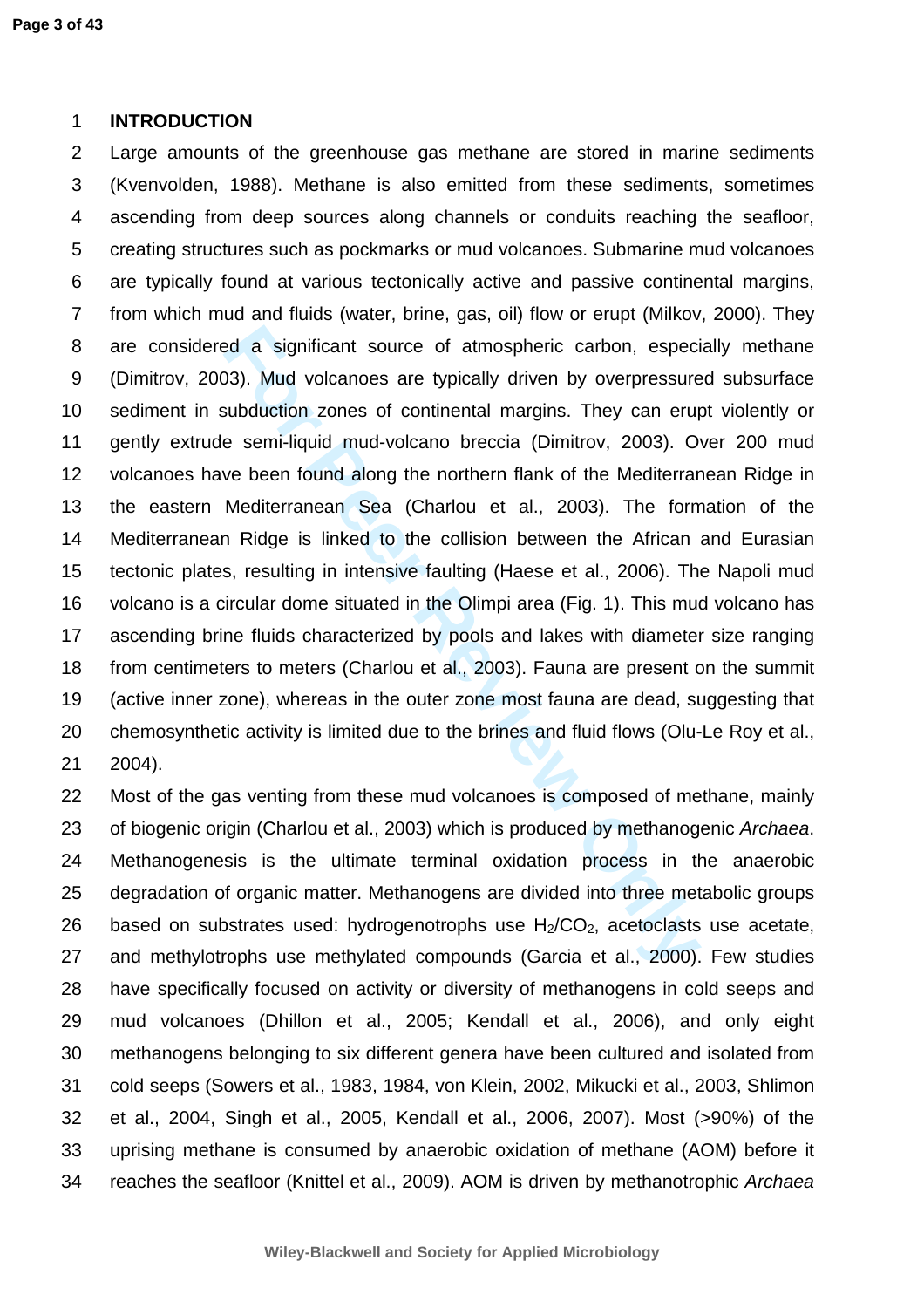35 (ANME), and is often coupled to Desulfosarcinales- and Desulfobulbus-related 36 bacteria, as sulfate-reducing partners (Boetius et al., 2000; Knittel et al., 2005; 37 Niemann et al., 2006). Based on the 16S rRNA gene phylogeny, AOM in marine 38 environments is mediated by three distinct clusters of *Euryarchaeota*, namely ANME-39 1, ANME-2 and ANME-3. These clusters are phylogenetically related to the orders 40 Methanosarcinales and Methanomicrobiales which include cultivated methanogens 41 (Lösekann et al., 2007).

In activity of a mud volcano is generally located at the<br>muds and fluids are freshly expelled from a deep reserv<br>sthane ratios and  $\delta^{13}CH_4$  values (-65.6‰PDB, Charlou<br>methane is biogenic. Napoli mud volcano deep-source 42 The maximum activity of a mud volcano is generally located at the center where 43 methane-rich muds and fluids are freshly expelled from a deep reservoir. In Napoli, 44 methane to ethane ratios and  $\delta^{13}CH_4$  values (-65.6‰PDB, Charlou et al., 2003) 45 indicate that methane is biogenic. Napoli mud volcano deep-sourced brine fluids 46 (Charlou et al., 2003) impact on the geochemistry, and thereby, potentially microbial 47 diversity and activities. However, the methanogenic community diversity and activity 48 in the active centers of mud volcanoes has not yet been described. Hence in this 49 study, pathways for biogenic methane production, community structure and activities 50 of methanogens in the center of the Napoli mud volcano were assessed. Rates of the 51 three main metabolic types of methanogenesis were measured, together with the 52 distribution of Archaea, including methanogens by 16S rRNA gene PCR-DGGE, as 53 by the functional *mcrA* gene of methanogens/methanotrophs.

54

#### 55 **RESULTS and DISCUSSION**

# 56 **Geochemistry of hypersaline sediments in the center of the Napoli mud**  57 **volcano.**

58 The temperature at shallow depths of both KUL-3 and KUL-4 gravity cores in the 59 centre of Napoli was an average of 14 °C, with a gradient of 100°C/km (Jean-Paul 60 Foucher, pers. comm.). This value was low compared to high gradients of mud 61 volcanoes of the Nile Deep-Sea Fan (e.g. sediment temperatures were higher than 62 40 °C at 10 mbsf at the center of the Isis mud volcano, Feseker et al., 2009), 63 indicating that Napoli is a cold mud volcano with moderate fluid flow rates. Chloride 64 concentrations increased with depth (Fig. 2), from 1578 mM in surface sediments (3 65 times higher than seawater), to 5085 mM at 122 cmbsf sediment layers (~10 times 66 higher than seawater). Profiles of the  $Mg^{2+}$  and  $Ca^{2+}$  porewater concentrations 67 (Supplementary Material. SM1) decreased with depth indicating authigenic carbonate 68 precipitation between 0 and 60 cmbsf probably due to anaerobic oxidation of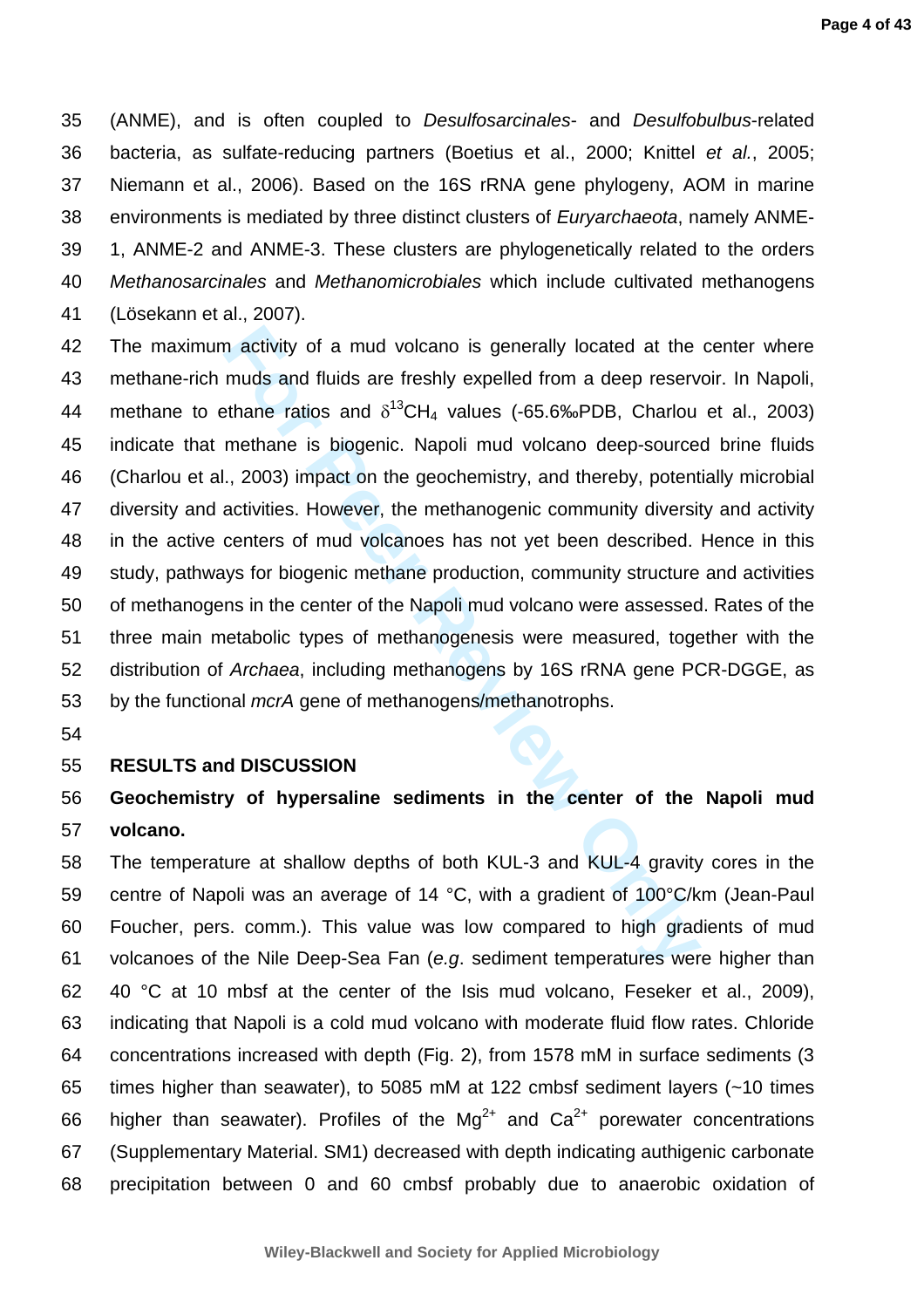II., 2004; Parkes et al., 2005). Hence, the changing sul also be reasonably explained by a mixing of porewate using sulfate-rich brine fluids. Methane was present in about 60 to 130 cmbsf with a peak occurring at 130 c wa 69 methane (AOM) increasing alkalinity (Chaduteau, 2008). The Na<sup>+</sup> porewater 70 concentrations profile (Supplementary Material. SM1) increased with depth, and was 71 clearly correlated with the CI profile. Porewater sulfate concentrations initially 72 decreased rapidly with depth, indicating probable sulfate-reduction as previously 73 suggested (Heijs et al., 2008), until 22 cmbsf where it reached 12 mM. Below 22 74 cmbsf, the sulfate concentration gradually increased (Fig. 2). It has been shown that 75 various electron acceptors, such as sulfate diffuse upwards from deep brines 76 (D'Hondt et al., 2004; Parkes et al., 2005). Hence, the changing sulfate profile at 77 Napoli could also be reasonably explained by a mixing of porewater sulfate with 78 upwards diffusing sulfate-rich brine fluids. Methane was present in the Napoli 79 sediments from about 60 to 130 cmbsf with a peak occurring at 130 cmbsf (Fig. 2). 80 Acetate porewater concentrations were high and overall increased with depth, with 81 80 µM in near-surface sediments (Fig. 2) and maximum concentration at 85 cmbsf 82 (448 µM), which overlapped with a broad peak in acetate methanogenesis rates. The 83 acetate concentrations range (80-448 µM) were surprisingly high compared not only 84 to seep and non-seep sediments (Newberry et al., 2004; Parkes et al., 2007), but 85 also compared to brine impacted mud volcano sediments in the Gulf of Mexico 86 (maximum 60 µM, Joye et al., 2009). Concentrations of dissolved inorganic carbon 87 (measured as free  $CO<sub>2</sub>$ ) increased with depth to a maximum of 8.77 mM at 40 cmbsf 88 (Supplementary Material. SM2), and then returned to shallow sediment 89 concentrations.

90

# 91 **Archaeal diversity and depth distribution.**

92 The DGGE profiles for archaeal 16S rRNA genes (Fig. 3) of DNA from the centre of 93 the Napoli mud volcano had 11 single major bands from 0 to 120 cmbsf depth. This 94 highlights a very low archaeal diversity in these sediments. Sections 40-60 and 100- 95 120 cmbsf had no visible bands. As mcrA genes were successfully amplified from 96 these two sections, it is clear that the 16S archaeal primers that were used did not 97 cover all methanogenic or methanotrophic sequences within the Napoli sediments, as 98 mentioned elsewhere (Newberry et al., 2004). Band sequences NapK-dggeB1 to B3, 99 and B5, B6 were affiliated to the methanotrophic ANME-1 group (with 96 to 99% 100 similarity) in top sections 0-20 and 20-40 cmbsf (Table 1). Band sequences NapK-101 dggeB7 and B8 were affiliated with the ANME-2 with 98% similarity, and NapK-102 dggeB9 with the ANME-3 with 98% similarity in the 60-80 cmbsf section. Finally 2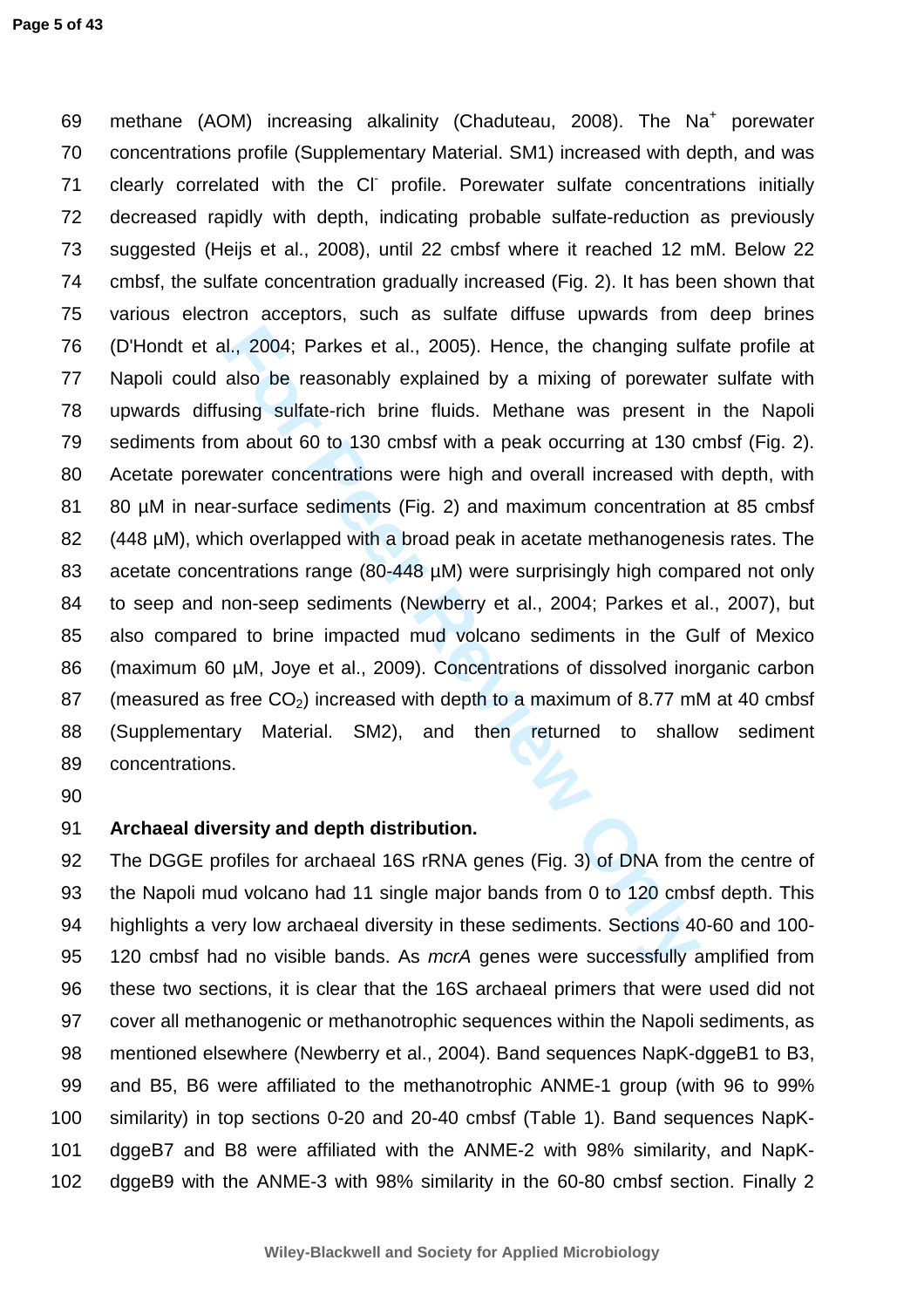depths 100 to 120 cmbsf were analyzed. Rarefaction curves obtained from the 3 sections indicated saturation (S), while percent coverage was determined to be 87%, 73% and 100-120 cmbsf respectively for the clone librarie 40 103 band sequences Napk-dggeB4 at 0-20 cmbsf and B10 at 80-100 cmbsf were 104 affiliated with clones of the Marine Benthic Group D (MBG-D) with 100 and 98% 105 similarity to sequences from hypersaline sediments of the Gulf of Mexico (Lloyd et al., 106 2006). Selection of sediment samples for clone libraries of mcrA genes was based on 107 the measured peaks in methanogenic activities (Fig. 2 and Supplementary Material. 108 SM2), at depth sections 40-60, 60-80, and 100-120 cmbsf. A total of 42 mcrA 109 sequences from sediment depths 40 to 60 cmbsf, 29 from depths 60 to 80 cmbsf, 110 and 40 from depths 100 to 120 cmbsf were analyzed. Rarefaction curves generated 111 for mcrA clones obtained from the 3 sections indicated saturation (Supplementary 112 Material. SM3), while percent coverage was determined to be 87%, 73% and 71% for 113 40-60, 60-80 and 100-120 cmbsf respectively for the clone libraries. The mcrA 114 phylotypes at 40 to 60 and 100 to 120 cmbsf were mainly affiliated with the ANME-1 115 (mcrA group a/b, Fig. 4). Some sequences were also closely related to the ANME-2a 116 (mcrA group e) and with methylotrophic methanogens of the Methanococcoides (Fig. 117 4, Supplementary Material. SM4). In the 60 to 80 cmbsf sediment sections, all mcrA 118 gene sequences were affiliated with the ANME-1 cluster probably involved in the 119 anaerobic oxidation of methane (Fig. 4). ANME-1 sequences were detected in layers 120 20 to 40 cmbsf where methane concentrations were concave up, and below where 121 sulfate removal was rapid, both typical of an AOM zone and consistent with the 122 authigenic carbonate formation.

123 DGGE fingerprinting and mcrA clone library analysis showed that ANME-1 were 124 present at all depths, except for the 80-100 cmbsf whereas the same analysis 125 highlighted that ANME-2a were present from 40 to 120 cmbsf, with the same 126 exception at 80-100 cmbsf. The ANME-2a subgroup was previously mostly detected 127 in cold seep environment dominated by low fluid fluxes (Mills et al., 2003; Inagaki et 128 al., 2004; Mills et al., 2004; Fang et al., 2006; Niemann et al., 2006), and also in 129 hypersaline sediments in the Chefren mud volcano in the Nile Deep-Sea Fan 130 (Omoregie et al., 2008).

131 The mcrA group a/b gene of the Napoli mud volcano formed one distinct cluster 132 within the phylogenetic tree. This cluster contained sequences closely affiliated with 133 ANME-1 genes from hypersaline sediments of the Gulf of Mexico with 94 to 97% of 134 similarity. In their study, Lloyd et al. (2006) identified these ANME-1 as ANME-1b 135 subcluster, and proposed that these ANME-1b could be a high salt adapted 136 subpopulation surviving in an environment where other ANME groups could not.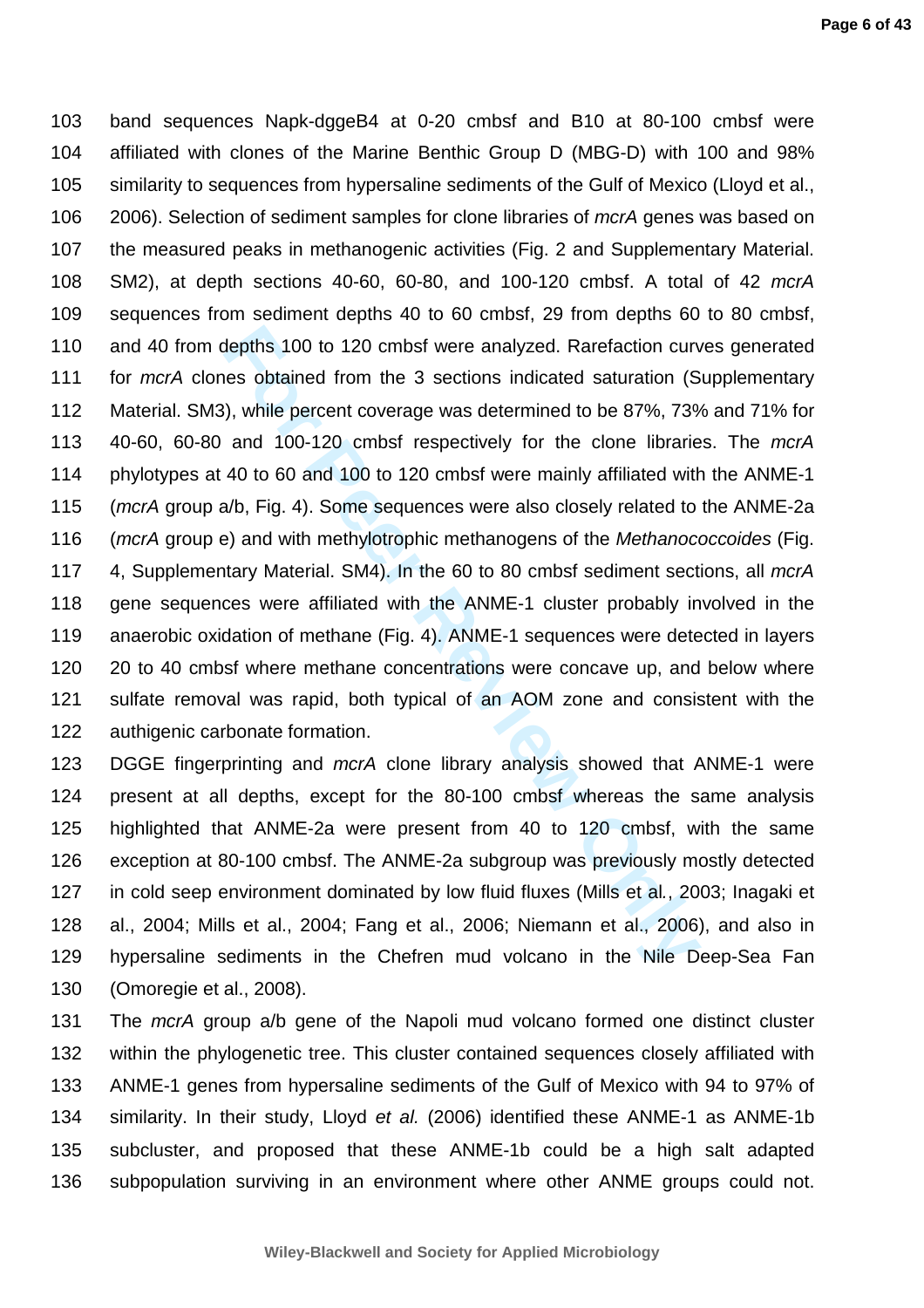137 Also, members of the ANME-1 group have been detected in other environments with 138 high salinities such as a hydrothermal (45 °C) mud vent habitat underneath the deep-139 sea brine lake Urania in the Eastern Mediterranean (Yakimov et al., 2007a), the brine 140 lake of the l'Atalante Basin (Yakimov et al., 2007b), and an Arctic hypersaline 141 perennial spring (Niederberger et al., 2010).

142 Given the very high chloride concentrations in the Napoli sediment sections from 143 which the clone libraries were constructed (i.e. 3000 mM at 40 cmbsf, and 4900 mM 144 at 120 cmbsf) it is possible that the Napoli mcrA a/b sequences belong to the ANME-145 1 subcluster adapted to high salinity habitats. In the hypersaline sediments of a mud 146 volcano in the Gulf of Mexico, there was no evidence for AOM, even though high 147 methane fluxes were detected (Joye et al. 2009). In contrast, in the Napoli mud 148 volcano sediments there was indirect evidence of AOM occuring in hypersaline 149 sediments, where methane was also present.

150

# 151 **Methanogenic activities.**

it is possible that the Napoli *mcrA a/b* sequences belong<br>adapted to high salinity habitats. In the hypersaline sedime<br>e Gulf of Mexico, there was no evidence for AOM, ever<br>s were detected (Joye et al. 2009). In contrast 152 Methanogenic activity using methylamine was the only significant pathway 153 (Supplementary Material. SM2) in the shallow sediment layers (0 to 40 cmbsf) where 154 sulfate concentrations were maximum and chloride concentrations were at the lowest 155 values. Methylamine methanogenesis turnover rates were more than  $10^2$  times 156 higher than those for methanol methanogenesis in these same layers. Methanol 157 methanogenesis turnover rates were generally very low but a peak of activity occured 158 at about 50 cm and in the methane-rich layers, and again at 90 cmbsf. Methane 159 production was detected from the same depth interval in non hypersaline media 160 designed to enrich methylotrophic and hydrogenotrophic methanogens 161 (trimethylamine [TMA] and  $H_2/CO_2$ ). Total DNA was extracted from 10<sup>-1</sup> and 10<sup>-2</sup> 162 dilution series of the TMA enriched medium inoculated with the 0-20 cmbsf sediment 163 section that produced methane. Phylogenetic affiliation of the 16S rRNA gene 164 sequences NapK-0\_20-enr35, and NapK-0\_20-enr36 showed 99% sequence 165 similarity with clone Tommo05\_1274\_3\_Arch90 of the Euryarchaeota (FM179838) 166 from the Tommeliten methane seep, in the North Sea (Wegener et al., 2008), and 167 respectively 97% and 98% of sequence similarity with the closest cultured 168 methylotrophic methanogen Methanococcoides methylutens (M59127). Clone NapK-169  $\,$  80 100-enr37 obtained from the 10<sup>-1</sup> dilution series of the TMA enriched medium of 170 the 80-100 cmbsf section showed 99% sequence similarity with Methanococcoides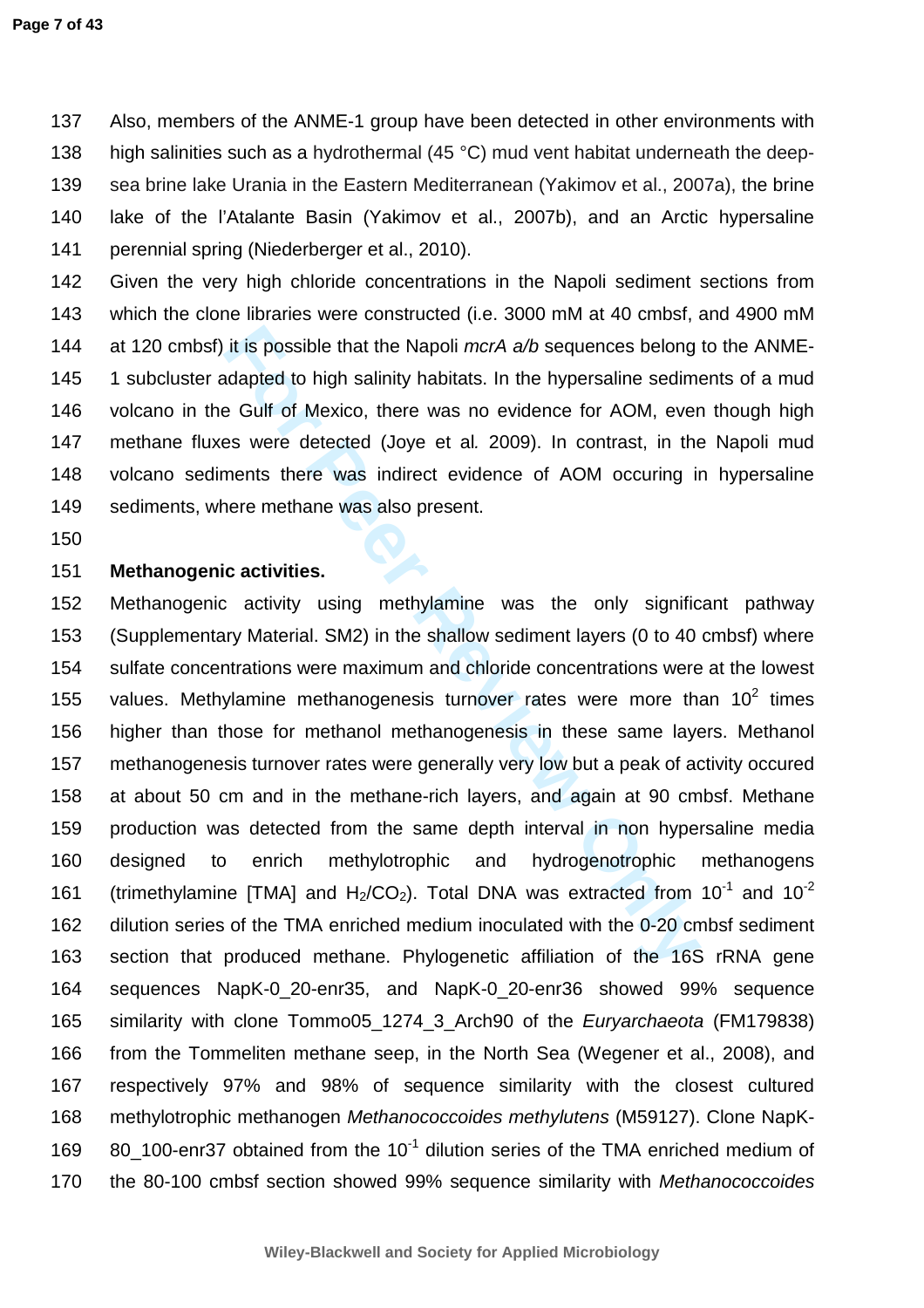171 methylutens (FJ477324). Finally clone Napk-0\_20-enr74 from the  $10^{-2}$  dilution series 172 of the  $H<sub>2</sub>/CO<sub>2</sub>$  enriched medium at the 80-100 cmbsf section had a 95% sequence 173 similarity to the carbon dioxide reducing methanogen Methanogenium marinum 174 (NR\_028225). However, as enrichments were performed at seawater salinity and not 175 sediment porewater salinity, these methanogens may not represent the *in situ* 176 halophilic methanogenic community.

oides related methanogens from 0 to 120 cmbsf. These<br>methylotrophs using only methanol and methylamines a<br>2000). The Sulfate Reducing Bacteria (SRB) outcompete<br>such as H<sub>2</sub> and acetate in sediments dominated by su<br>mer et a 177 Culture-dependent and -independent methods were successful in identifying 178 Methanococcoides related methanogens from 0 to 120 cmbsf. These methanogens 179 are obligate methylotrophs using only methanol and methylamines as substrates 180 (Garcia et al., 2000). The Sulfate Reducing Bacteria (SRB) outcompete methanogens 181 for substrates such as  $H_2$  and acetate in sediments dominated by sulfate-reducing 182 process (Holmer et al., 1994). However, SRB do not compete for methylated 183 substrates that are known to be mostly present in near sediment surfaces (Cetecioglu 184 et al., 2009). Then methylotrophic methanogens are able to outcompete SRB in 185 sulfate-rich marine sediments (Purdy et al., 2003; Dhillon et al., 2005; Roussel et al., 186 2009). Oremland et al. (1982) reported that methanol and trimethylamines were 187 important substrates for methanogens in salt marsh sediments, dominance of 188 Methanoccoides-type methanogens in sediments of Skan Bay (Kendall et al., 2007) 189 and in sediments of mangroves (Lyimo et al., 2000; Lyimo et al., 2009) were 190 previously reported. Methylamines were also shown to be the main methanogenic 191 catabolic substrate in the hypersaline brine of l'Atalante basin (McGenity, 2010). Pure 192 cutures of methylotrophic methanogens of the Methanohalophilus genus using non 193 competitive substrates such as methylated amines or methanol show higher 194 tolerances to high salinity, up to 24 to 25% NaCl (Oren, 1999). Methylotrophic 195 methanogens yields more free-energy (-191.1 kJ/mol of trimethylamine) than 196 acetoclastic (-31.1 kJ/mol of acetate) or hydrogenotroph (-131 kJ/mol of hydrogen) 197 probably allowing methylotrophic methanogens to maintain an osmotically balanced 198 and functional cytoplasm in hypersaline environments (Oren, 1999). Also, various 199 organic osmotic compounds were detected in halophilic methanogens such as 200 glycine betaine, glutamine, β-glutamate or N<sup>ε</sup>-acetyl β-lysine (Oren, 1999). Zhilina et 201 *al.* (1990) discovered an halophilic homoacetogen in cyanobacterial mats of Sivash 202 (Crimea) that produces acetate and methylamines from betaine, which are potential 203 catabolic substrates for acetoclastic and methylotrophic methanogenesis.

204 The closest cultivated methylotrophic methanogen was Methanococcoides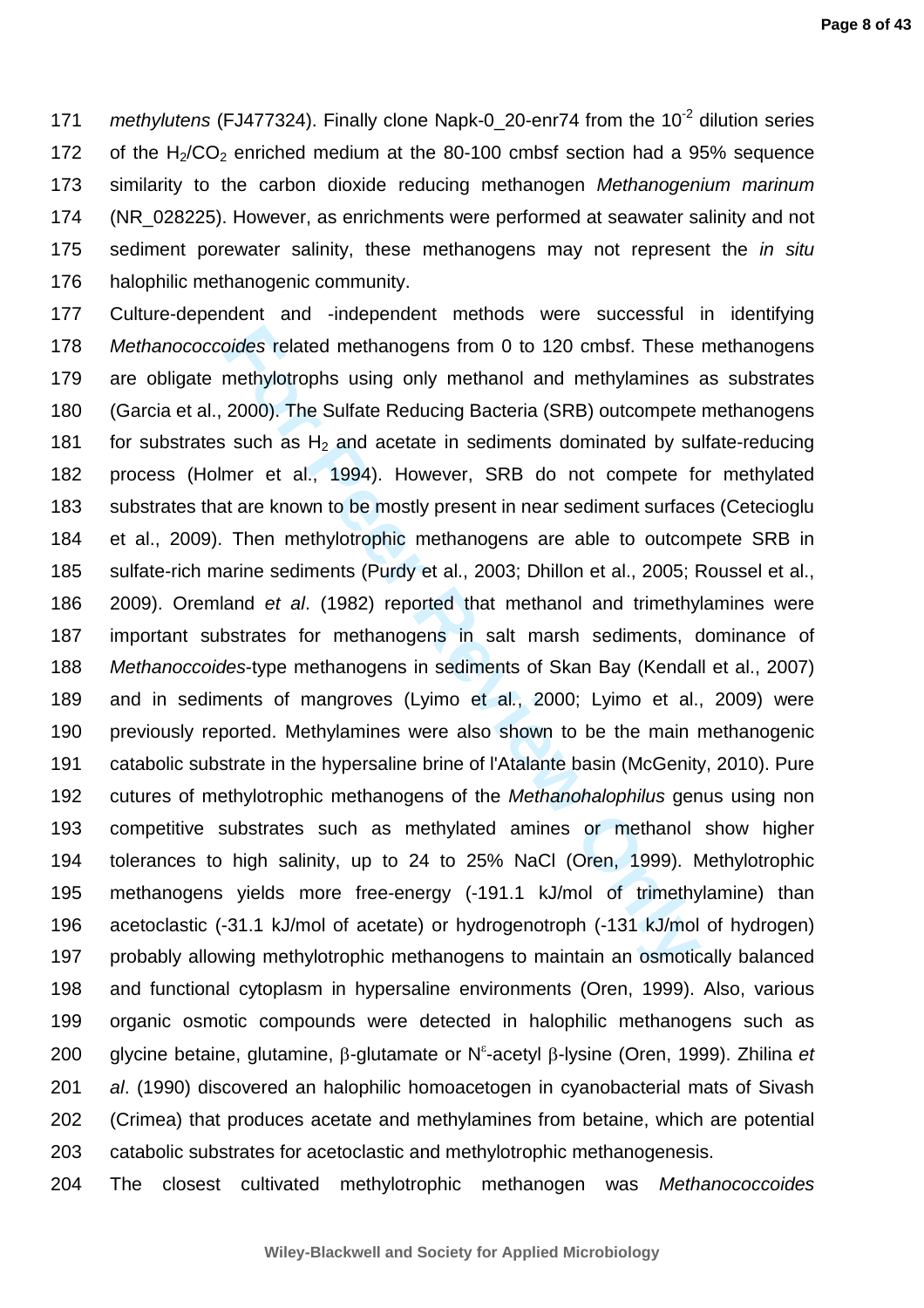bhic and acetoclastic methanogenesis activities occured in dvolcano but were generally low. Hydrogenotrophic ment methane formation pathway below 50 cmbsf (Fig. 2 per (14 pmol cm<sup>-3</sup> d<sup>-1</sup>) than acetoclastic methanogenesis 205 alaskense, a psychrophilic strain isolated from Skan Bay in Alaska, having an 206 optimum temperature for growth at 23 °C (Singh et al., 2005). M. alaskense was also 207 detected in a cold perennial spring of the Canadian high Arctic (Perreault et al., 2007). Cells of the type strain *M. alaskense*, AK-5<sup>T</sup> grew in range of Na<sup>+</sup> 208 209 concentrations below that of seawater. Thus it seems that methylotrophic 210 methanogens of the *Methanococcoides* are present and adapted for the moderate 211 (14 °C) temperature and hypersaline sediments of the Napoli mud volcano. Both 212 hydrogenotrophic and acetoclastic methanogenesis activities occured in sediment of 213 the Napoli mud volcano but were generally low. Hydrogenotrophic methanogenesis 214 was the dominant methane formation pathway below 50 cmbsf (Fig. 2), rates being 215 25 times higher (14 pmol  $cm^{-3}$  d<sup>-1</sup>) than acetoclastic methanogenesis in the same 216 sediment depth (e.g. 70 cmbsf). Considering competition with the SRB for substrates 217 in the upper layers, it is not surprising to find hydrogenotrophic methanogenesis in 218 the deeper methane-rich sediment layers. Low rates of acetate methanogenesis 219 followed a similar depth trend to hydrogenotrophic methanogenesis with a peak at 70 220 cmbsf (0.6 pmol cm<sup>-3</sup> day<sup>-1</sup>). However, a second peak (0.25 pmol cm<sup>-3</sup> day<sup>-1</sup>) of 221 activity occured at 125 cmbsf. This similar depth distribution of hydrogenotrophic and 222 acetoclastic methanogenesis was previously reported in two brines from the northern 223 Gulf of Mexico continental slope (Joye et al., 2009). Acetate methanogenesis rates in 224 the Napoli mud volcano were in agreement with those measured in sediments of the 225 Nankai Trough (maximum rate  $0.11$  pmol  $cm^{-3}$  day<sup>-1</sup>) (Newberry et al., 2004). 226 Interestingly, hydrogenotrophic methanogenesis rates were below activity rates 227 measured in other marine sediments (Newberry et al., 2004; Parkes et al., 2007).

228 The presence of methanogenesis activities from hexadecane, a long chain alkane 229 (Supplementary Material. SM2) around ~80 cmbsf demonstrated that methane 230 production from satured hydrocarbons might be significant as previously shown in 231 stable anaerobic enrichments (Zengler et al., 1999). Interestingly, maximum turnover 232 of hexadecane to methane occured at a similar depth to peaks in both 233 hydrogenotrophic and acetotrophic methanogenis rates. A syntrophic association 234 involving methanogens and bacteria to degrade hexadecane to methane most likely 235 would be involved (Dolfing et al., 2008), with acetogenic bacteria decomposing 236 hexadecanes to acetate and  $H_2$ , which are in turn are available for acetoclastic and 237 hydrogenotrophic methanogens. Grabowski et al. (2005) observed in a low-238 temperature and low-salinity petroleum reservoir that homoacetogens were the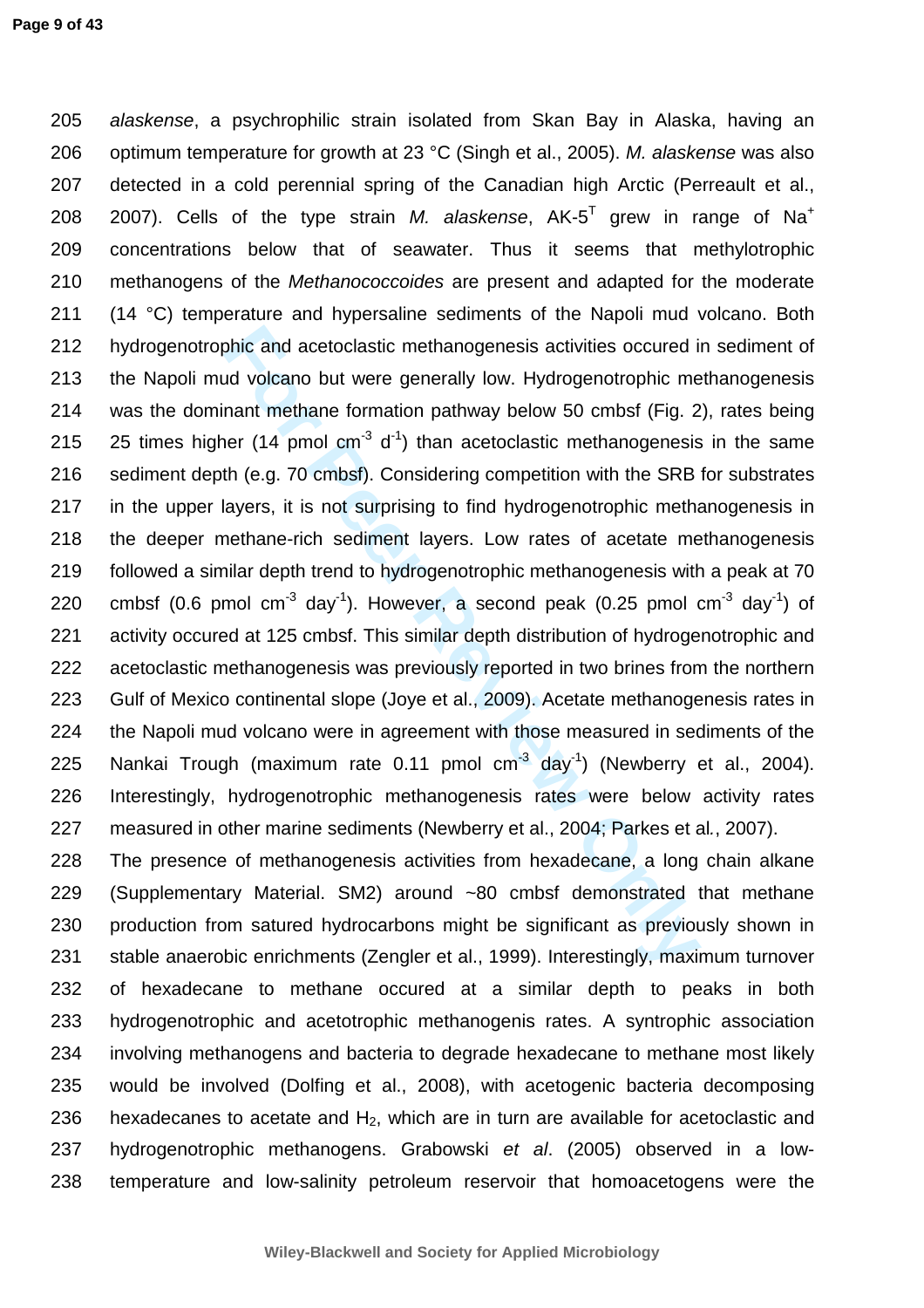239 dominant cultivated organisms, and that methanogenesis was the dominant terminal 240 process. Acetoclastic and hydrogenotrophic methanogenesis were surmised to be 241 involved in the final step of hydrocarbon degradation in a petroleum hydrocarbon-242 contaminated aquifer (Kleikemper et al., 2005). Also, Lloyd et al. (2006) detected 243 sequences possibly related to methanogens in the petroleum-rich and hypersaline 244 methane seep sediments of the Gulf of Mexico. Schulz et al. (1997) showed that the 245 sediments mobilized in the Napoli mud volcano were characterized by gaseous 246 hydrocarbons, and that the sediments comprising the mud breccia originated from 247 4900 to 7500 mbsf. Hence, the Napoli mud volcano probably displays a wide range 248 of substrates producing methane, including deep sourced petroleum.

and that the sediments comprising the mud breccia om mbsf. Hence, the Napoli mud volcano probably displays producing methane, including deep sourced petroleum.<br>DGGE and *mcrA* gene analysis demonstrated the preser clusters 249 Overall, PCR-DGGE and mcrA gene analysis demonstrated the presence of ANME-250 1, 2 and 3 clusters in sediments where hydrogenotrophic and acetoclastic 251 methanogenesis rates were measured, suggesting that AOM is probably also present 252 and active.  $CO<sub>2</sub>$  produced by anaerobic methane oxidation mediated by ANME, plus 253 AOM metabolic intermediates could be available for the hydrogenotrophic 254 methanogenesis thus enhancing methane production (Parkes et al., 2007). Sulfate-255 reducing bacteria can be inhibited by high salinities (Brandt et al. 2001), which may 256 enable methanogens to occur even in the presence of high sulfate concentrations, as 257 in the Napoli mud volcano sediments.

258 Below 100 cmbsf, acetoclastic methanogenesis was the dominant pathway for 259 methane production. Hence, a shift from hydrogenotrophic to acetoclastic 260 methanogenesis occured. Bicarbonate can also be converted to acetate by 261 acetogens (Zepp Falz et al., 1999). Acetogens were found to be important 262 competitors of hydrogenotrophic methanogens in a low-sulfate hypersaline microbial 263 mat collected from salterns in Baja (Kelley et al., 2006). Also, halophilic 264 homoacetogens were reported in cyanobacterial mats, capable of producing acetate 265 from betaine, or bicarbonate (Zhilina et al., 1990). Even though the acetogenic 266 reaction yields less energy than the actoclastic reaction, the halophilic 267 homoacetogens of the order Haloanaerobiales have been shown to use an 268 enegertically more efficient option to adapt to high salinity environments (Oren et al., 269 1999). Interestingly, acetate concentrations increased by ~80 cmbsf in Napoli 270 porewaters (Fig. 2). Thus, the presence of halophilic homoacetogens below ~80 271 cmbsf could explain the absence of hydrogenotrophic methanogenesis, the increase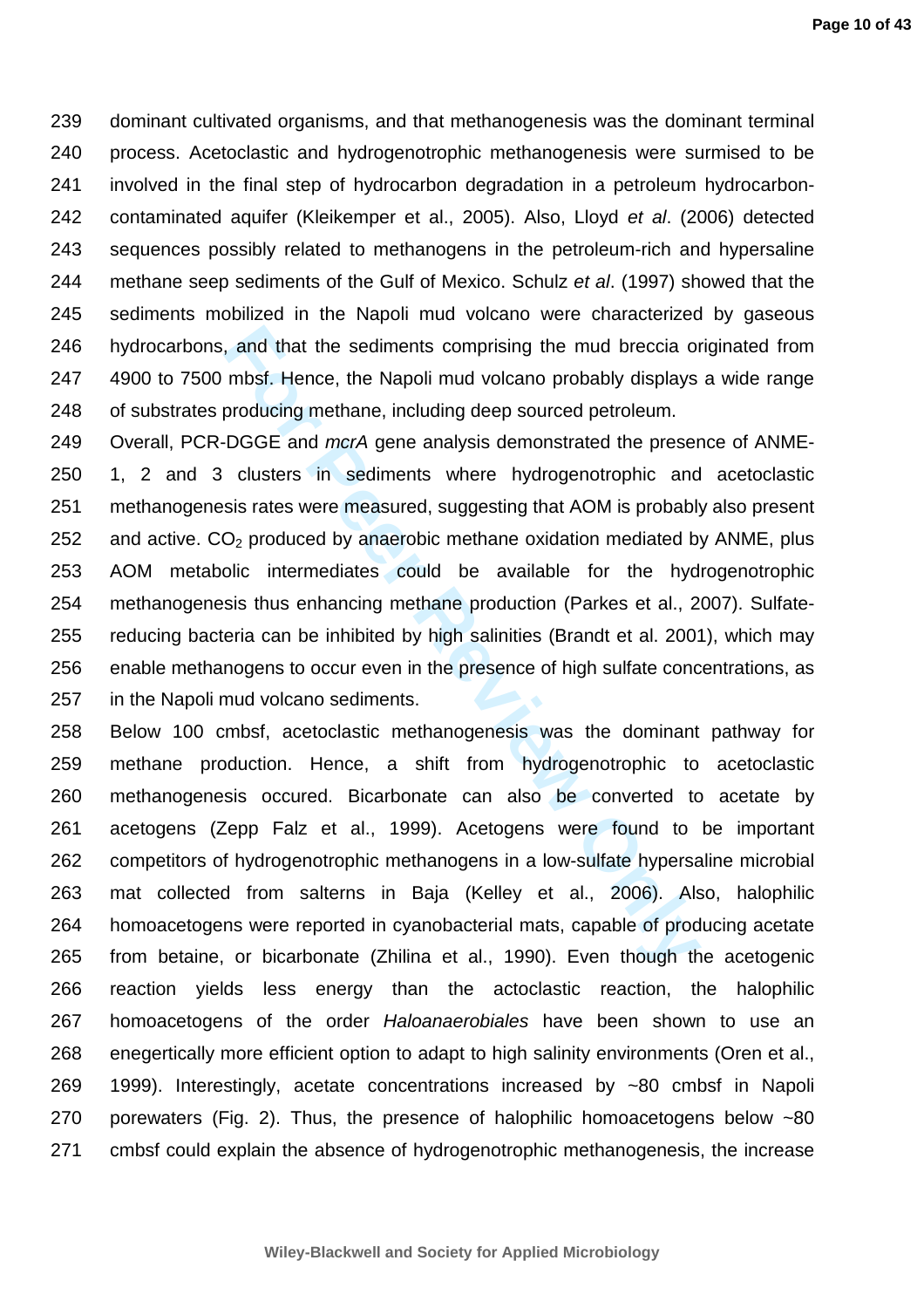272 of acetate concentrations and the switch to acetoclastic methanogenesis in these 273 sediment layers.

274

# 275 **Influence of environmental factors on archaeal community composition in the**  276 **Napoli sediments.**

and presumably moderate fluid flows. Total prokaryotic<br>ercentage of dividing and divided cells were relatively low<br>49 x 10<sup>8</sup> cm<sup>-3</sup> and 11% respectively), compared to the tot<br>tion (Parkes et al., 2000). Microbial abundan 277 Sediments (down to 120 cmbsf depth) of the Napoli mud volcano center were 278 characterized by very high chloride concentrations (from 1.5 M to 5 M), low stable 279 temperatures, and presumably moderate fluid flows. Total prokaryotic cell numbers 280 (Fig. 5) and percentage of dividing and divided cells were relatively low in the shallow 281 sediments (1.49 x 10 $^{8}$  cm<sup>-3</sup> and 11% respectively), compared to the total prokaryotic 282 depth distribution (Parkes et al., 2000). Microbial abundance strongly decreased with 283 depth, reaching 5.5 x 10 $^6$  cm<sup>-3</sup> at 150 cmbsf. Only a limited number of prokaryotes 284 can cope with the hypersaline conditions of the Napoli mud volcano sediments which 285 explains the decrease in prokaryotic cell numbers with depth. However, within the 286 upper overlap between sulfate and methane (~20 to 60 cmbsf, Fig. 2), there is a clear 287 increase in total cell numbers above this decreasing trend (Fig. 5), which suggests 288 active AOM (Parkes et al., 2005) and is consistent with the presence of ANME-1 289 sequences (Table 1).

290 Although microbial abundance generally decreased with increasing chloride 291 concentrations, methanogenic activities in the centre of Napoli mud volcano (Charlou 292 et al., 2003) were comparable to those measured in subsurface sediments (Webster 293 et al., 2008), but lower than rates of methanogenesis in Mediterranean brines and 294 Gulf of Mexico (Joye et al., 1999; van der Wielen et al., 2005; Daffonchio et al., 295 2006). This could be linked to the ascending fluid flows in the center of the mud 296 volcano, that could hinder efficient methanogenesis. Three factors are known to 297 influence methanogenic pathways: salinity, temperature and availability of substrates 298 (Zepp Falz et al., 1999; Glissmann et al., 2004; McGenity, 2010). Salinity is a major 299 factor in determining microbial community structure, and hypersaline sediments can 300 be phylogenetically more diverse than other environments (Lozupone et al., 2007). 301 However, saline gradients are composed of a number of electron acceptors, donors, 302 nutrients, and carbon sources available for the microorganisms (McGenity, 2010). In 303 addition, salinity may indirectly control substrate availablity for methanogens, by 304 controling the diversity of organisms producing their substrates (*i.e.*, halophilic 305 acetogens and fermenters producing acetate and methylamines). Traditionally, high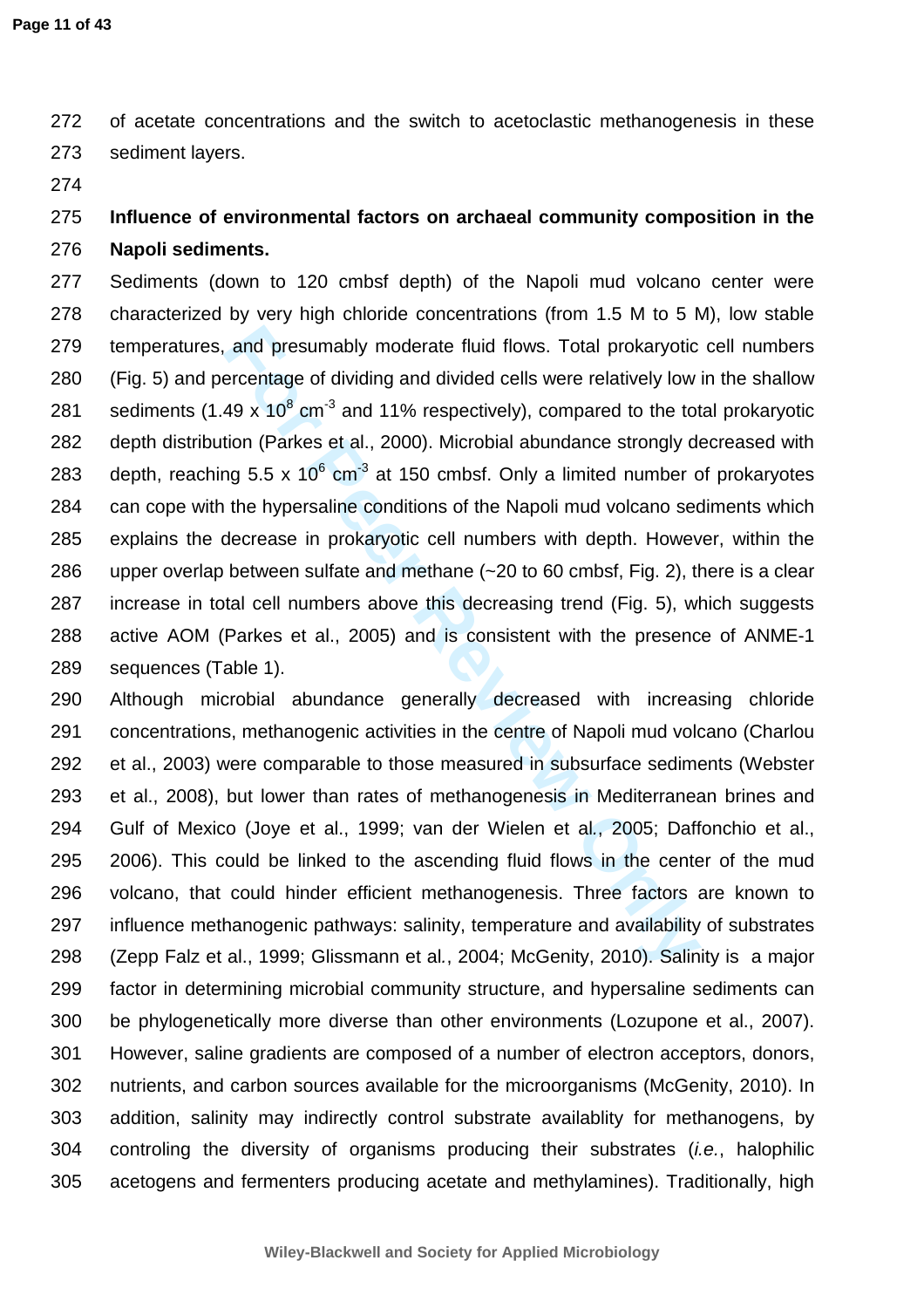306 salinity is thought to favour hydrogenotrophic and methylotrophic methanogenesis, 307 because acetoclastic methanogens cannot tolerate these extrême halophilic 308 conditions (>60 ‰ salinity) (Oren, 1999). However, acetoclastic methanogenesis 309 does occur in Napoli sediments, and at depths where chloride concentrations are 310 higher than 4 M (>140 ‰). Acetoclastic methanogenesis at a salinity exceeding 60‰ 311 has already been reported in brine sediments of a mud volcano in the Gulf of Mexico 312 (Joye et al., 2009), demonstrating that some acetoclastic methanogens have adapted 313 to high salinity environments. In contrast, uncutivated archaeal sequences affiliated 314 with the MBG-D have been detected in many saline and hypersaline environments 315 (Benlloch et al., 2002; Sorensen et al., 2005; Lloyd et al., 2006; Jiang et al., 2008; 316 Omoregie et al., 2008). Jiang et al. (2008) propose that high salinity and alkalinity, 317 among other unknown factors, could play an important role in controlling the 318 distribution of marine benthic groups, such as the MBG-D. Hence the hypersaline 319 regime in the Napoli center sediments could have influenced establishment of these 320 MBG-D populations.

- y environments. In contrast, uncutivated archaeal sequent-D have been detected in many saline and hypersaline and, 2002; Sorensen et al., 2005; Lloyd et al., 2006; Jiang, al., 2008). Jiang et al. (2008) propose that high s 321 Studies conducted on lake sediments show that a shift from 4 to 20°C induces a shift 322 from acetoclastic to hydrogenotrophic methanogenesis (Zepp Falz et al., 1999; 323 Glissmann et al., 2004). Indeed Schulz et al. (1997) hypothesize that in lake 324 sediments at low temperatures, hydrogenotrophic methanogens are limited by the 325 lack of supply of  $H_2$ , which is linked with the idea that  $H_2$ -producing syntrophs are 326 sensitive to low temperatures. In the Napoli sediments, the temperature at 70 cmbsf 327 was around 14 °C which could be one factor explaining why overall hydrogenotrophic 328 methanogenesis is higher than acetoclastic methanogenesis. In this context, Napoli 329 sediments are similar to other marine sediments as these are also dominated by 330 hydrogenotrophic methanogenesis (Whiticar et al., 1986).
- 331 Therefore, the brine affected Napoli mud volcano in the Mediterranean Sea 332 represents a dynamic ecological niche for methanogens and other prokaryotes that 333 have to adapt to variations in fluid flow and composition, and high salinity.
- 334

## 335 **EXPERIMENTAL PROCEDURES**

#### 336 **Site description and sediment sampling.**

337 Sediment cores were collected from the center of the Napoli mud volcano at 1940 338 metres of water depth (Fig. 1) in the Eastern Mediterranean Sea, during the Ifremer 339 MEDECO cruise with the research vessel Pourquoi Pas? in October/November 2007.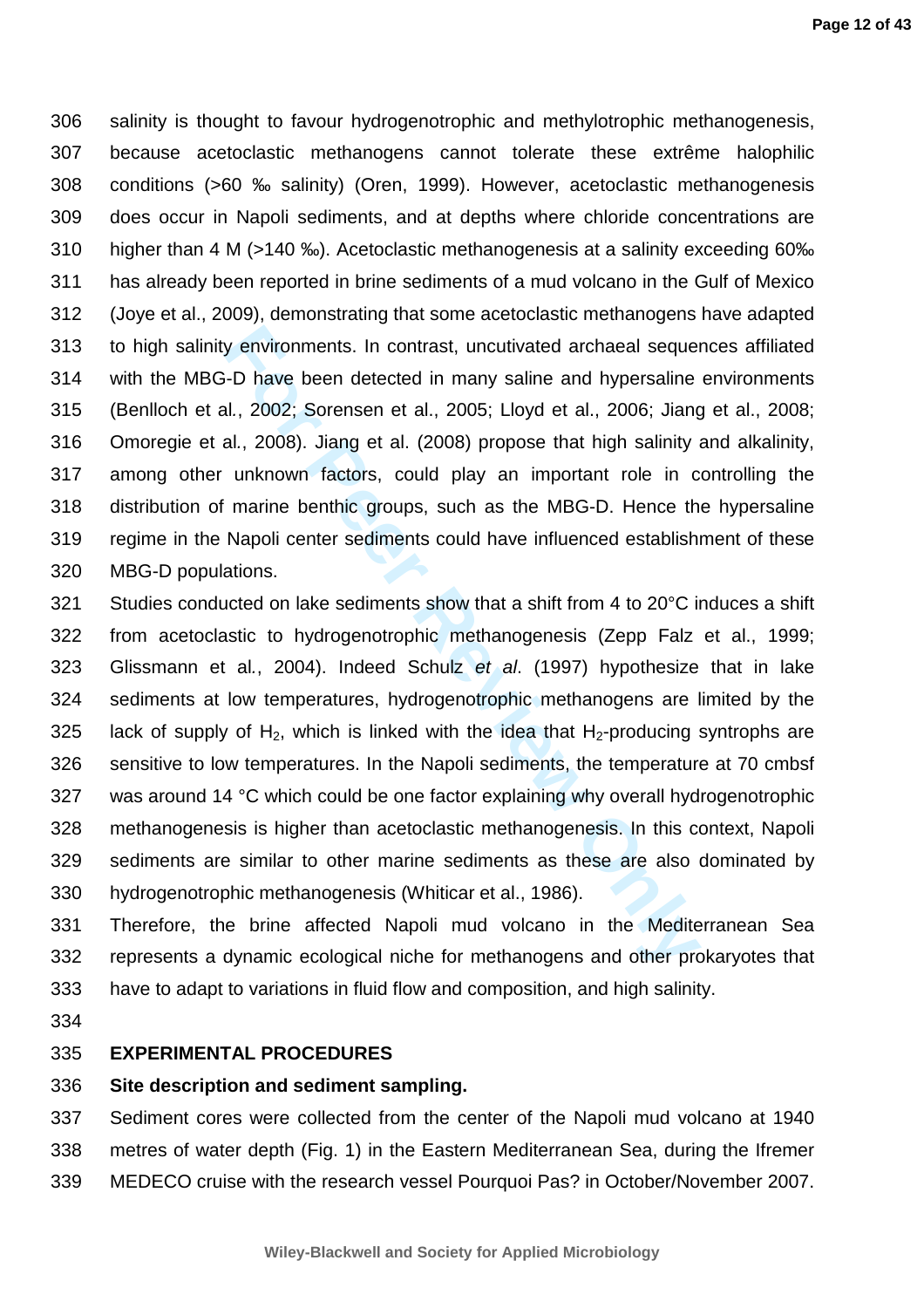340 Two gravity cores KUL-3 (33°43.497'N, 24°41.1648'E) and KUL-4 (33°43.508'N, 341 24°41.1549'E), 160 cm and 120 cm in length, respectively, were obtained. 342 Temperature gradients were measured using sensors attached to the gravity cores. 343 Immediately after retrieval, the KUL-3 and KUL-4 cores were sectioned aseptically in 344 20-cm-thick layers in a cold room (4°C), and mini-cores of sediment were removed 345 for gas and molecular analysis. Samples for molecular analysis were collected by 346 using cut-off sterile 5 mL syringes in the 20 cm sediment sections of KUL-4 and were 347 frozen at –80°C for nucleic acid extractions. For the KUL-3 core, 20 cm sections were 348 flushed with nitrogen, hermetically sealed in aluminium bag-rolls (Grüber-Folien, 349 Germany), and transported to the laboratory at  $4^{\circ}$ C for subsequent methanogenesis 350 rate measurements and pore water analysis.

351

## 352 **Biochemistry.**

C for nucleic acid extractions. For the KUL-3 core, 20 cm<br>nitrogen, hermetically sealed in aluminium bag-rolls (C<br>d transported to the laboratory at 4°C for subsequent me<br>nents and pore water analysis.<br><br><br><br><br><br><br>**r.**<br><br><br><br>**n.**<br><br> 353 Porewater was obtained by centrifuging approximately 10 g of sediment for 15 354 minutes at 3000 x g at 4 °C. The porewater was then stored at -20 °C until required. 355 Depth distribution of dissolved cations were quantified from diluted and filtrated 356 porewater by using ion exchange chromatography, as described below. Cation 357 concentrations were measured using an isocratic DX120 ion chromatography system 358 (DIONEX Corporation, Sunnyvale, CA) fitted with Ionpac CS 12A columns and a 359 supressor (CSRS-ultra II) unit in combination with a DS4-1 heated conductivity cell. 360 Components were separated using a methasulfonic acid (18 mM) gradient, with a 361 flow of 1 mL min<sup>-1</sup>.

362 Pore water sulfate and acetate concentrations were measured by ion exchange 363  $-$  chromatography using an ICS-2000 ion chromatography system (Dionex $^{\circledast}$ , UK) fitted 364 vith two AS15-HC 4 mm columns inseries, and a Dionex® Anion Self-Regenerating 365 Suppressor(ASRS<sup>®</sup>-ULTRA II 4-mm) unit in combination with a Dionex<sup>®</sup>DS6 heated 366 conductivity cell. Components were separated using a potassium hydroxide gradient 367 program as follows: 6.0 mM KOH (38 min isocratic), 16.0 mM KOH min-1 to 70 mM 368 (17 min isocratic).

369 Methane concentrations were determined from 3  $cm<sup>3</sup>$  sediment sample sealed in 370 glass tubes containing 6 mL NaOH (2.5% w/v), on board using the headspace 371 technique coupled with a gas chromatograph GC (HSS-GC) equipped with a thermal-372 conductivity detector (TCD) and a flame-ionisation detector (error of 4%). Helium was 373 the carrier gas, and column temperature was 40 °C (details in Sarradin et al., 1996).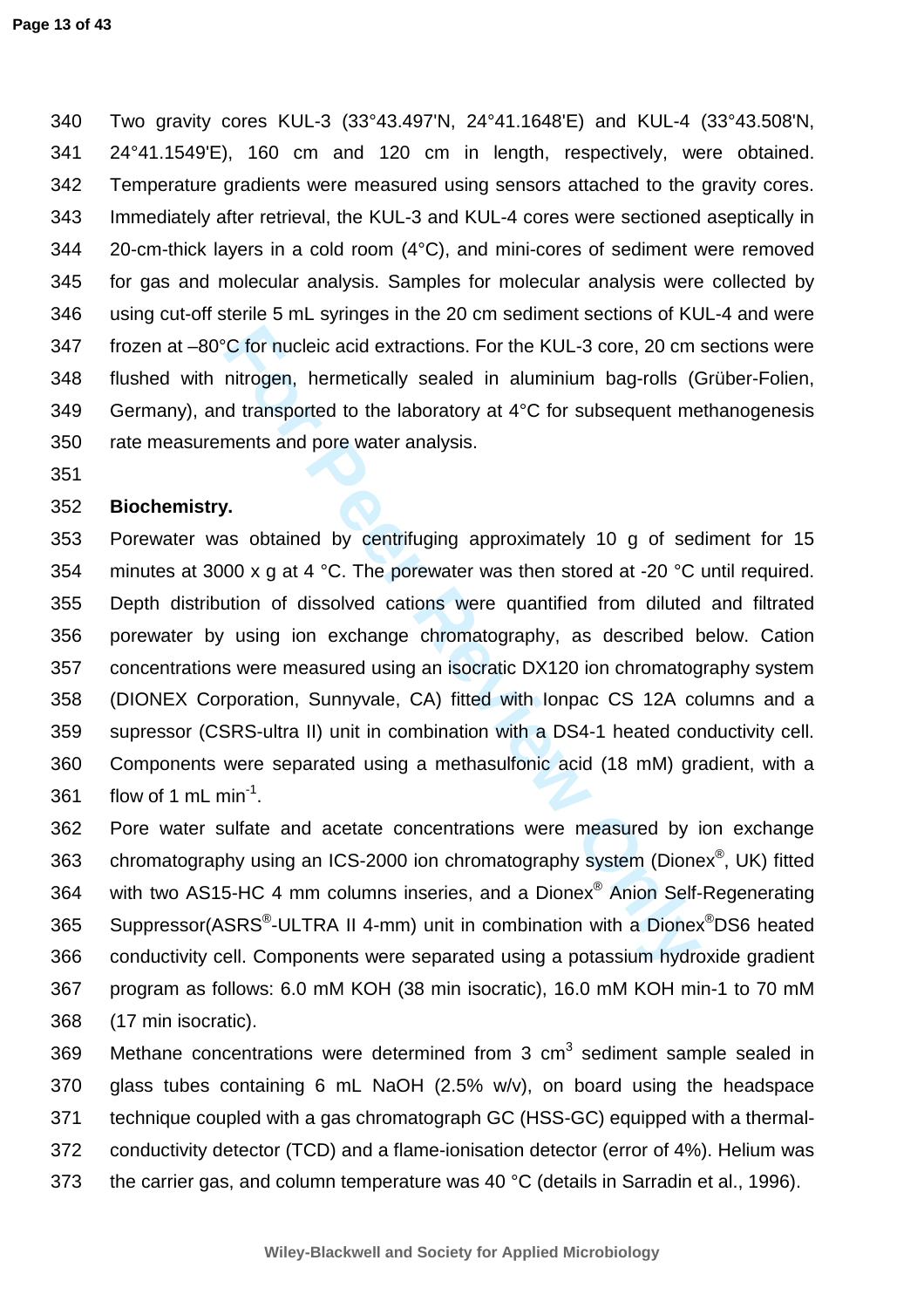#### 374

#### 375 **Methanogenesis rate measurements.**

nine or [<sup>14</sup>C]hexadecane) and incubated at close to *in situty* was then stopped by freezing before processing in thuction rates were calculated based on the proportion of m the <sup>14</sup>C-substrate, and the measured porewat a 376 Radiotracer experiments using  $14$ C labelled substrates were conducted in the 377 laboratory at Cardiff University, UK according to Parkes et al. (2007) using the 4°C 378 stored cores. Intact 5 mL syringe subcores were taken in the center of core, and 379 sealed with sterile Suba Seals (Sigma-Aldrich, Missouri, USA). These samples were 380 separately injected with radiotracers ( $[$ <sup>14</sup>C]bicarbonate,  $[$ <sup>14</sup>C]acetate,  $[$ <sup>14</sup>C]methanol 381  $\left[$ <sup>14</sup>C]methylamine or  $\left[$ <sup>14</sup>C]hexadecane) and incubated at close to *in situ* temperatures 382 (15°C). Activity was then stopped by freezing before processing in the laboratory. 383 Methane production rates were calculated based on the proportion of labelled gas 384 produced from the  $^{14}$ C-substrate, and the measured porewater substrate 385 concentration adjusted for sediment porosity and incubation time  $(I^{14}C)$ acetate, 386 methanol and methylamine  $-$  15-20 h;  $[$ <sup>14</sup>C]bicarbonate and hexadecane  $-$  40-46 h). 387 Methanol, methylamine and hexadecane methanogenic rates were expressed as 388 turnover rates as their porewater concentrations were unknown. Because incubation 389 conditions were not identical to conditions in the original sediment, measured rates 390 might differ from those in situ.

391

#### 392 **Acridine Orange Direct Counts**

393 Total prokaryote numbers were determined by AODC counts as previously described 394 (Parkes et al., 2005). Trends and peaks in rate and AODC data were assessed by 395 analysis of variance, the sum of squares simultaneous test procedure and the 396 Moodmedian test, as appropriate using Mini-Tab 14.2.

397

# 398 **Culture media for enrichment of methanogens.**

399 One volume of sediment subsample (10  $cm<sup>3</sup>$ ) was transferred into an anaerobic 400 cabinet and then into 50 mL vials containing one volume (10 mL) of sterile and 401 reduced Artificial Sea Water (ASW). ASW corresponded to medium 141 of DSMZ 402 devoid of organic carbon substrates. The sediment slurries were further reduced with 403 Na2S if necessary and stored at 4°C until processing. Enrichment were performed 404 anaerobically in 50 mL vials according to Balch and Wolfe (1976). Medium 141 from 405 the DSMZ was used with slight modifications : organic substrates were omitted 406 except yeast extract which was adjusted to 0.2 g  $L^{-1}$ . The medium was prepared and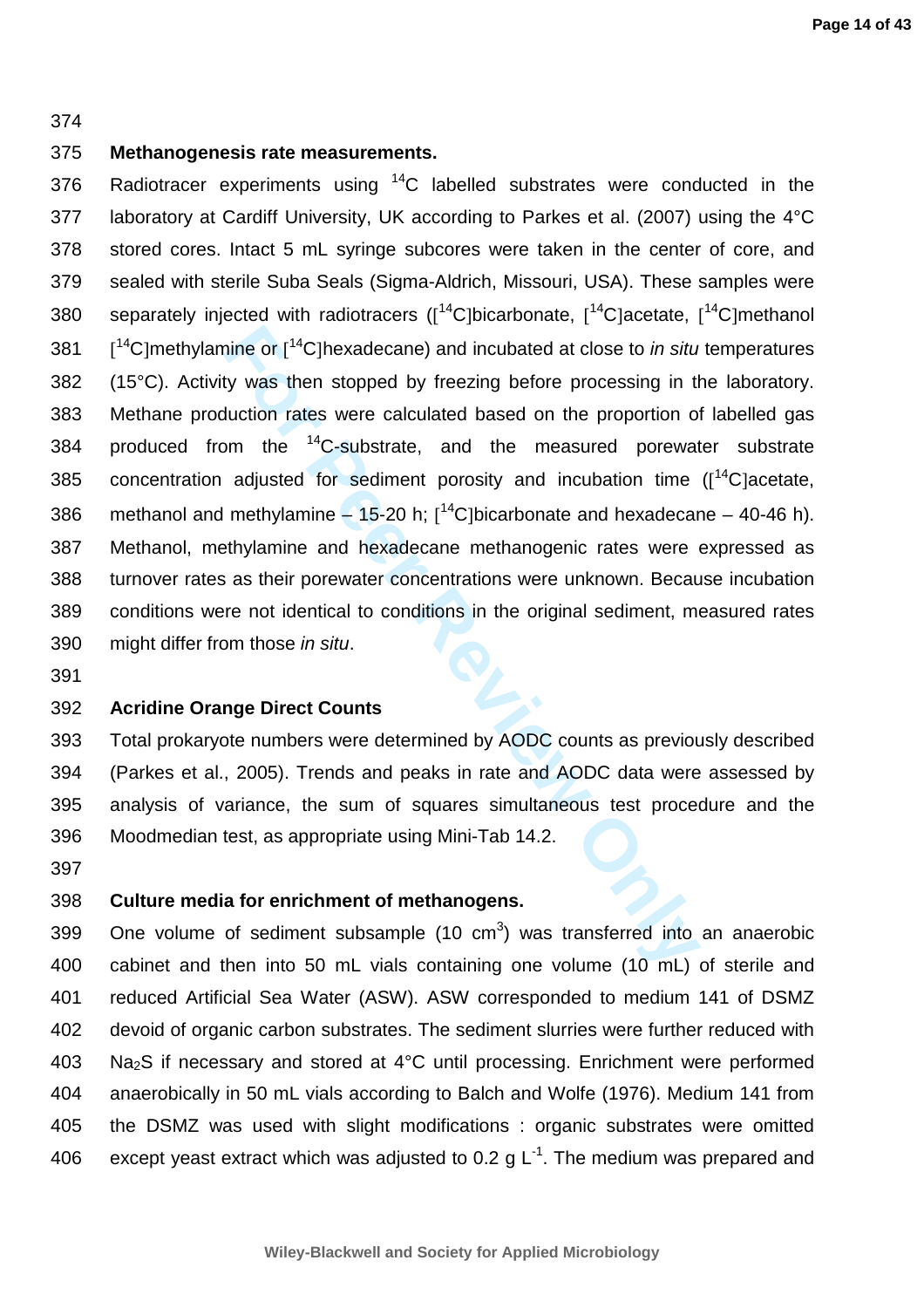#### **Page 15 of 43**

407 sterilized under 80 N<sub>2</sub> and 20% CO<sub>2</sub> gas atmosphere. In order to enrich CO<sub>2</sub>-408 reducing, aceticlastic and methylotrophic methanogens, three enrichment media 409 supplemented with  $H_2$  (200 kPa), acetate (10 mM), trimethylamine (TMA, 20 mM) 410 were used. One gram of sediment from the different sections of the KUL-4 core were 411 inoculated into 9 mL of medium (pH 7). The suspension was mixed and serially 412 diluted until 10 $<sup>3</sup>$ . The enrichments were incubated at close to *in situ* temperature of</sup> 413 15°C. Cultures were periodically checked for methane production for one year. The 414 methane detection was performed directly in the headspace of vial cultures by a 415 micro MTI M200 Gas Chromatograph equipped with MS-5A capillary column and 416 Poraplot U capillary column. Positive enrichment dilutions of methanogens were 417 monitored by microscopic observation under UV-light and PCR-DGGE. For dilutions 418 showing one DGGE band, 16S rRNA genes were amplified using the A8F and 419 A1492R primers (Casamayor et al., 2000), cloned and sequenced as subsequently 420 described.

421

# 422 **DNA extraction and purification.**

ection was performed directly in the headspace of vial<br>200 Gas Chromatograph equipped with MS-5A capillary<br>apillary column. Positive enrichment dilutions of metha<br>microscopic observation under UV-light and PCR-DGGE.<br>DGGE b 423 Total genomic DNA was directly extracted and purified from 5 g of wet sediment for 424 all 20-cm-thick sections in duplicates, by using the Zhou et al. (1996) method with 425 modifications. Sediment samples were mixed with DNA extraction buffer as 426 described by Zhou et al., and then frozen in liquid  $N_2$  and thawed at 65°C 3 times. 427 The pellet of crude nucleic acids obtained after centrifugation, was washed with cold 428 80% ethanol, and resuspended in sterile deionized water, to give a final volume of 429 100 µL. Crude DNA extracts were then purified using the Wizard DNA clean-up kit 430 (Promega, Madison, WI). DNA extracts were aliquoted and stored at -20 °C until 431 required for PCR amplification.

432

## 433 **PCR-DGGE amplification of total DNA.**

434 Archaeal 16S rRNA genes were amplified by PCR from purified DNA extracts using 435 the Archaeal targeted primers pair 8F (5'-CGGTTGATCCTGCCGGA-3') and 1492R 436 (5'-GGCTACCTTGTTACGACTT-3') (Casamayor et al., 2000). All PCR reactions 437 (total volume reaction 25 µL) contained 1 µL purified DNA template (1/25 dilution), 1 438 X PCR buffer (Promega, Madison, WI), 2 mM MgCl<sub>2</sub>, 0.2 mM of each dNTP, 0.4 mM 439 of each primer (Eurogentec) and 0.6 U GoTaq DNA polymerase (Promega, Madison, 440 WI). Amplification was carried out using the GeneAmp PCR 9700 System (Applied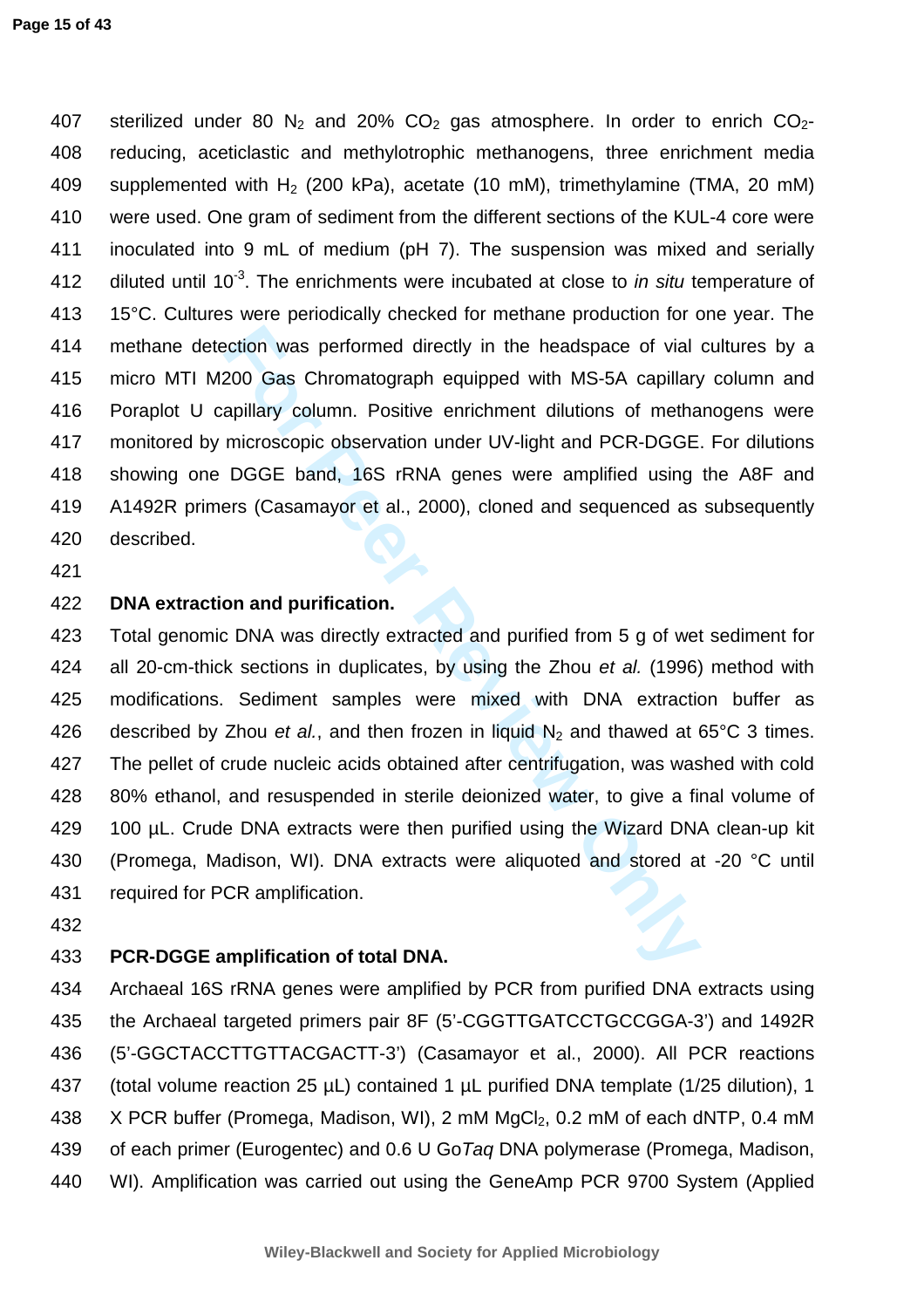441 Biosystems, Foster City, CA). The PCR conditions were as follows: denaturation at 442 94°C for 1 min, annealing at 49°C for 1 min 30 s, and extension at 72°C for 2 min for 443 30 cycles. All the archaeal 16S rRNA gene PCR products were then re-amplified with 444 primers 340F (5'-CCCTACGGGGYGCASCAG-3') (Vetriani et al., 1999) containing a 445 GC clamp (5'-CGCCCGCCGCGCCCCGCGCCCGTCCCGCCGCCCCCGCCCG-3') 446 at the 5' end and 519R (5'-TTACCGCGGCKGCTG-3') (Ovreas et al., 1997). The 447 PCR conditions were as follows: denaturation at 94°C for 30 s, annealing at 72°C to 448 62°C (touchdown -0.5°C.cycle<sup>-1</sup>) for 30 s, and extension at 72°C for 1 min, for 20 449 cycles, then denaturation at 94°C for 30 s, annealing at 62°C for 30 s, and extension 450 at 72°C for 1 min, for 10 cycles, final extension at 72°C for 30 min (Janse et al., 451 2004).

452 To restrict contamination to a minimum, PCR experiments was carried out under 453 aseptic conditions (Captair<sup>®</sup> bio, Erlab, Fisher Bioblock Scientific) using autoclaved 454 and UV-treated plasticware and pipettes, and only sterile nuclease-free molecular 455 grade water (MP Biomedicals, Solon, OH, USA). Positive (DNA extracted from pure 456 cultures) and negative (molecular grade water) controls were used in all PCR 457 amplifications.

458

# 459 **DGGE fingerprinting analysis, band excision and sequencing**.

own -0.5°C.cycle<sup>-1</sup>) for 30 s, and extension at 72°C for<br>lenaturation at 94°C for 30 s, annealing at 62°C for 30 s, a<br>min, for 10 cycles, final extension at 72°C for 30 min<br>ntamination to a minimum, PCR experiments was ca 460 DGGE was carried out as described by Webster et al. (2003) with some 461 modifications. PCR products were separated by DGGE using the D-Gene<sup>TM</sup> System 462 (Bio-Rad Laboratories, Hercules, CA) on 8% (w/v) polyacrylamide gels (40% 463 acrylamide/bis solution 37.5:1 Bio-Rad) with a linear gradient of urea and formamide 464 between 20% and 60% (100% denaturing conditions are defined as 7M urea and 465 40% (v/v) formamide). Gels were poured with the aid of a 30 mL volume Gradient 466 Mixer (Hoefer SG30, GE Healthcare, Buckinghamshire, UK) and prepared with 1 X 467 TAE buffer (MP Biomedicals, Solon, OH, USA). Electrophoresis was carried out at 468 60°C, 200 V for 5 hours (with an initial electrophoresis for 10 min at 80 V) in 1 X TAE 469 buffer. Polyacrylamide gels were stained with SYBRGold nucleic acid gel stain 470 (Invitrogen, San Diega, CA) for 30 min, and viewed using the Typhoon 9400 Variable 471 Mode Imager (GE Healthcare, Buckinghamshire, UK). Individual DGGE bands of 472 interest were excised and washed in sterile-nuclease free molecular grade water for 473 10 min. Bands were then air-dried and crushed in 10-20 µL molecular grade water 474 and incubated overnight at 4°C. The supernatent (1µL) was used as template DNA in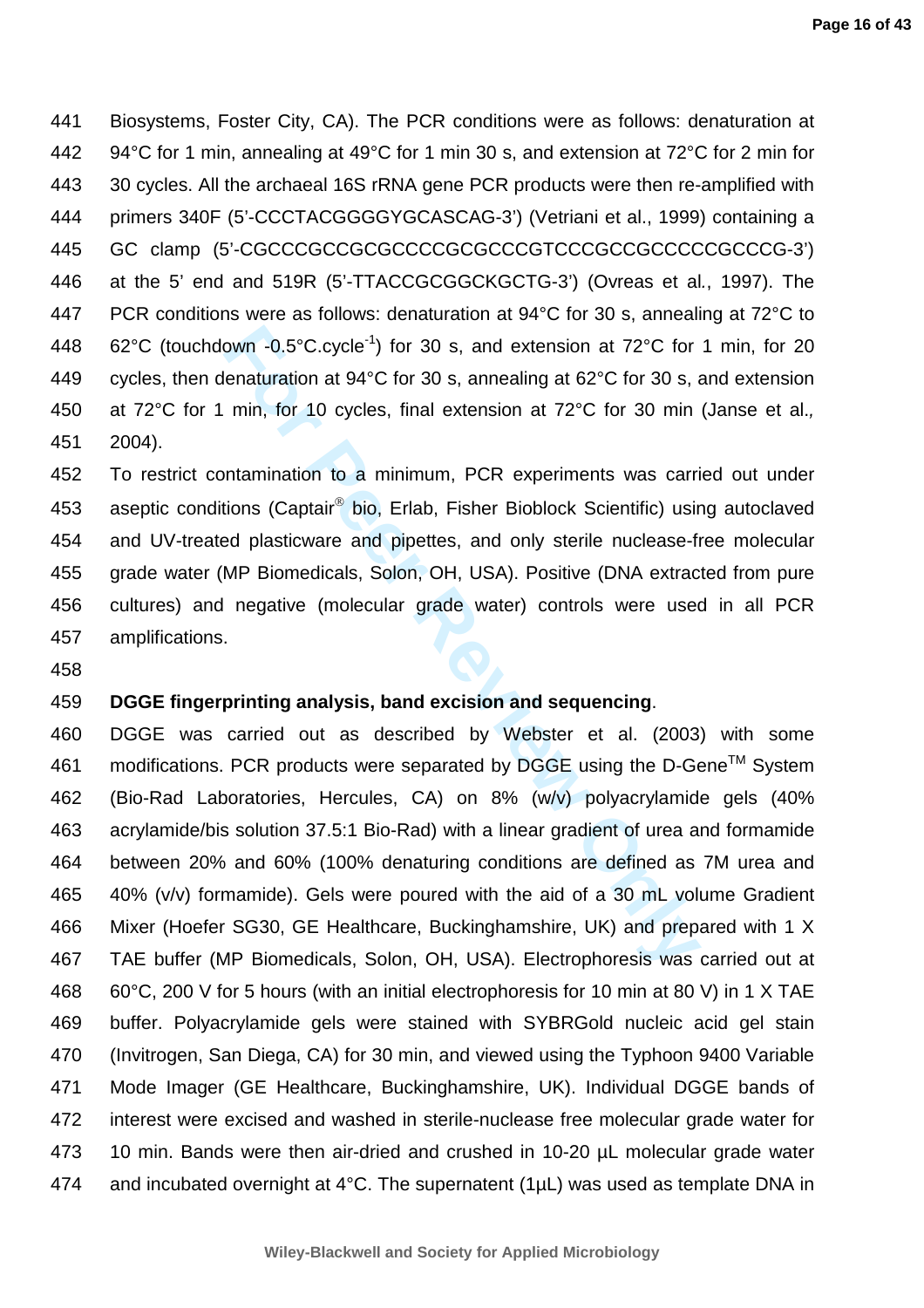475 a nested PCR using primer set 340F and 519R. The PCR products of excised DGGE 476 bands were sequenced with primer 519R, using an ABI PRISM 3100-Genetic 477 Analyzer (Applied Biosystems, Foster City, CA) at the Biogenouest® plateform of 478 Roscoff Marine laboratory (France).

479

# 480 **mcrA PCR amplification, and cloning.**

d using the ME1 (5'-GCMATGCARATHGGWATGTC-3')<br>AGTTDGGRTAGT-3') primers (Hales et al., 1996). The Pos:<br>tenaturation at 94°C for 40 s, annealing at 50°C for 1<br>72°C for 3 min for 30 cycles. PCR products were pure<br>Extraction ki 481 Genes coding for the alpha subunit of the methyl- coenzyme M-reductase's (mcrA) 482 were amplified using the ME1 (5'-GCMATGCARATHGGWATGTC-3') and ME2 (5'- 483 TCATKGCRTAGTTDGGRTAGT-3') primers (Hales et al., 1996). The PCR conditions 484 were as follows: denaturation at 94°C for 40 s, annealing at 50°C for 1 min 30 s, and 485 extension at 72°C for 3 min for 30 cycles. PCR products were purified with the 486 QIAquick Gel Extraction kit (QIAGEN, Hilden, Germany) and analyzed on 1% (w/v) 487 agarose gels run in 1 X TAE buffer stained with ethidium bromide and then UV-488 illuminated. Purified PCR products were cloned into TOPO® XL PCR Cloning Kit, and 489 transformed into Escherichia coli TOP10 One Shot® cells (Invitrogen, San Diego, CA) 490 according to the manufacturer's recommendations.

491

# 492 **DNA sequencing and phylogenetic analysis**.

493 16S rRNA and mcrA gene sequences were obtained using BigDye terminator 494 chemistry and determined on a ABI PRISM 3100-Genetic Analyzer automated 495 capillary sequencer (Applied Biosystems, Foster City, CA). Cloned 16S rDNA and 496 mcrA gene fragments were sequenced using the M13 reverse primer (5'- 497 CAGGAAACAGCTATGAC-3') universal primer and analyzed using the NCBI 498 BLASTN search program within GeneBank (http://blast.ncbi.nlm.nih.gov/Blast) 499 (Altschul et al., 1990). The presence of chimeric sequences in the clone libraries was 500 determined with the CHIMERA CHECK program of the Ribosomal Database Project 501 II (Center for Microbial Ecology, Michigan State University, 502 http://wdcm.nig.ac.jp/RDP/html/analyses.html). Potential chimeras were eliminated 503 before phylogenetic trees were constructed. The mcrA sequences were then edited 504 in the BioEdit v7.0.5 program (Hall, 1999), translated into amino acid sequences, and 505 aligned using ClustalX (Larkin et al., 2007). Sequence data was analysed with the 506 MEGA4.0.2 program (Tamura et al., 2007). The phylogenetic trees were calculated 507 by the neighbour-joining analysis. The robustness of inferred topology was tested by 508 boostrap resampling (1000).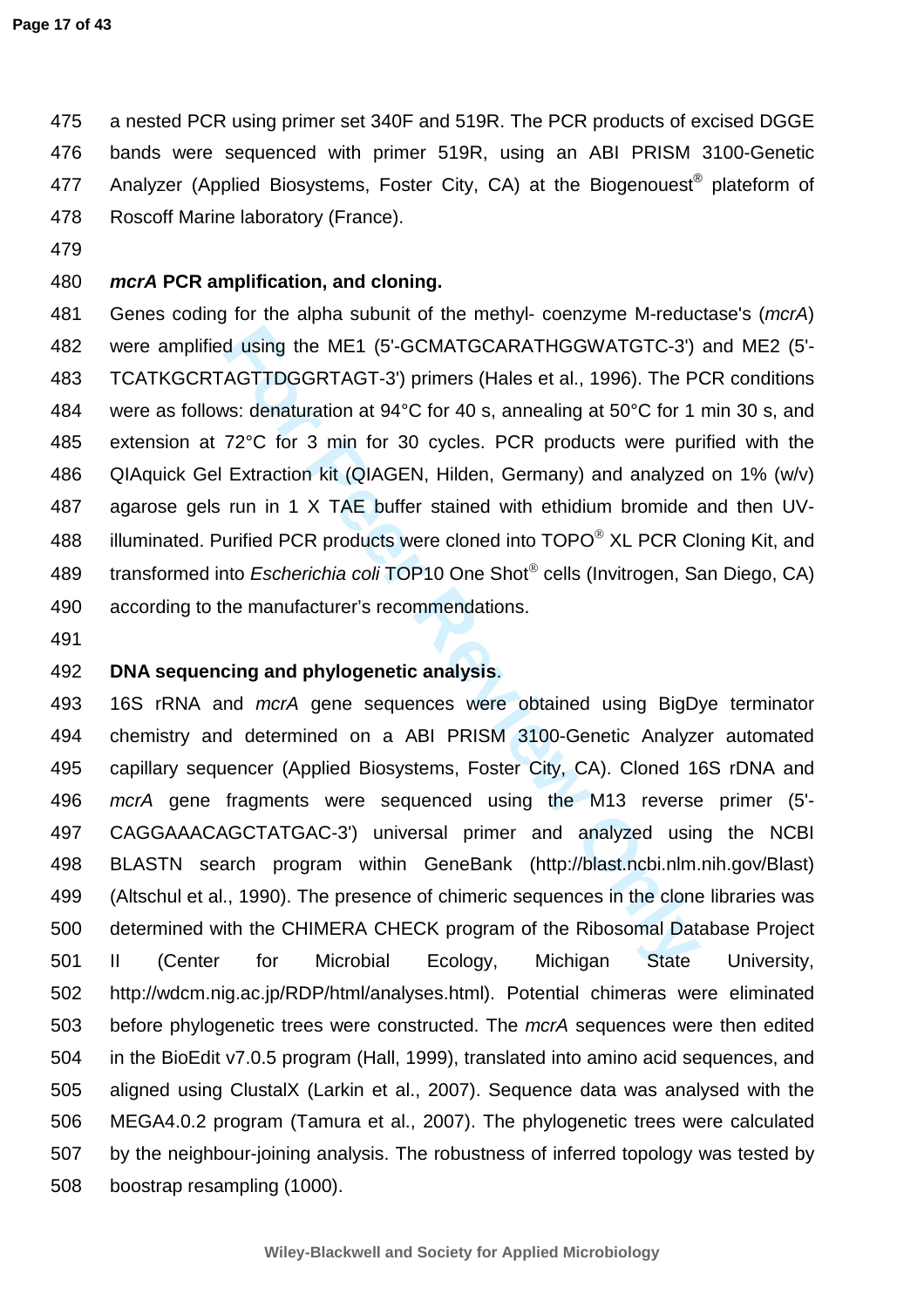509 Rarefaction curves were calculated for each mcrA clone library using the RarFac 510 program (http://www.icbm.de/pmbio/), and we used a 97% similarity level to define 511 the groups of sequences. Libraries' coverage was calculated using the following 512 formula:  $C=[1-(n_1/N)]^*$ 100, where  $n_1$  is the number of unique OTUs, and N is number 513 of clones in the library (Singleton et al., 2001).

514

# 515 **Nucleotide sequence accession numbers.**

516 The sequence data reported here will appear in GenBank nucleotide sequence 517 databases under the accession no. HM004960 to HM005070 for mcrA genes and 518 HM004950 to HM004959 for 16S rRNA gene DGGE band sequences. Sequences 519 obtained from enrichments are no. HM004946 to HM004949.

520

#### 521 **Acknowledgements.**

e data reported here will appear in GenBank nucleotider the accession no. HM004960 to HM005070 for *mcl*<br>HM004959 for 16S rRNA gene DGGE band sequence:<br>enrichments are no. HM004946 to HM004949.<br>**sments.**<br>to thank Josée Sar 522 We would like to thank Josée Sarrazin, the chief scientist of the MEDECO cruise, the 523 ROV team, the officers and crew of the RV Pourquoi Pas? as well as the shipboard 524 scientific community for their help at sea. This work was funded by the HERMES 525 project Contract No: GOCE-CT-2005-511234-1, the ANR Deep Oases, and NERC, 526 UK (NE/F018983/1).

#### 527 **REFERENCES**

528

529 Altschul, S.F., Gish, W., Miller, W., Myers, EW, and Lipman D.J. (1990) Basic local 530 alignment search tool. J Mol Biol 215: 403-410.

531

532 Aloisi, G., Pierre, C., Rouchy, J.-M., Foucher, J.-P., and Woodside, J. (2000) 533 Methane-related authigenic carbonates of eastern Mediterranean Sea mud 534 volcanoes and their possible relation to gas hydrate destabilisation. Earth Planet Sci 535 Lett 184**:**321-338.

536

537 Balch, W.E., and Wolfe, R.S. (1976) New approach to the cultivation of 538 methanogenic bacteria: 2-mercaptoethanesulfonic acid (HS-CoM)-dependent growth 539 of Methanobacterium ruminatium in a pressurized atmosphere. Appl Environ 540 Microbiol 32: 781-791.

541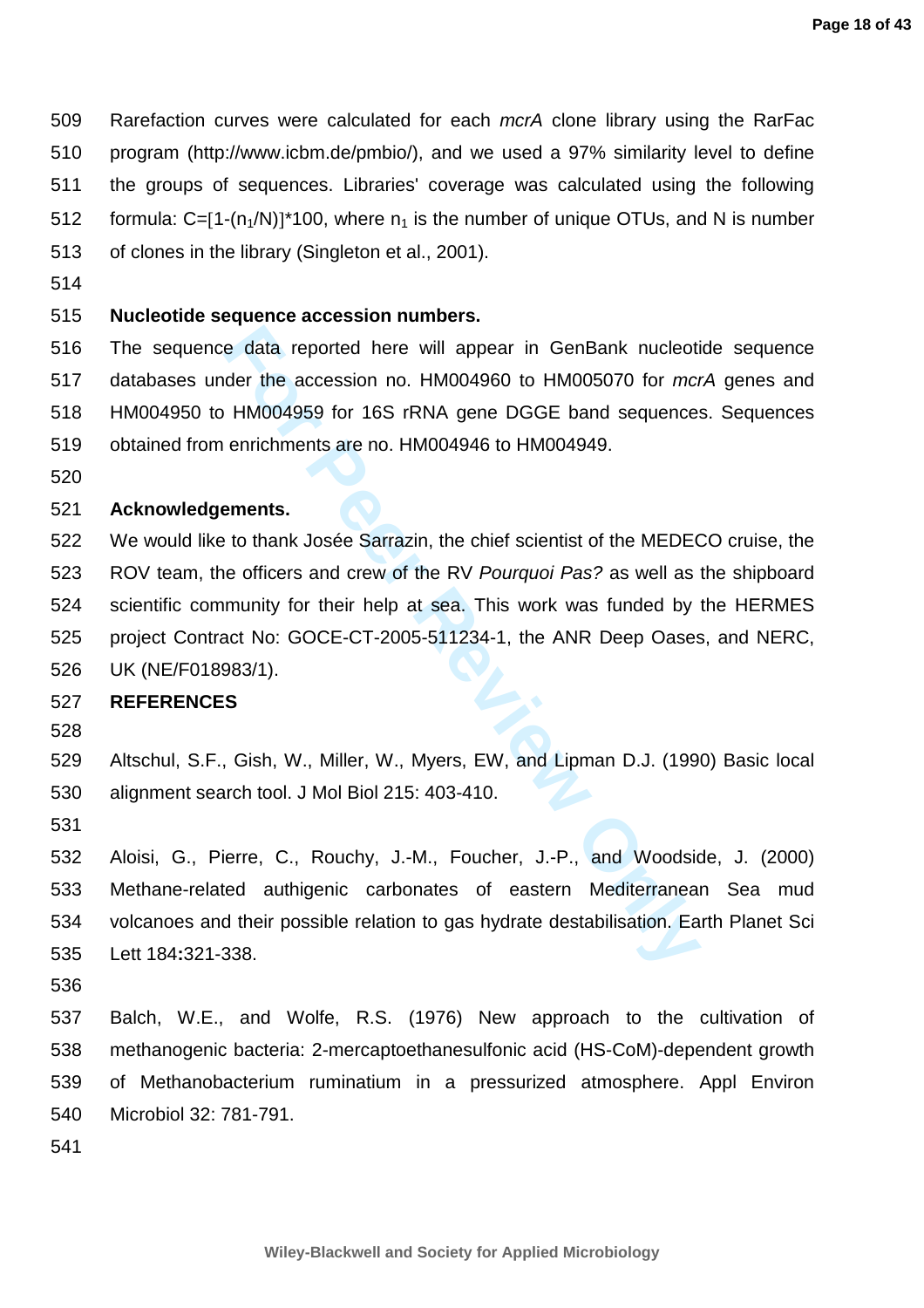542 Benlloch, S., López-López, A., Casamayor, E.O., Ovreas, L., Goddard, V., Daee F.L., 543 et al. (2002) Prokaryotic genetic diversity throughout the salinity gradient of a coastal 544 solar saltern. Environ Microbiol 4: 349-360.

545

546 Boetius, A., Ravenschlag, K., Schubert, C.J., Rickert, D., Widdel, F., Gieske, A., et al. 547 (2000) A marine microbial consortium apparently mediating anaerobic oxidation of 548 methane. Nature 407: 623-626.

549

550 Brandt, K.K., Vester, F., Jensen, A.N., and Ingvorsen, K. (2001) Sulfate reduction 551 dynamics and enumeration of sulfate-reducing bacteria in hypersaline sediments of 552 the Great Salt Lake (Utah, USA). Microb Ecol 41:1-11.

553

Vester, F., Jensen, A.N., and Ingvorsen, K. (2001) Sulf<br> **Formalization** of sulfate-reducing bacteria in hypersaline<br>
Lake (Utah, USA). Microb Ecol 41:1-11.<br>
E.O., Schäfer, H., Baneras, L., Salio, C.P., and Muyzo<br>
of and S 554 Casamayor, E.O., Schäfer, H., Baneras, L., Salio, C.P., and Muyzer, G. (2000) 555 Identification of and Spatio-Temporal Differences between Microbial Assemblages 556 from Two Neighboring Sulfurous Lakes: Comparison by Microscopy and Denaturing 557 Gradient Gel Electrophoresis. Appl Environ Microbiol 66: 499-508.

558

559 Cetecioglu, Z., Ince, B.K., Kolukirik, M., and Ince, O. (2009) Biogeographical 560 distribution and diversity of bacterial and archaeal communities within highly polluted 561 anoxic marine sediments from the marmara sea. Marine Pollution Bulletin 58: 384– 562 395.

563

564 Chaduteau, C. (2008) Origin and circulation of fluids in sediments of margins, 565 Contribution of Helium and methane to the comprehension of the processes, Study of 566 two zones. PhD thesis. Université de Bretagne Occidentale, France. p.121.

567

568 Charlou, J.L., Donval, J.P., Zitter, T., Roy, N., Jean-Baptiste, P., Foucher, J.P., et al. 569 (2003) Evidence of methane venting and geochemistry of brines on mud volcanoes 570 of the eastern Mediterranean Sea. Deep-sea research Part I 50: 941-958.

571

572 D'Hondt, S., Jørgensen, B.B., Miller, D.J., Batzke, A., Blake, R., Cragg, B.A., et al. 573 (2004) Distributions of Microbial Activities in Deep Subseafloor Sediments. Science 574 306: 2216-2221.

575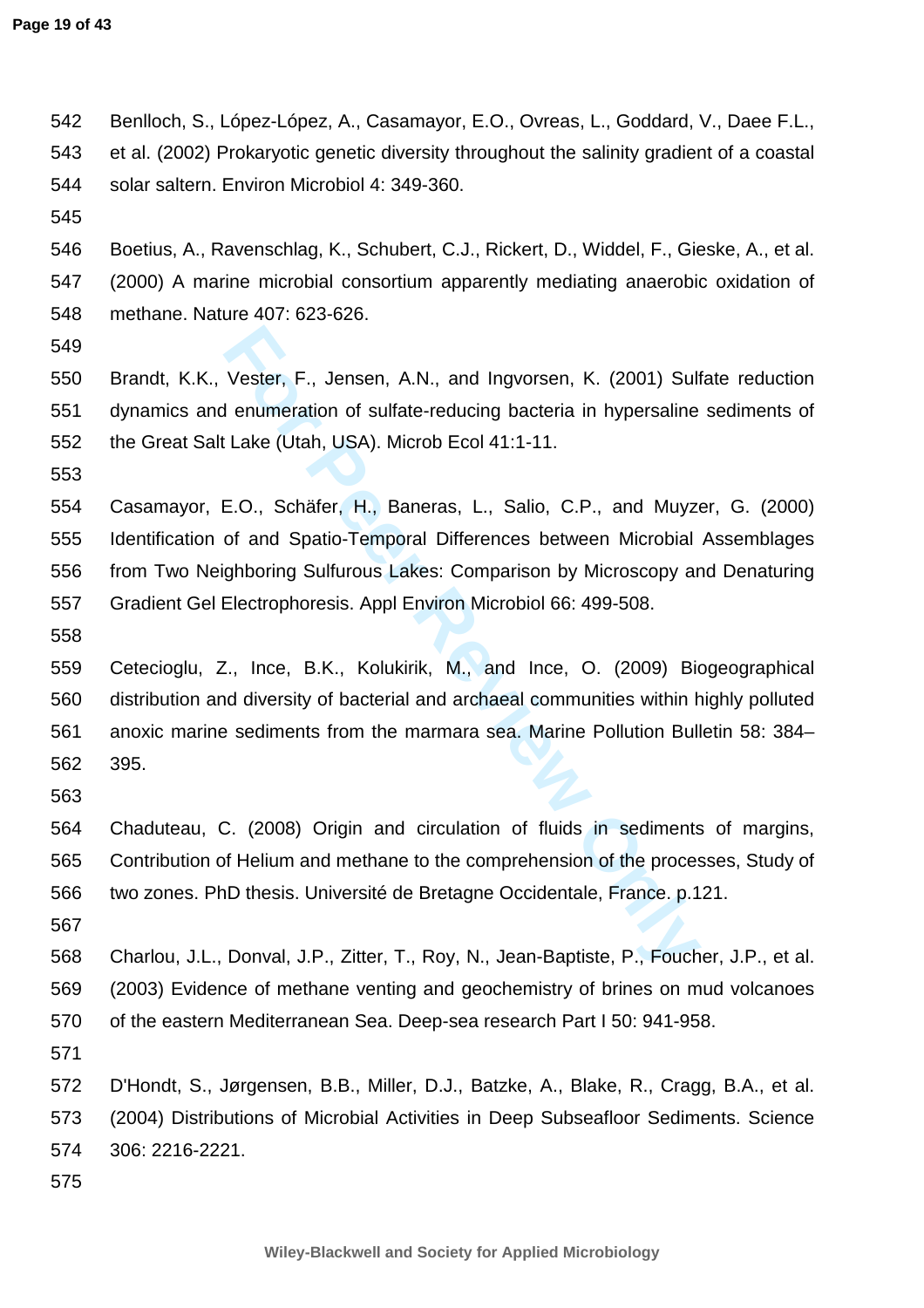576 Daffonchio, D., Borin, S., Brusa, T., Brusetti, L., van der Wielen, P.W.J.J., Bolhuis, 577 H., et al. (2006) Stratified prokaryote network in the oxic–anoxic transition of a deep-578 sea halocline. Nature 440: 203-207.

579

580 Dhillon, A., Lever, M., Llyod, K.G., Albert, D.B., Sogin, M.L., and Teske, A. (2005) 581 Methanogen diversity evidenced by molecular characterization of methyl coenzyme 582 M reductase A (mcrA) genes in hydrothermal sediments of the Guyamas basin. Appl 583 Environ Microbiol 71: 4592-4601.

584

585 Dimitrov, L.I. (2003) Mud volcanoes-a significant source of atmospheric methane. 586 Geo-Marine Letters 23: 155-161.

587

588 Dolfing, J., Larter, S.R., and Head, I.M. (2008) Thermodynamic constraints on 589 methanogenic crude oil biodegradation. ISME J 2: 442–452.

590

591 Fang, J., Shizuka, A., Kato, C., and Schouten, S. (2006) Microbial diversity of cold-592 seep sediments in Sagami Bay, Japan, as determined by 16S rRNA gene and lipid 593 analysis. FEMS Microbiol Ecol 57: 429-441.

594

biol 71: 4592-4601.<br>
(2003) Mud volcanoes-a significant source of atmosphe<br>
teters 23: 155-161.<br>
arter, S.R., and Head, I.M. (2008) Thermodynamic c<br>
crude oil biodegradation. ISME J 2: 442–452.<br>
ruka, A., Kato, C., and Sch 595 Feseker, T., Dählmann, A., Foucher, J.-P., and Harmegnies, F. (2009) In-situ 596 sediment temperature measurements and geochemical porewater data suggest 597 highly dynamic fluid flow at Isis mud volcano, eastern Mediterranean Sea. Mar Geol 598 261: 128–137.

599

600 Garcia, J.-L., Patel, B.K.C., and Ollivier, B. (2000) Taxonomic, phylogenetic, and 601 ecological diversity of methanogenic Archaea. Anaerobe 6: 205-226.

602

603 Glissmann, K., Chin, K.-J., Casper, P., and Conrad, R. (2004) Methanogenic 604 Pathway and Archaeal Community Structure in the Sediment of Eutrophic Lake 605 Dagow: Effect of Temperature. Microb Ecol 48: 389-399.

606

607 Grabowski, A., Nercessian, O., Fayolle, F., Blanchet, D., and Jeanthon, C. (2005) 608 Microbial diversity in production waters of a low-temperature biodegraded oil 609 reservoir. FEMS Microbiol Ecol 54: 427-443.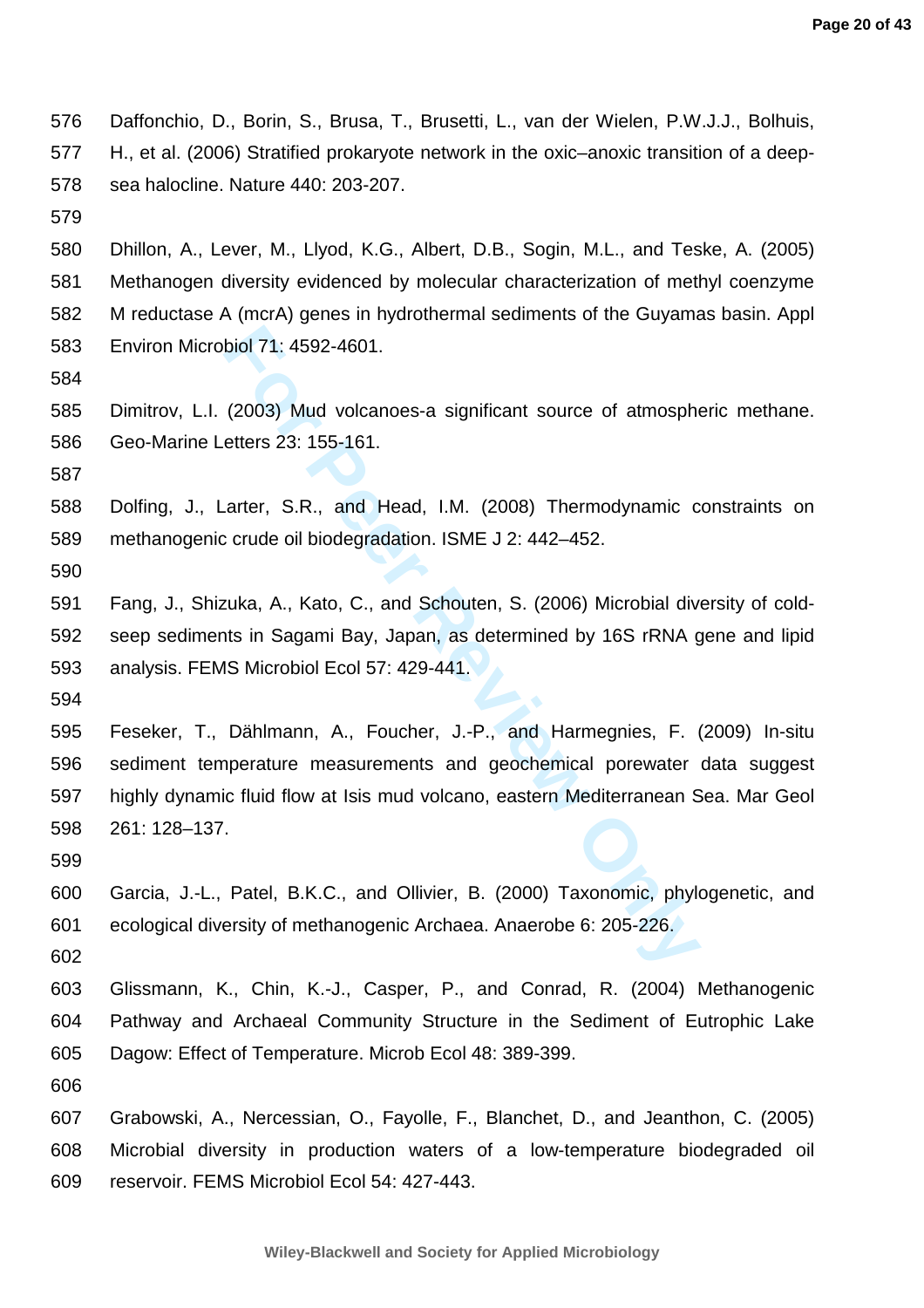| 610 |                                                                                         |
|-----|-----------------------------------------------------------------------------------------|
| 611 | Haese, R.R., Hensen, C., and de Lange, G.J. (2006) Pore water geochemistry of           |
| 612 | eastern Mediterranean mud volcanoes: Implications for fluid transport and fluid origin. |
| 613 | Mar Geol 225: 191-208.                                                                  |
| 614 |                                                                                         |
| 615 | Hales, B.A., Edwards, C., Titchie, D.A., Hall, G., Pickup, R.W., and Sauders, J.R.      |
| 616 | (1996) Isolation and identification of methanogen-specific DNA from blanket bog peat    |
| 617 | by PCR amplification and sequence analysis. Appl Environ Microbiol 62.                  |
| 618 |                                                                                         |
| 619 | Hall, T.A. (1999) BioEdit: a user-friendly biological sequence alignment editor and     |
| 620 | analysis program for Windows 95/98/NT. Nucleic Acids Symp Ser 41: 95-98.                |
| 621 |                                                                                         |
| 622 | Heijs, S.K., Laverman, A.M., Forney, L.J., Hardoim, P.R., and van Elsas, J.D. (2008)    |
| 623 | Comparison of deep-sea sediment microbial communities in the Eastern                    |
| 624 | Mediterranean. FEMS Microbiol Ecol 64: 362-377.                                         |
| 625 |                                                                                         |
| 626 | Holmer, M., and Kristensen, E. (1994) Coexistence of sulfate reduction and methane      |
| 627 | production in an organic-rich sediment. Mar Ecol Prog Ser 107: 177-184.                 |
| 628 |                                                                                         |
| 629 | Inagaki, F., Tsunogai, U., Suzuki, M., Kosaka, A., Machiyama, H., Takai, K., et al.     |
| 630 | (2004) Characterization of C1-metabolizing prokaryotic communities in methane seep      |
| 631 | habitats at the Kuroshima Knoll, southern Ryukyu Arc, by analyzing pmoA, mmoX,          |
| 632 | mxaF, mcrA, and 16S rRNA genes. Appl Environ Microbiol 70: 7445-7455.                   |
| 633 |                                                                                         |
| 634 | Janse, I., Bok, J., and Zwart, G. (2004) A simple remedy against artifactual double     |
| 635 | bands in denaturing gradient gel electrophoresis. J Microbiol Methods 57: 279–281.      |
| 636 |                                                                                         |
| 637 | Jiang, H, Dong, H., Yu, B., Ye, Q., Shen, J., Rowe, H., and Zhang, C. (2008)            |
| 638 | Dominance of putative marine benthic Archaea in Qinghai Lake, north-western             |
| 639 | China. Environ Microbiol 10: 2355-2367.                                                 |
| 640 |                                                                                         |
| 641 | Joye, S.B., Connell, T.L., Miller, L.G., Oremland, R.S., and Jellison, R.S. (1999)      |
| 642 | Oxidation of ammonia and methane in an alkaline, saline lake. Limnol Oceanogr 44:       |
| 643 | 178-188.                                                                                |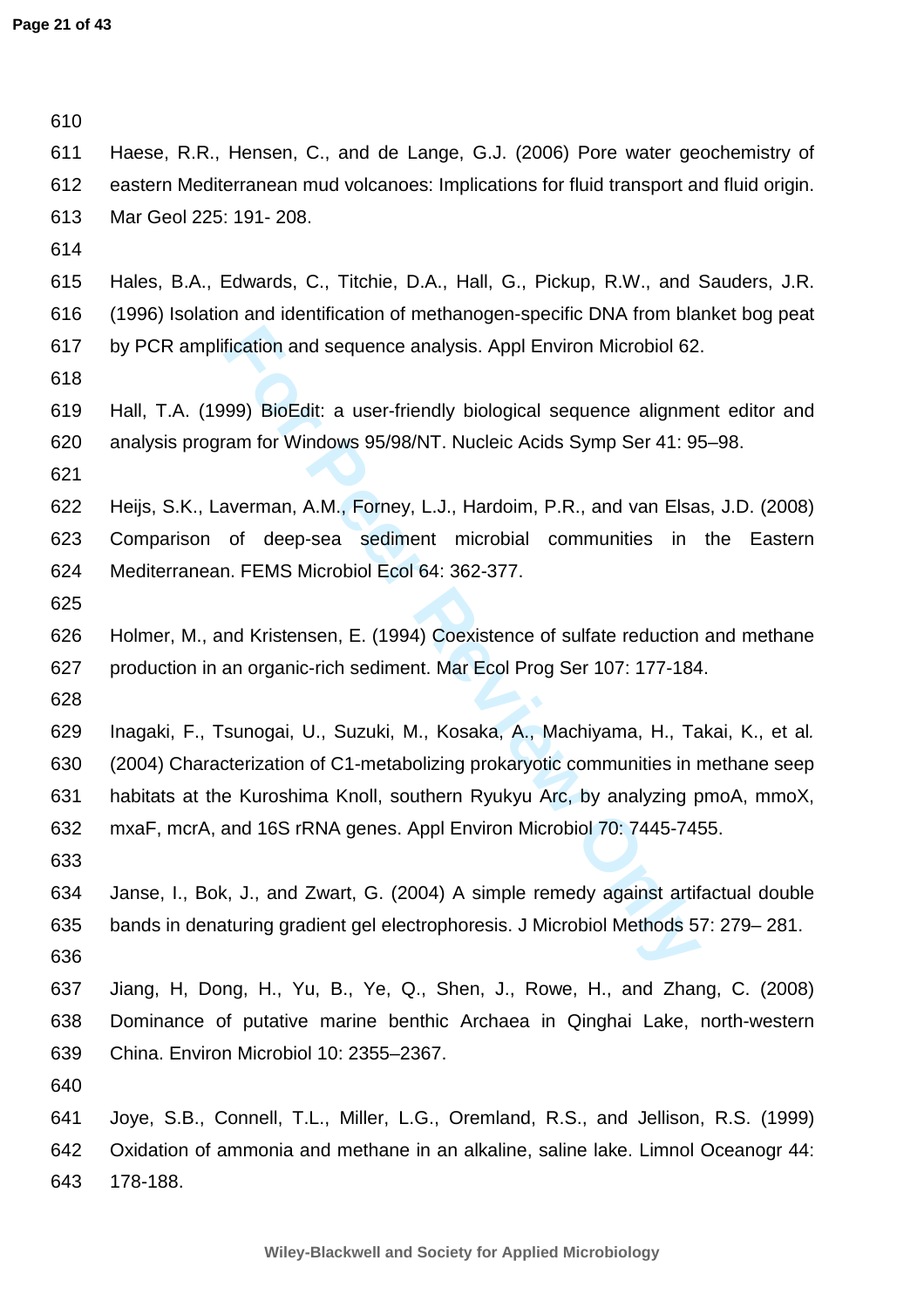644

- 645 Joye, S.B., Samarkin, V.A., Orcutt, B.N., MacDonald, I.R., Hinrichs, K.-U., Elvert, M., 646 et al. (2009) Metabolic variability in seafloor brines revealed by carbon and sulphur 647 dynamics. Nature Geoscience 2: 349-354.
- 648

649 Kelley, C.A., Prufert-Bebout, L.E., and Bebout, B.M. (2006) Changes in carbon 650 cycling ascertained by stable isotopic analyses in a hypersaline microbial mat. 651 Journal of geophysical research 111: doi:10.1029/2006JG000212.

652

653 Kendall, M.M., and Boone, D.R. (2006) Cultivation of methanogens from shallow 654 marine sediments at Hydrate ridge, Oregon. Archaea 2: 1-8.

655

physical research 111: doi:10.1029/2006JG000212.<br>
1., and Boone, D.R. (2006) Cultivation of methanogens<br>
ents at Hydrate ridge, Oregon. Archaea 2: 1-8.<br>
1. Wardlaw, G.D., Tang, C.F., Bonin, A.S., Liu, Y., and V<br>
ity of Arc 656 Kendall, M.M., Wardlaw, G.D., Tang, C.F., Bonin, A.S., Liu, Y., and Valentine, D.L. 657 (2007) Diversity of Archaea in marine sediments from Skan Bay, Alaska, including 658 cultivated methanogens, and description of Methanogenium boonei sp. nov. Appl 659 Environ Microbiol 73: 407-414.

660

661 Kleikemper, J., Pombo, S.A., Schroth, M.H., Sigler, W.V., Pesaro, M., and Zeyer, J. 662 (2005) Activity and diversity of methanogens in a petroleum hydrocarbon-663 contaminated aquifer. Appl Environ Microbiol 71: 149-158.

664

665 Knittel, K., Lösekann, T., Boetius, A., Kort, R., and Amann, R. (2005) Diversity and 666 distribution of methanotrophic Archaea at cold seeps. Appl Environ Microbiol 71: 467- 667 479.

668

669 Knittel, K., and Boetius, A. (2009) Anaerobic Oxidation of Methane: Progress with an 670 Unknown Process. Annu Rev Microbiol 63: 311–334.

671

672 Kvenvolden, K.A. (1988) Methane hydrates-A major reservoir of carbon in the 673 shallow geosphere ? Chem Geol 71: 41-51.

674

675 Larkin, M.A., Blackshields, G., Brown, N.P., Chenna, R., McGettigan, P.A., 676 McWilliam, H., et al. (2007) Clustal W and Clustal X version 2.0. Bioinformatics 23: 677 2947-2948.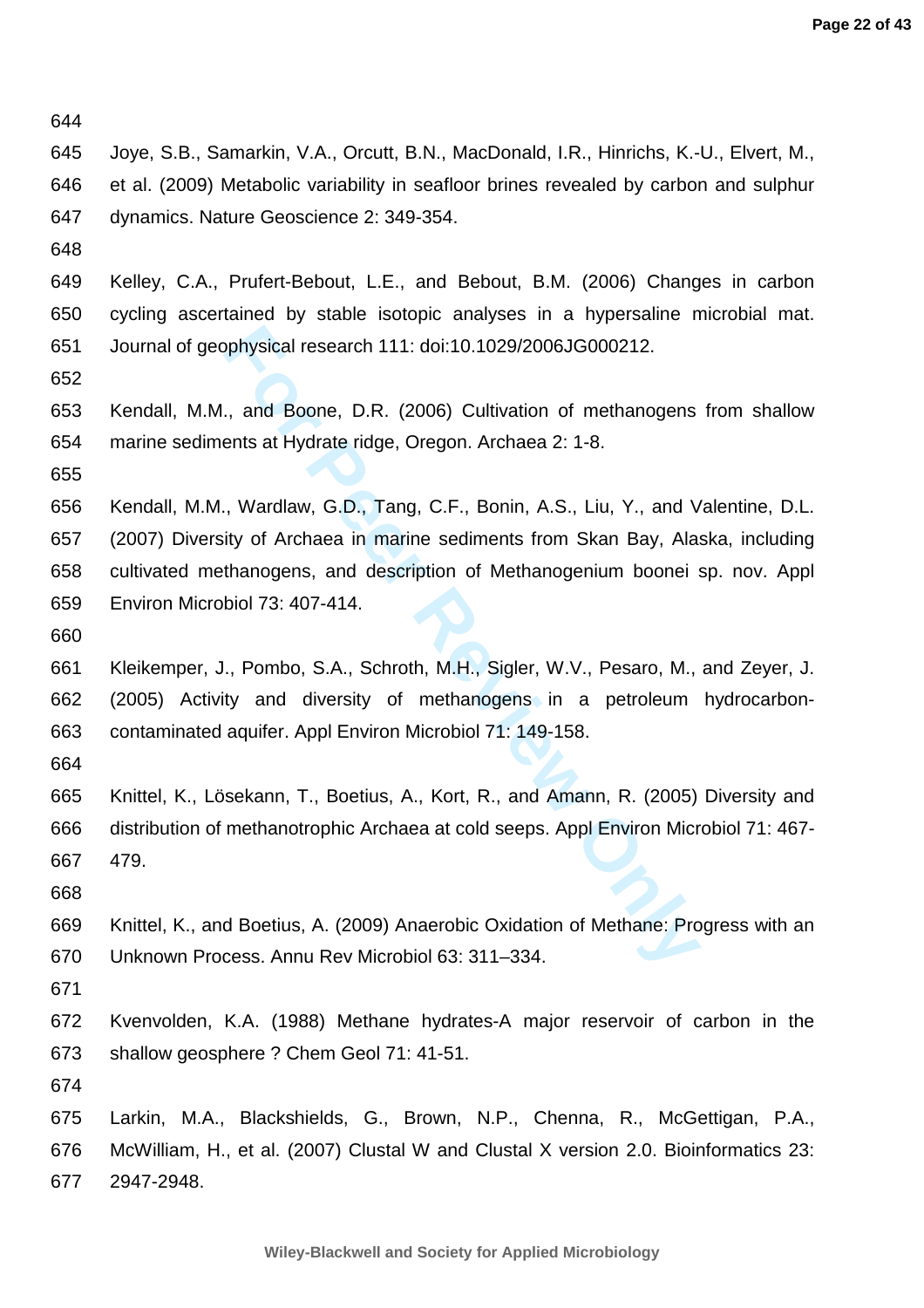The Haakon Mosby Mud Volcano, Barents Sea. Appl Env<br>
2.<br> **Formula A.**, and Knight, R. (2007) Global patterns in bacterial divers<br>
A 104: 11436–11440.<br> **Formula A.**, Op den Camp, H.J.M., Harhangi, H.R., and Vogels<br>
a semesi 678 679 Lloyd, K.G., Lapham, L., and Teske, A. (2006) An anaerobic methane-oxidizing 680 community of ANME-1b Archaea in hypersaline Gulf of Mexico sediments. Appl 681 Environ Microbiol 72: 7218-7230. 682 683 Lösekann, T., Knittel, K., Nadalig, T., Fuchs, B., Niemann, H., Boetius, A., and 684 Amann, R. (2007) Diversity and abundance of aerobic and anaerobic methane 685 oxidizers at the Haakon Mosby Mud Volcano, Barents Sea. Appl Environ Microbiol 686 73: 3348-3362. 687 688 Lozupone, C.A., and Knight, R. (2007) Global patterns in bacterial diversity. Proc Natl 689 Acad Sci U S A 104: 11436–11440. 690 691 Lyimo, T.J., Pol, A., Op den Camp, H.J.M., Harhangi, H.R., and Vogels, G.D. (2000) 692 Methanosarcina semesiae sp. nov., a dimethylsulfide-utilizing methanogen from 693 mangrove sediment. Int J Syst Evol Microbiol 50: 171–178. 694 695 Lyimo, T.J., Pol, A., Jetten, M.S.M., and Op den Camp, H.J.M. (2009) Diversity of 696 methanogenic archaea in a mangrove sediment and isolation of a new 697 Methanococcoides strain. FEMS Microbiol Ecol 291: 247–253. 698 699 McGenity, T.J. (2010) Methanogens and Methanogenesis in Hypersaline 700 Environments. In Handbook of Hydrocarbon and Lipid Microbiology, Part 8. Timmis, 701 K.N. (ed). Springer-Verlag Berlin and Heidelberg, pp. 665-680. 702 703 Mikucki, J.A., Liu, Y., Delwiche, M., Colwell, F.S., and Boone, D.R. (2003) Isolation of 704 a methanogen from deep marine sediments that contain methane hydrates, and 705 description of Methanoculleus submarinus sp. nov. Appl Environ Microbiol 69: 3311- 706 3316. 707 708 Milkov, A. (2000) Worldwide distribution of submarine mud volcanoes and associated 709 gas hydrates. Mar Geol 167: 29-42. 710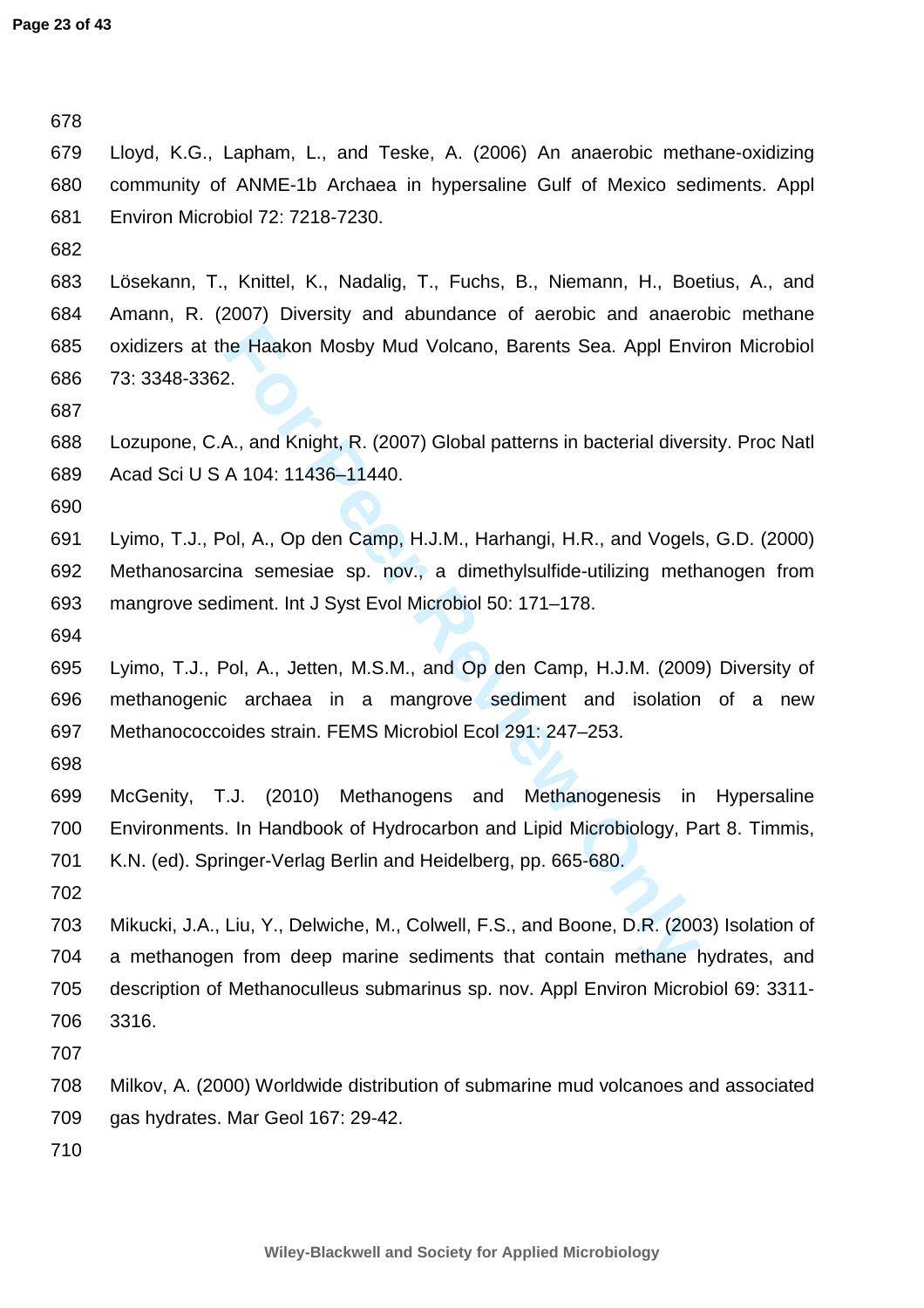711 Mills, H.J., Hodges, C., Wilson, K., MacDonald, I.R., and Sobecky, P.A. (2003) 712 Microbial diversity in sediments associated with surface-breaching gas hydrate 713 mounds in the Gulf of Mexico. FEMS Microbiol Ecol 46: 39-52.

714

715 Mills, H.J., Martinez, R.J., Story, S., and Sobecky, P.A. (2004) Identification of 716 members of the metabolically active microbial populations associated with Beggiatoa 717 species mat communities form Gulf of Mexico cold-seep sediments. Appl Environ 718 Microbiol 70: 5447-5458.

719

5447-5458.<br> **J., Webster, G., Cragg, B.A., Parkes, R.J., Weightman, <br>
Diversity of prokaryotes and methanogenesis in dee<br>
m the Nankai Trough, Ocean Drilling Program Leg<br>
74-287.<br>
T.D., Perreault, N.N., Tille, S., Lollar,** 720 Newberry, C.J., Webster, G., Cragg, B.A., Parkes, R.J., Weightman, A.J., and Fry, 721 J.C. (2004) Diversity of prokaryotes and methanogenesis in deep subsurface 722 sediments from the Nankai Trough, Ocean Drilling Program Leg 190. Environ 723 Microbiol 6: 274-287.

724

725 Niederberger, T.D., Perreault, N.N., Tille, S., Lollar, B.S., Lacrampe-Couloume, G., 726 Andersen, D. et al. (2010) Microbial characterization of a subzero, hypersaline 727 methane seep in the Canadian High Arctic. ISME J 4: 1326–1339.

728

729 Niemann, H., Duarte, J., Hensen, C., Omoregie, E., Magalhaes, V.H., Elvert, M., et 730 al. (2006) Microbial methane turnover at mud volcanoes of the Gulf of Cadiz. 731 Geochim Cosmochim Acta 70: 5336-5355.

732

733 Olu-Le Roy, K., Sibuet, M., Fiala-Médioni, A., Gofas, S., Salas, C., Mariotti, A., et al. 734 (2004) Cold seep communities in the deep eastern Mediterranean Sea: composition, 735 symbiosis and spatial distribution on mud volcanoes. Deep-sea research Part I 51: 736 1915-1936.

737

738 Omoregie, E.O., Mastalerz, V., de Lange, G., Straub, K.L., Kappler, A., Røy, H., et al. 739 (2008) Biogeochemistry and Community Composition of Iron- and Sulfur-Precipitating 740 Microbial Mats at the Chefren Mud Volcano (Nile Deep Sea Fan, Eastern 741 Mediterranean). Appl Environ Microbiol 74: 3198-3215.

742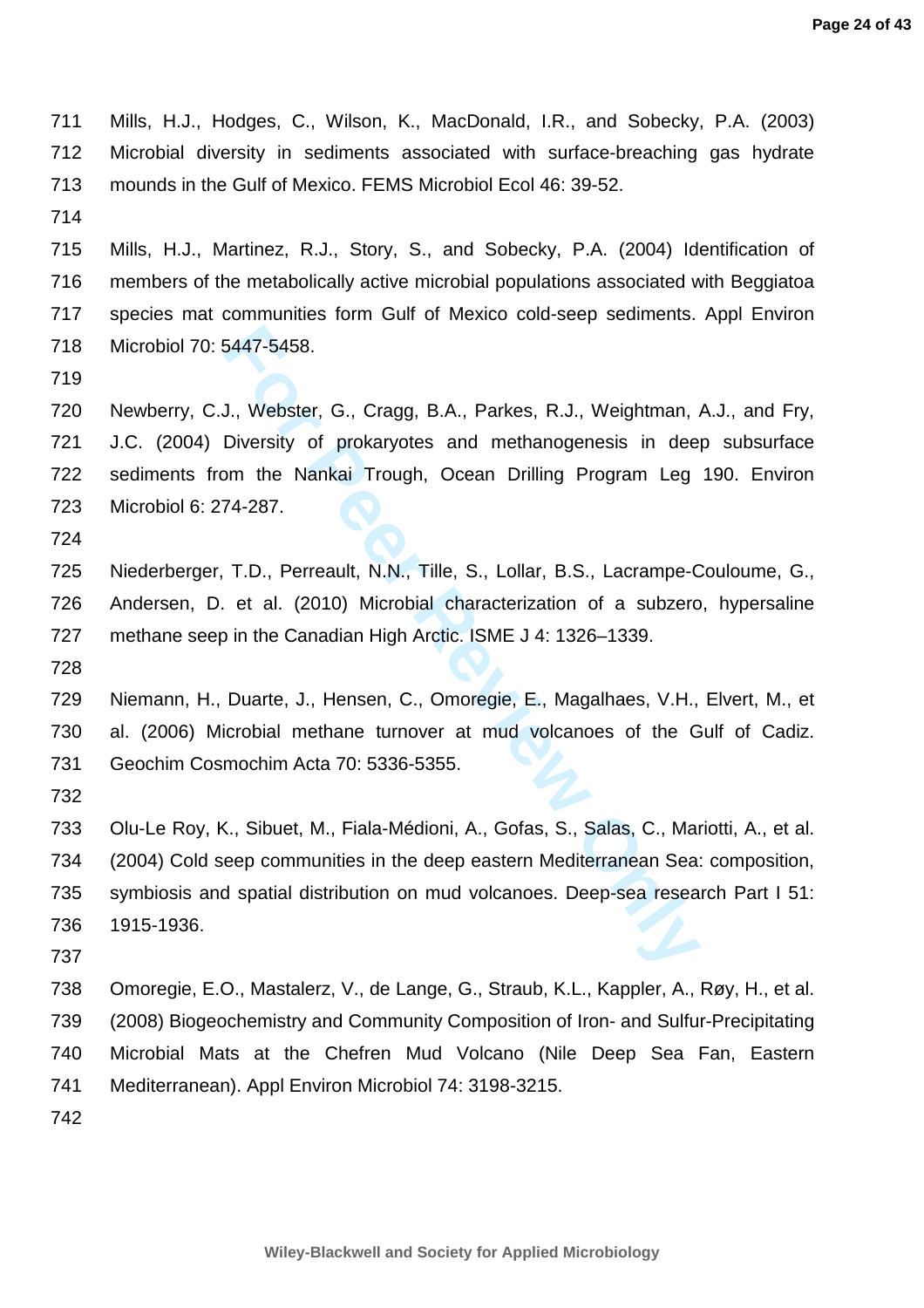Forney, L., Daae, F.L., and Torsvik, V. (1997) D<br>
ion in meromictic Lake Saelenvannet, as determined b<br>
lectrophoresis of PCR-amplified gene fragmetns coding f<br>
Microbiol 63: 3367-3373.<br>
Cragg, B.A., and Wellsbury, P. (200 743 Oremland, R.S., Marsh, L.M., and Polcin, S. (1982) Methane production and 744 simultaneous sulphate reduction in anoxic, salt marsh sediments. Nature 296: 143- 745 145. 746 747 Oren, A. (1999) Bioenergetic Aspects of Halophilism. Microbiology and Molecular 748 Biology Reviews 63: 334–348. 749 750 Ovreas, L., Forney, L., Daae, F.L., and Torsvik, V. (1997) Distribution of 751 bacterioplankton in meromictic Lake Saelenvannet, as determined by denaturing 752 gradient gel electrophoresis of PCR-amplified gene fragmetns coding for 16S rRNA. 753 Appl Environ Microbiol 63: 3367-3373. 754 755 Parkes, R.J., Cragg, B.A., and Wellsbury, P. (2000) Recent studies on bacterial 756 populations and processes in subseafloor sediments: A review. Hydrogeology journal 757 8: 11-28. 758 759 Parkes, R.J., Webster, G., Cragg, B.A., Weightman, A.J., Newberry, C.J., Ferdelman, 760 T.G., et al. (2005) Deep sub-seafloor prokaryotes stimulated at interfaces aver 761 geological times. Nature 436: 390-394. 762 763 Parkes, R.J., Cragg, B.A., Banning, N., Brock, F., Webster, G., Fry, J.C., et al. (2007) 764 Biogeochemistry and biodiversity of methane cycling in subsurface marine sediments 765 (Skagerrak, Denmark). Environ Microbiol 9: 1146-1161. 766 767 Perreault, N.N., Andersen, D.T., Pollard, W.H., Greer, C.W., and Whyte, L.G. (2007) 768 Characterization of the Prokaryotic Diversity in Cold Saline Perennial Springs of the 769 Canadian High Arctic. Appl Environ Microbiol 73: 1532-1543. 770 771 Purdy, K.J., Munson, M.A., Cresswell-Maynard, T., Nedwell, D.B., and Embley, T.M. 772 (2003) Use of 16S rRNA-targeted oligonucleotide probes to investigate function and 773 phylogeny of sulphate-reducing bacteria and methanogenic archaea in a UK estuary. 774 FEMS Microbiol Ecol 44: 361-371. 775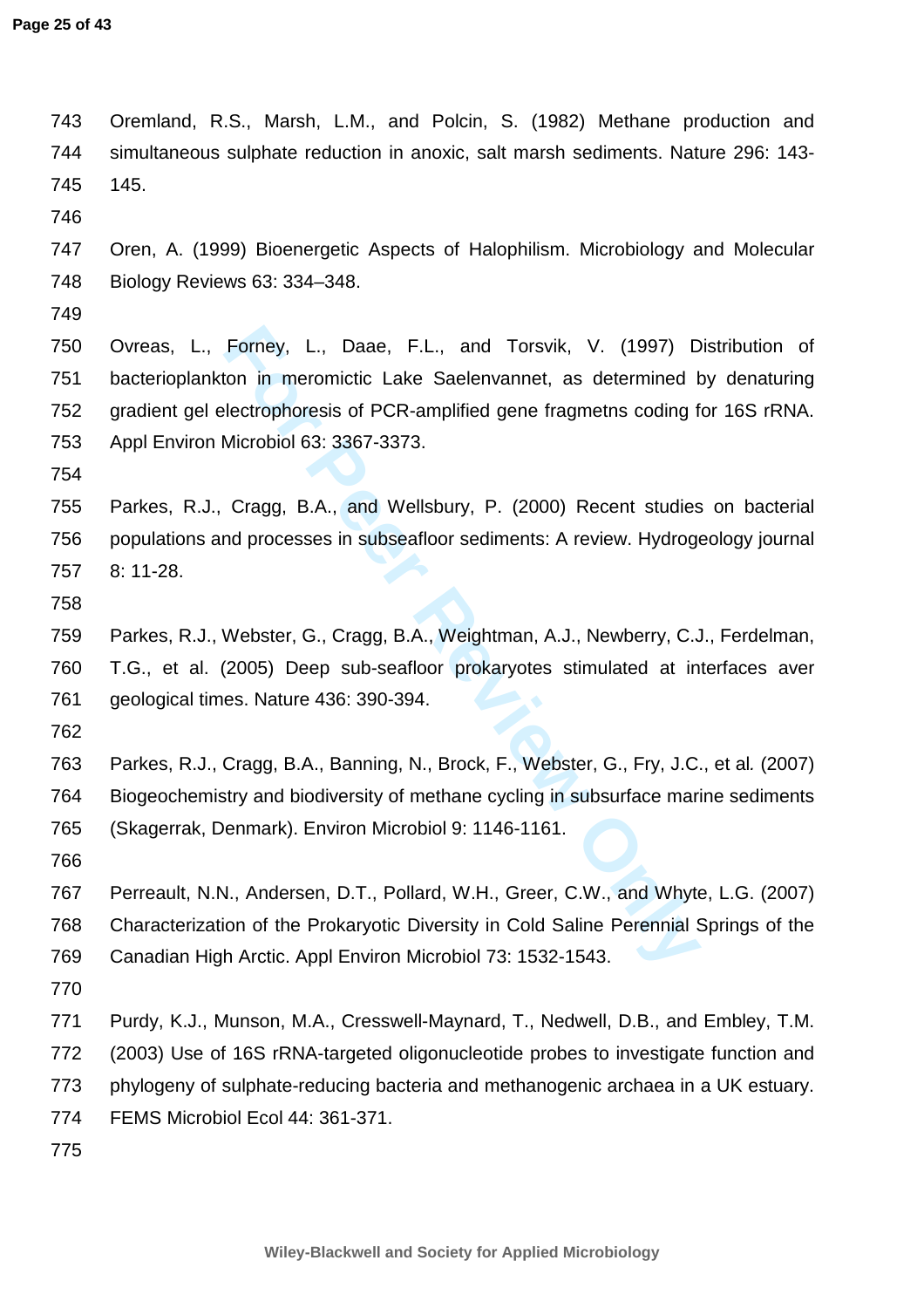776 Roussel, E.G., Sauvadet, A.-L., Allard, J., Chaduteau, C., Richard, P., Cambon 777 Bonavita, M.-A., and Chaumillon, E. (2009) Archaeal Methane Cycling Communities 778 Associated with Gassy Subsurface Sediments of Marennes-Oléron Bay (France). 779 Geomicrobiol J 26: 31–43.

780

781 Sarradin, P.-M., and Caprais, J.C. (1996) Analysis of dissolved gases by headspace 782 sampling, gas chromatography with columns and detectors commutation. Preliminary 783 results. Analytical Communications 33: 371-373.

784

785 Schulz, S., Matsuyama, H., and Conrad, R. (1997) Temperature dependence of 786 methane production from different precursors in a profundal sediment (Lake 787 Constance). FEMS Microbiol Ecol 22: 207-213.

788

789 Shlimon, A.G., Friedrich, M.W., Niemann, H., Ramsing, N.B., and Finster, K. (2004) 790 Methanobacterium aarhusense sp nov., a novel methanogen isolated from a marine 791 sediment (Aarhus Bay, Denmark). Int J Syst Evol Microbiol 54: 759-763.

792

rical Communications 33: 371-373.<br> **For Peer Review And Condingle 1987** Temperature deduction from different precursors in a profundal set EMS Microbiol Ecol 22: 207-213.<br> **For Peer Review Only And Peer Review Only And Pee** 793 Singh, N., Kendall, M.M., Liu, Y., and Boone, D.R. (2005) Isolation and 794 characterization of methylotrophic methanogens from anoxic marine sediments in 795 Skan Bay, Alaska: description of Methanococcoides alaskense sp. nov., and 796 emended description of Methanosacina baltica. Int J Syst Evol Microbiol 55: 2531- 797 2538.

798

799 Singleton, D.R., Furlong, M.A., Rathbun, S.L., and Whitman, W.B. (2001) 800 Quantitative Comparisons of 16S rRNA Gene Sequence Libraries from 801 Environmental Samples. Appl Environ Microbiol 67: 4374-4376.

802

803 Sorensen, K.B., Canfield, D.E., Teske, A.P., and Oren, A. (2005) Community 804 Composition of a Hypersaline Endoevaporitic Microbial Mat. Appl Environ Microbiol 805 70: 7352–7365.

806

807 Sowers, K.R., and Ferry, J.G. (1983) Isolation and characterization of a 808 methylotrophic marine methanogen, Methanococcoides methylutens gen. nov., sp. 809 nov. Appl Environ Microbiol 45: 684-690.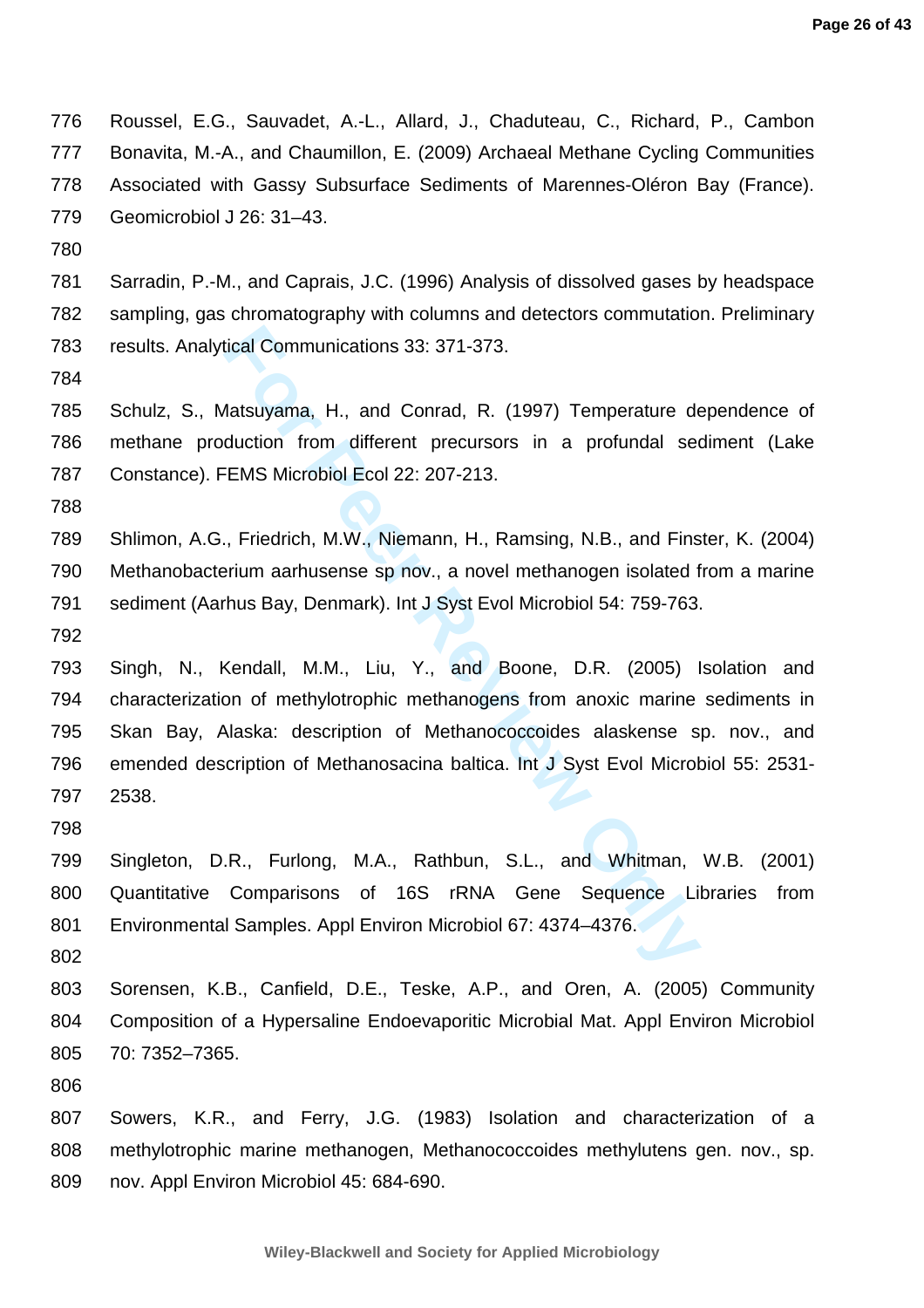n, P.W.J.J., Bolhuis, H., Borin, S., Daffonchio, D., Corselli<br>
5) The Enigma of Prokaryotic Life in Deep Hypersaline A<br>
121-123.<br>
Arab, H., Völker, H., and Thomm, M. (2002) Methanosa<br>
ovel methanogen isolated from the Gotl 810 811 Sowers, K.R., Baron, S.F., and Ferry, J.G. (1984) Methanosarcina acetivorans sp. 812 nov., an acetoclastic methane-producing bacterium isolated from marine sediments. 813 Appl Environ Microbiol 47: 971-978. 814 815 Tamura, K., Dudley, J., Nei, M., and Kumar, S. (2007) MEGA4: Molecular 816 Evolutionary Genetics Analysis (MEGA) Software Version 4.0. Mol Biol Evol 24: 817 :1596–1599. 818 819 van der Wielen, P.W.J.J., Bolhuis, H., Borin, S., Daffonchio, D., Corselli, C., Giuliano, 820 L., et al. (2005) The Enigma of Prokaryotic Life in Deep Hypersaline Anoxic Basins. 821 Science 307: 121-123. 822 823 von Klein, D., Arab, H., Völker, H., and Thomm, M. (2002) Methanosarcina baltica, 824 sp. nov., a novel methanogen isolated from the Gotland Deep of the Baltic sea. 825 Extremophiles 6: 103-110. 826 827 Vetriani, C., Jannasch, H.W., MacGregor, B.J., Stahl, D.A., and Reysenbach, A.-L. 828 (1999) Population structure and phylogenetic characterization of marine bentic 829 Archaea in deep-sea sediments. Appl Environ Microbiol 65: 4375-4384. 830 831 Webster, G., Newberry, C.J., Fry, J.C., and Weightman, A.J. (2003) Assessment of 832 bacterial community structure in the deep sub-seafloor biosphere by 16S rDNA-833 based techniques: a cautionary tale. Journal of microbiological methods 55: 155- 834 164. 835 836 Webster, G., Blazejak, A., Cragg, B.A., Schippers, A., Sass, H., Rinna, J., et al. 837 (2008) Subsurface microbiology and biogeochemistry of a deep, cold-water 838 carbonate mound from the Porcupine Seabight (IODP Expedition 307). Environ 839 Microbiol. 840 841 Wegener, G., Niemann, H., Elvert, M., Hinrichs, K.-U., and Boetius, A. (2008) 842 Assimilation of methane and inorganic carbon by microbial communities mediating 843 the anaerobic oxidation of methane. Environ Microbiol 10:2287-2298.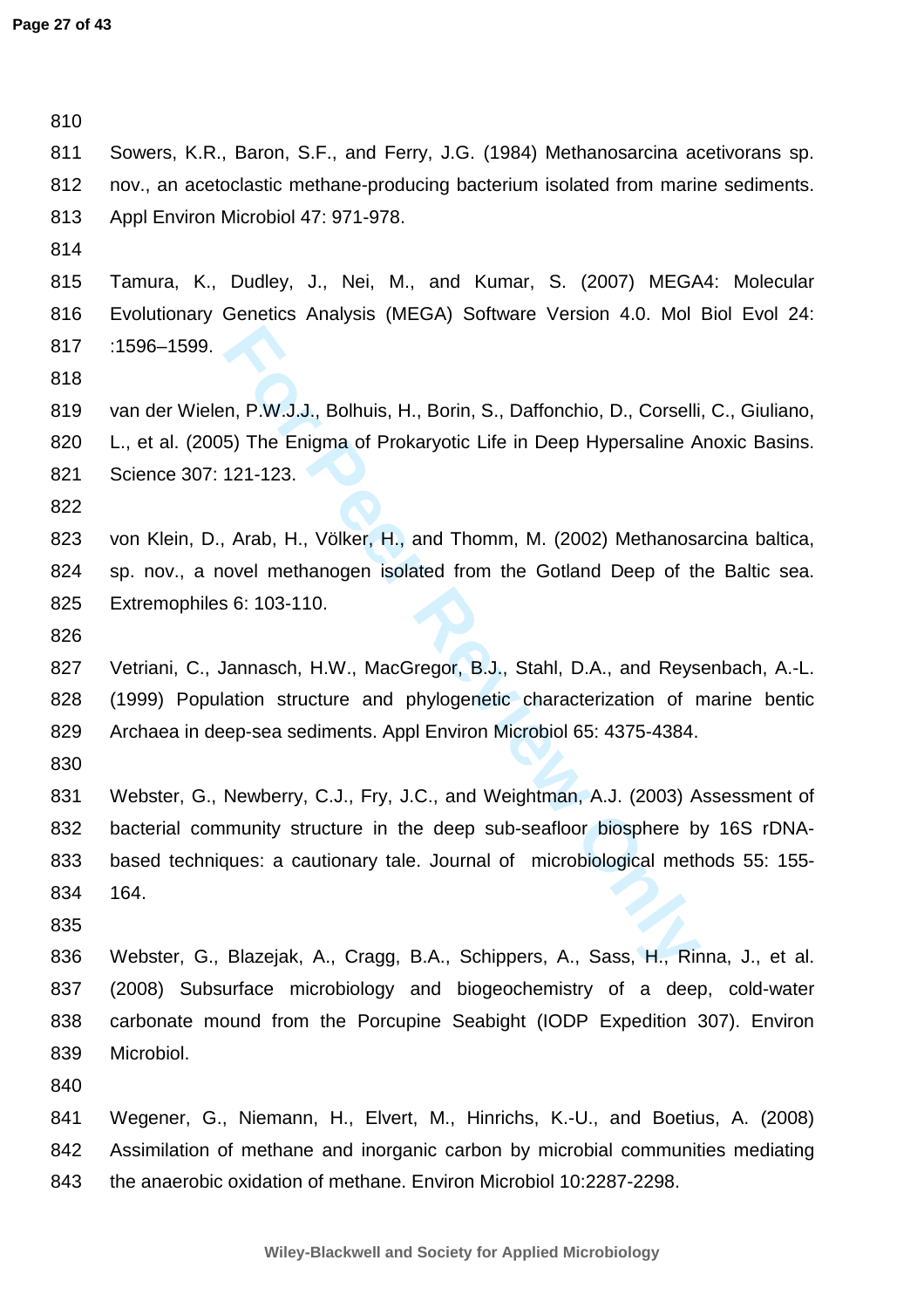844

845 Whiticar, M.J., Faber, E., and Schoell, M. (1986) Biogenic methane formation in 846 marine and freshwater environments: CO2 reduction vs acetate fermentation-Isotope 847 evidence. Geochim Cosmochim Acta 50:693-709.

848

849 Yakimov, M.M., Giuliano, L., Cappello, S., Denaro, R., and Golyshin, P.N. (2007a) 850 Microbial Community of a Hydrothermal Mud Vent Underneath the Deep-Sea Anoxic 851 Brine Lake Urania (Eastern Mediterranean). Orig Life Evol Biosph 37: 177–188.

852

ania (Eastern Mediterranean). Orig Life Evol Biosph 37: 1:<br>
I., La Cono, V., Denaro, R., D'Auria, G., Decembrini, F., Ti<br>
Primary producing prokaryotic communities of brine, i<br>
ve the halocline of deep anoxic lake L'Atalan 853 Yakimov, M.M., La Cono, V., Denaro, R., D'Auria, G., Decembrini, F., Timmis, K.N. et 854 al. (2007b) Primary producing prokaryotic communities of brine, interface and 855 seawater above the halocline of deep anoxic lake L'Atalante, Eastern Mediterranean 856 Sea. ISME J 1: 743–755.

857

858 Zengler, K., Richnow, H.H., Rossello-Mora, R., Michaelis, W., and Widdel, F. (1999) 859 Methane formation from long-chain alkanes by anaerobic microorganisms. Nature 860 401: 266-269.

861

862 Zepp Falz, K., Holliger, C., Grosskopf, R., Liesack, W., Nozhevnikova, A.N., Müller, 863 B., Wehrli, B., and Hahn, D. (1999) Vertical Distribution of Methanogens in the Anoxic 864 Sediment of Rotsee (Switzerland). Appl Environ Microbiol 65: 2402–2408.

865

866 Zhilina, T.N., and Zavarzin, G.A. (1990) Extremely halophilic, methylotrophic, 867 anaerobic bacteria. FEMS Microbiol Rev 87: 315-322.

868

869 Zhou, J., Bruns, M.A., and Tiedje, J.M. (1996) DNA recovery from soils of diverse 870 composition. Appl Environ Microbiol 62: 316-322.

- 871 872
- 873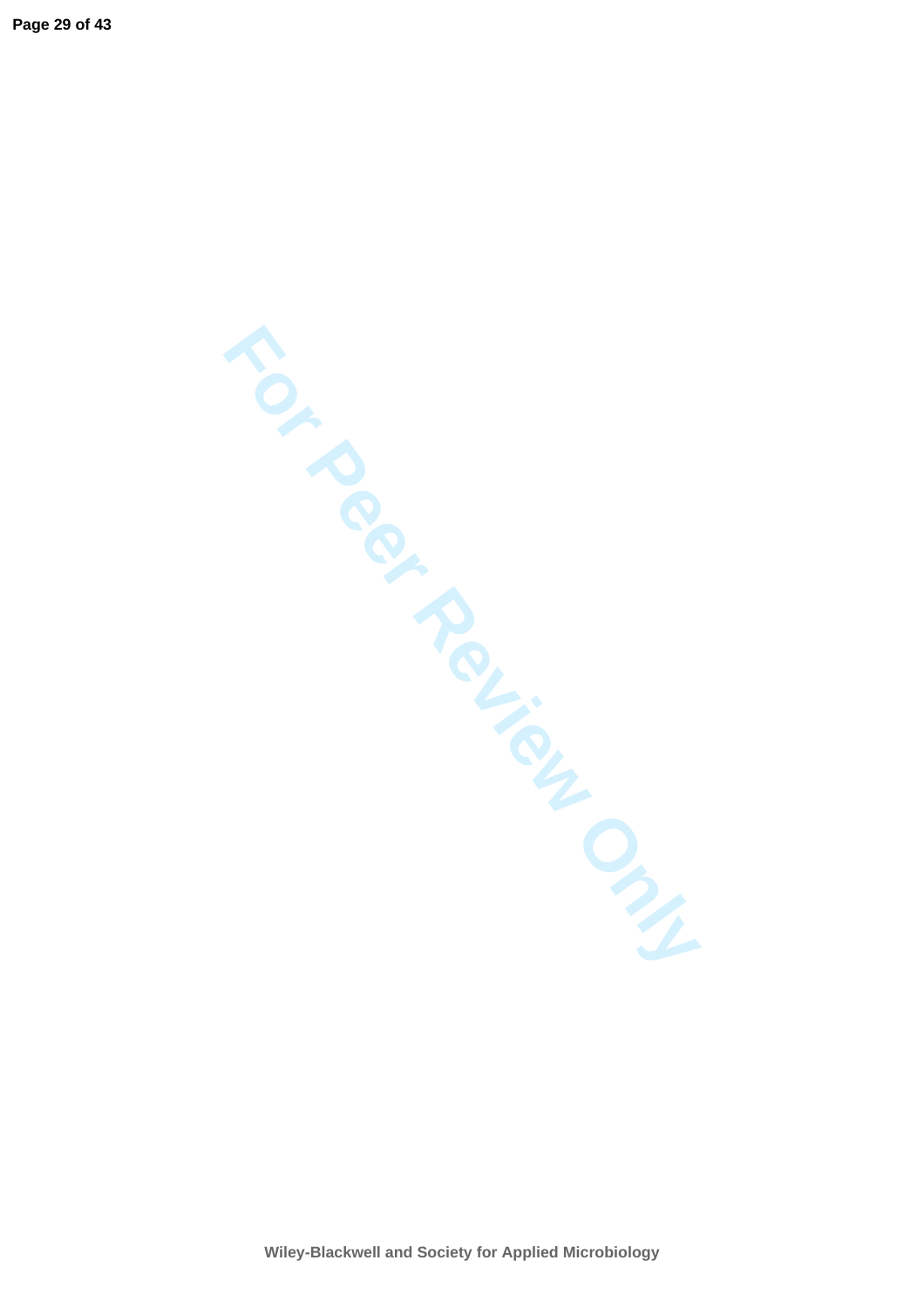| Phylogenetic affiliation | DGGE band                   | Closest uncultured relative (accession number) and origin | Sequence<br>identity (%) |
|--------------------------|-----------------------------|-----------------------------------------------------------|--------------------------|
| MBG-D                    | NapK-dggeB4 (0-20 cmbsf)    | SMI1-GC205-Arc25 (DQ521770)                               | 100                      |
|                          |                             | Hypersaline Sediments, Gulf of Mexico                     |                          |
|                          | NapK-dggeB10 (80-100 cmbsf) | SMI1-GC205-Arc38 (DQ521781)                               | 98                       |
|                          |                             | Hypersaline Sediments, Gulf of Mexico                     |                          |
| ANME-1                   | NapK-dggeB1 (0-20 cmbsf)    | V.8.ArB20 (AY367348)                                      | 98                       |
|                          |                             | Seawater and Sediments of the Cascadia Margin             |                          |
|                          | NapK-dggeB2 (0-20 cmbsf)    | SMI2-GC205-Arc61 (DQ521758)                               | 99                       |
|                          |                             | Hypersaline Sediments, Gulf of Mexico                     |                          |
|                          | NapK-dggeB3 (0-20 cmbsf)    | A163B12 (FJ455954)                                        | 97                       |
|                          |                             | SMTZ, Santa Barbara Basin, California                     |                          |
|                          | NapK-dggeB5 (20-40 cmbsf)   | BA1b1 (AF134382)                                          | 98                       |
|                          |                             | Eel River Basin, Northern California                      |                          |
|                          | NapK-dggeB6 (20-40 cmbsf)   | V.8.ArB20 (AY367348)                                      | 96                       |
|                          |                             | Seawater and Sediments of the Cascadia Margin             |                          |
| ANME-2                   | NapK-dggeB7 (60-80 cmbsf)   | Kazan-3A-05 (AY592029)                                    | 98                       |
|                          |                             | Kazan Mud Volcano, Mediterrenean Sea                      |                          |
|                          | NapK-dggeB8 (60-80 cmbsf)   | a149 (FM179915)                                           | 98                       |
|                          |                             | Gullfaks and Tommeliten Methane Seeps, Northern North Sea |                          |
| ANME-3                   | NapK-dggeB9 (60-80 cmbsf)   | R45_1d_E12 (EU084525)                                     | 98                       |
|                          |                             | Sediments from a deep-sea whale-fall in Monterey Canyon   |                          |

**Table 1**. Closest 16S rRNA gene sequences matches to the dominant DGGE excised bands detected by nested PCR-DGGE in the Napoli center sediments, using the NCBI BLASTN search.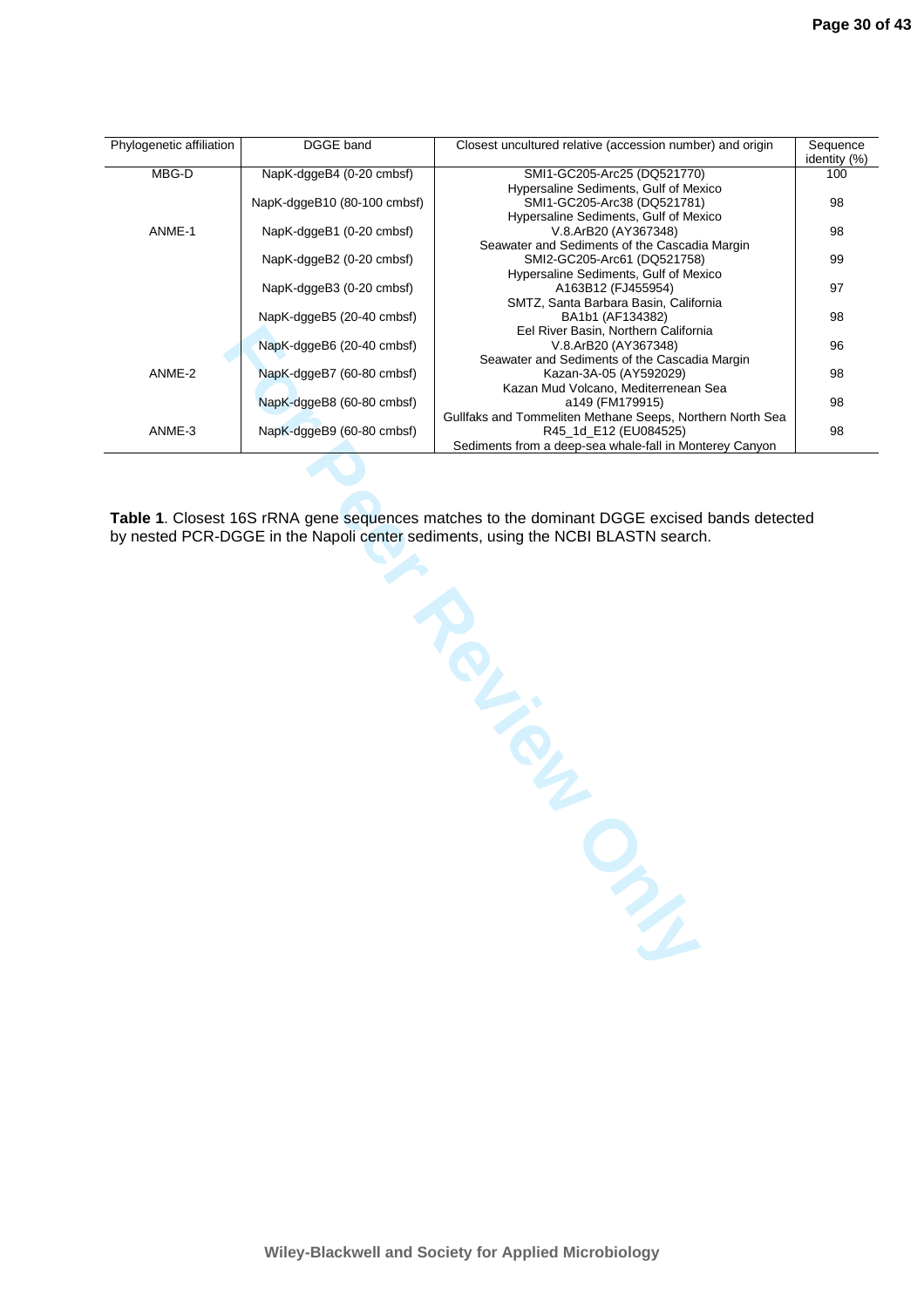

**FOR THE PROPERTY ONLY! Figure 1**. A) Location map showing the Olimpi area in the Eastern Mediterranean Sea. From Aloisi et al. (2000). B) Closer view of the Napoli mud volcano and the sampled gravity cores KUL-3, and KUL-4 (Bénédicte Ritt, pers. comm.).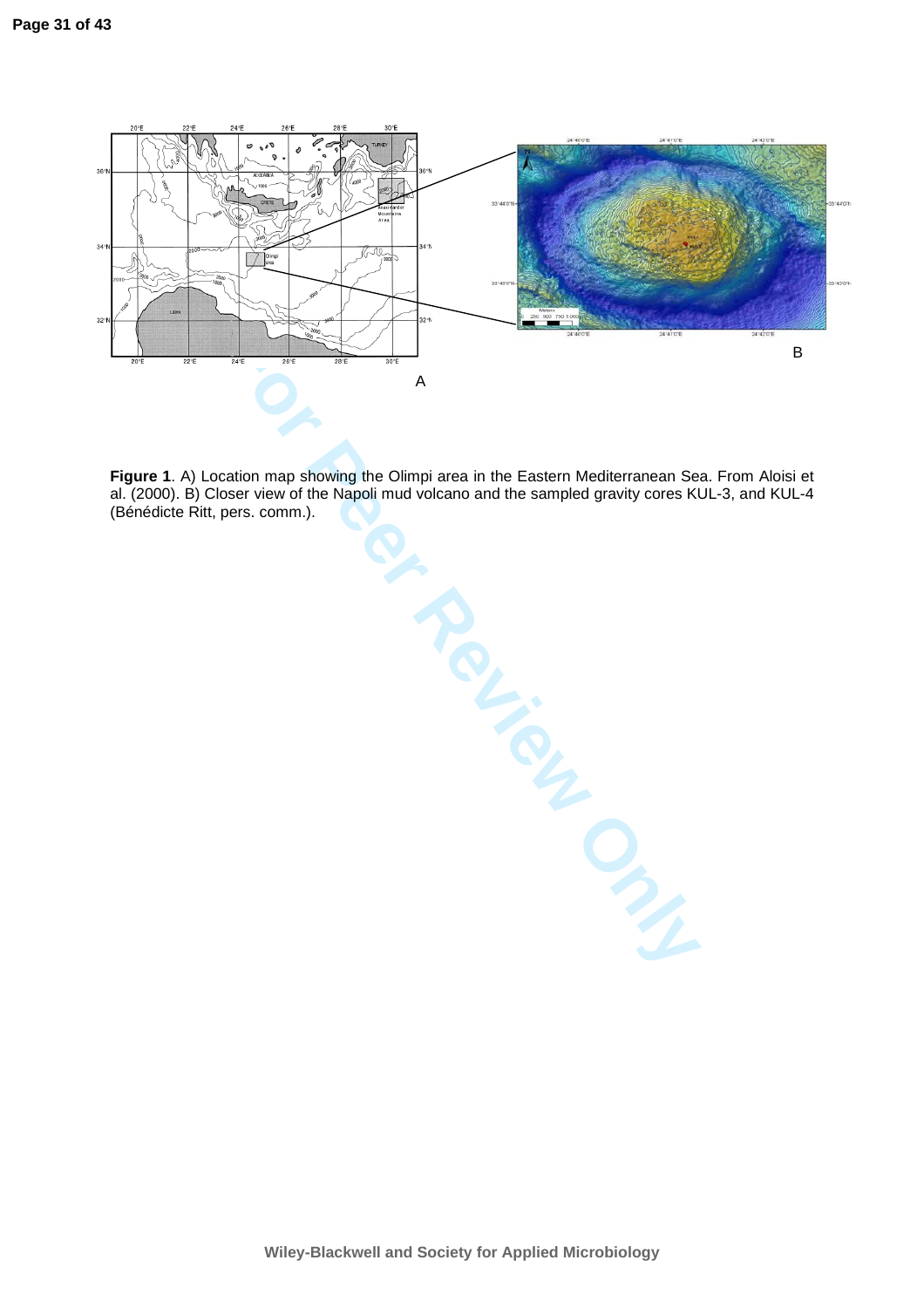

 $(mmol cm<sup>-3</sup>)$ 

**Figure 2**. Depth profiles of geochemistry and methanogenic activities in the Napoli mud volcano center sediments. Filled diamonds are sulfate concentrations, and open circles are methane concentrations in mmol per cm<sup>3</sup> of sediment. The scale represents sediment depth below the seafloor.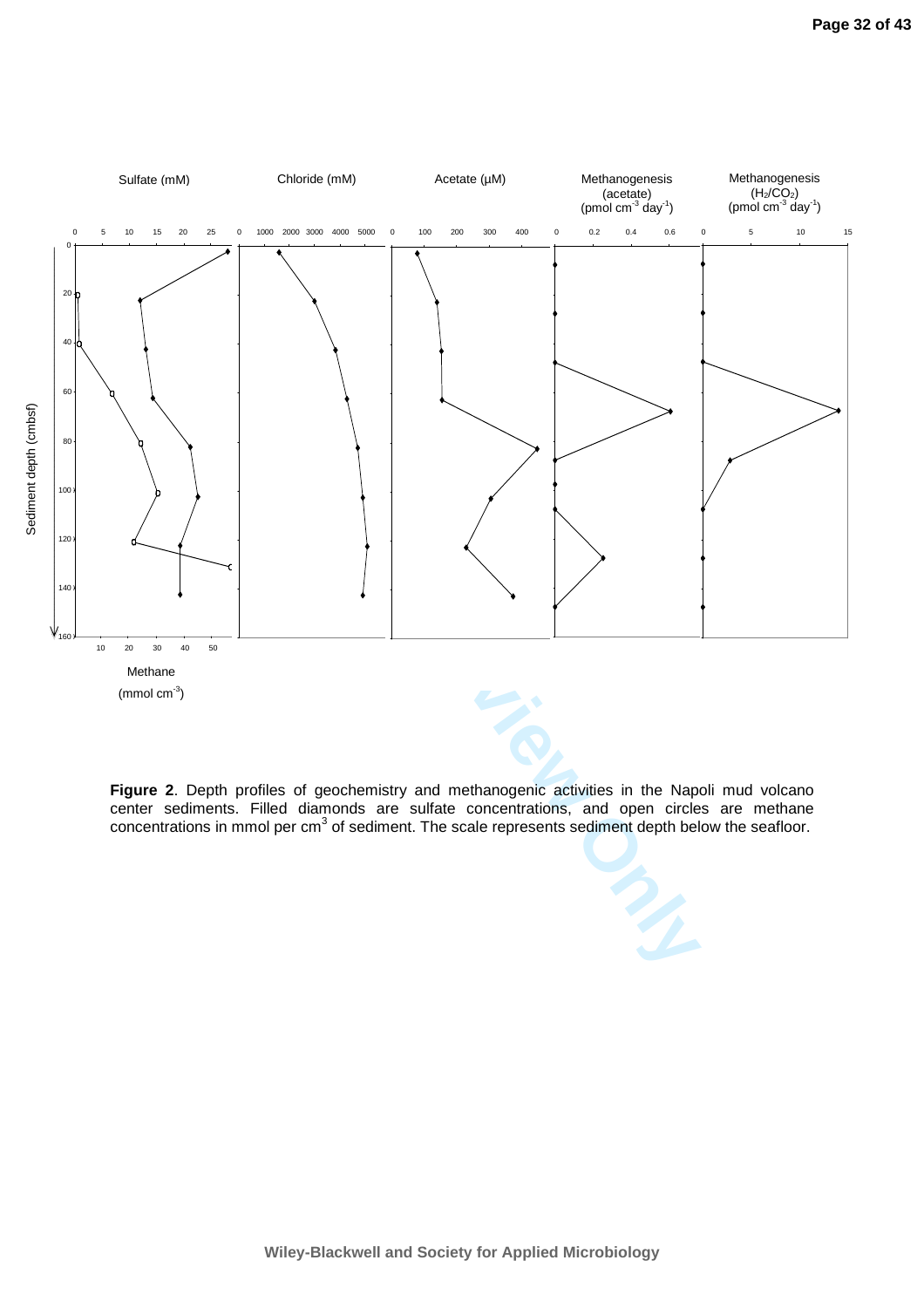

Mercy Clays Review Only **Figure 3**. DGGE analysis of archaeal 16S rRNA gene sequences from various sediment depths of the Napoli mud volcano. Numbers B1 to B10 (white dots) are bands corresponding to NapK-dggeB1 to NapK-dggeB10, excised from the gel.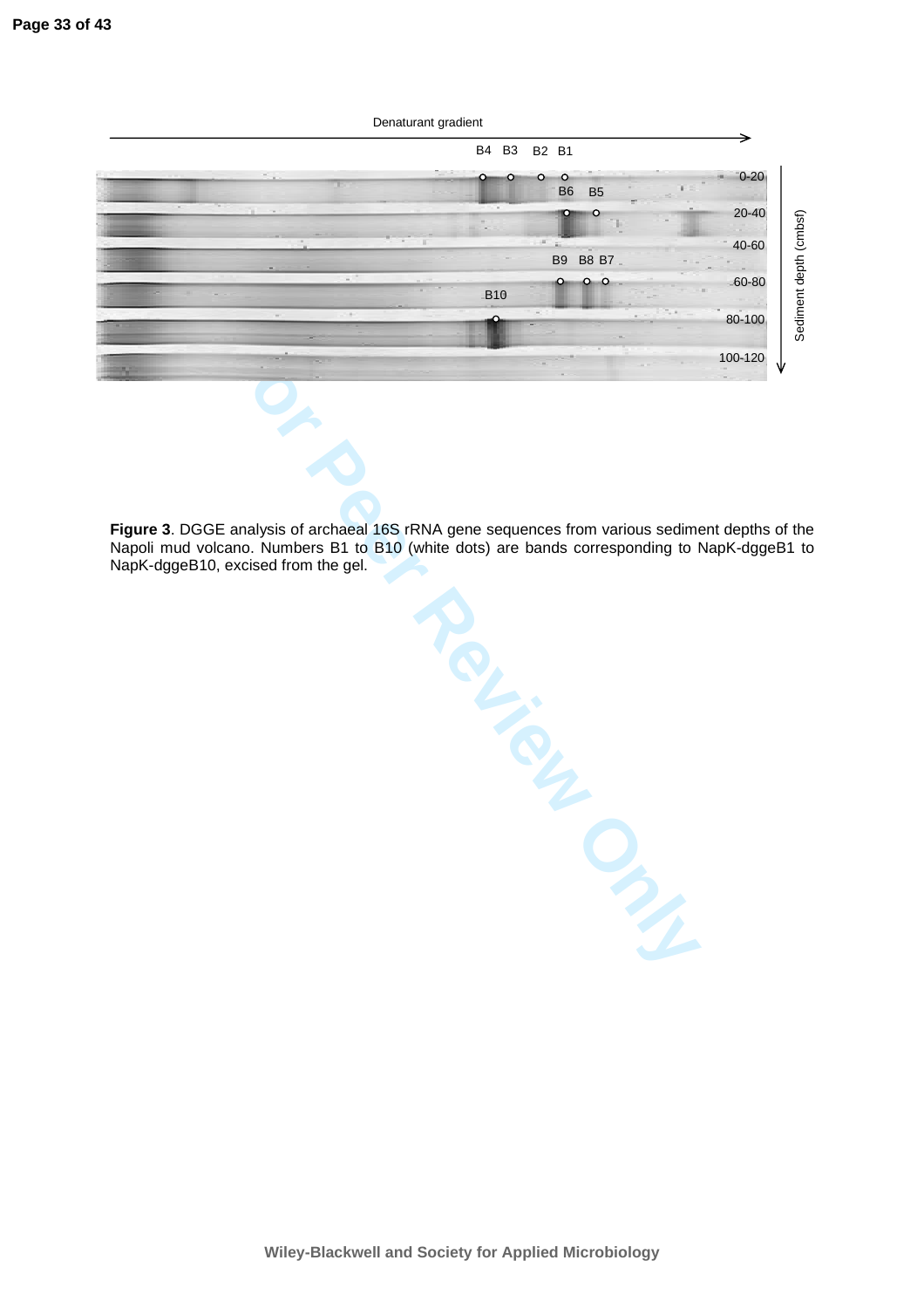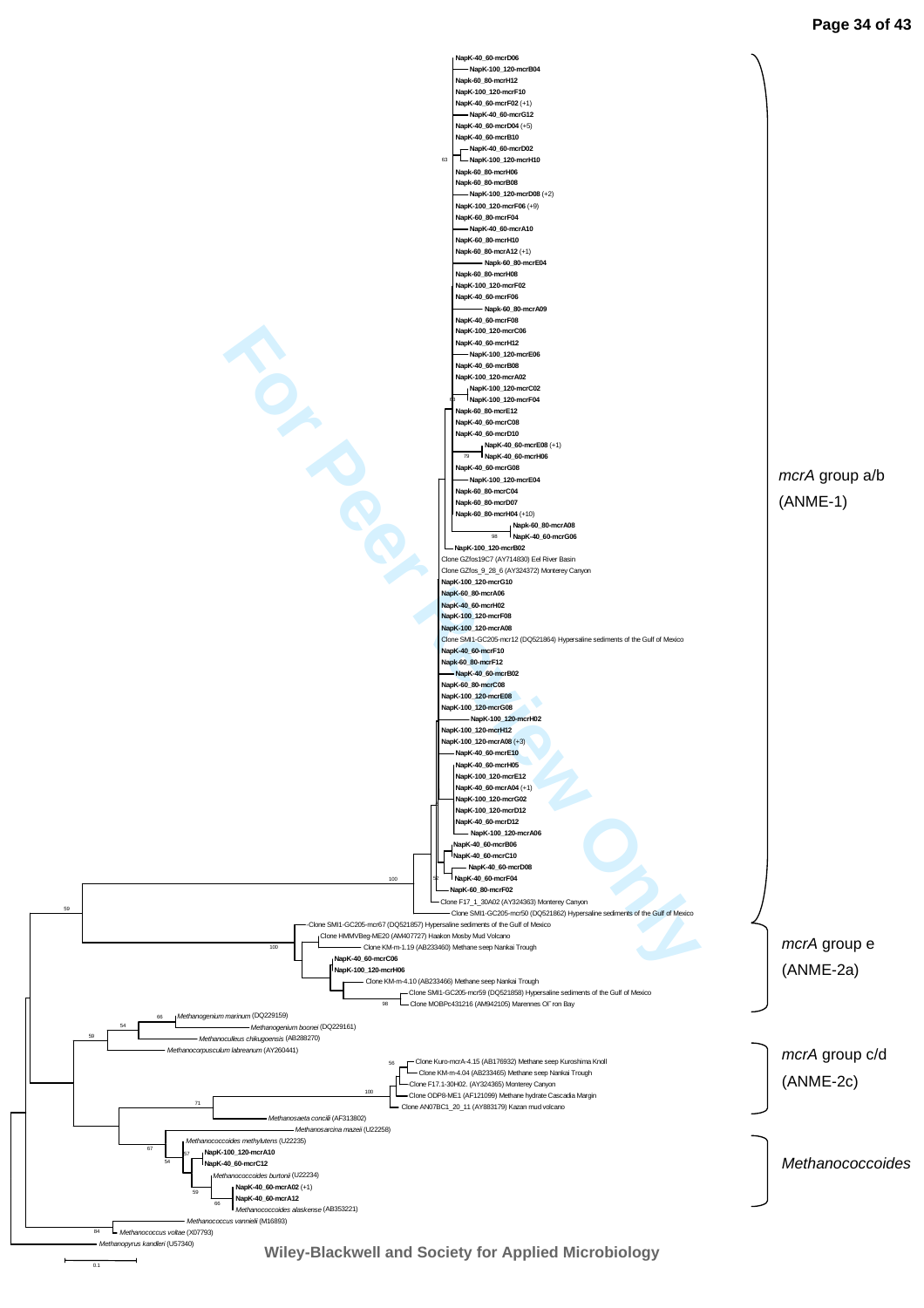**FOR REVIEW ONLY Figure 4.** Phylogenetic analysis of MCR amino acid sequences from the center of the Napoli mud volcano sediments based on the neighbour-joining method with approximately 258 amino acid positions. Boostrap values (in percent) are based on 1000 replicates and are indicated at nodes for branches values ≥50% boostrap support. Gene sequences from the Napoli mud volcano sediments are in boldface. Clones with designation beginning NapK-40\_60 are from section 40 to 60 cmbsf, clones with designation NapK-60\_80 are from section 60 to 80 cmbsf, and clones with designation NapK-100\_120 are from section 100 to 120 cmbsf. Numbers in brackets indicate the number of analyzed clones that have more than 97% sequence identity.

**Wiley-Blackwell and Society for Applied Microbiology**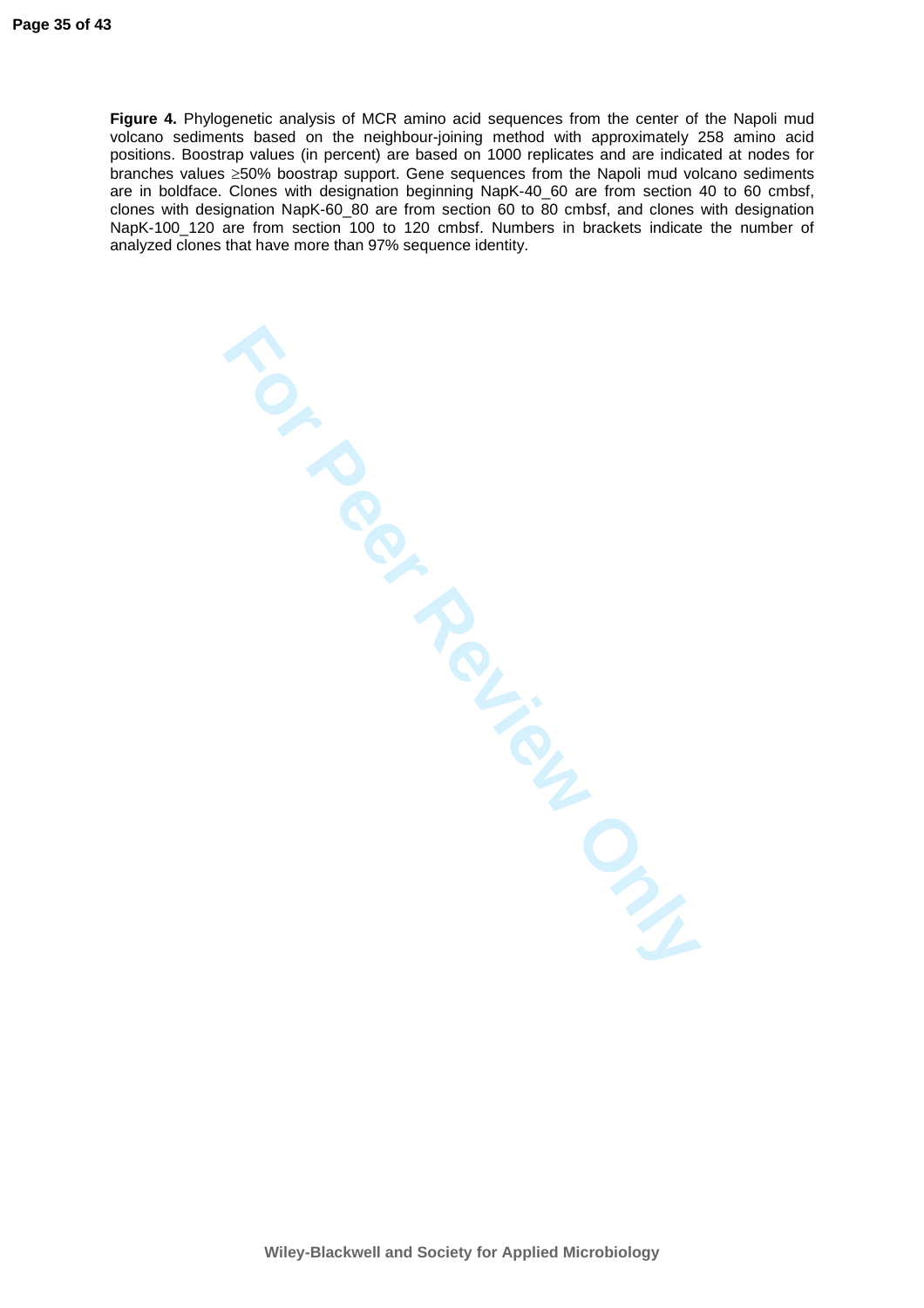

**Figure 5**. Depth profile of total prokaryotic cells in the Napoli mud volcano center sediments. The black line represents a general regression equation based on total prokaryotic cell counts from diverse marine sediments, with upper and lower prediction limits (95 %) shown by dashed lines, from Parkes et al. (2000).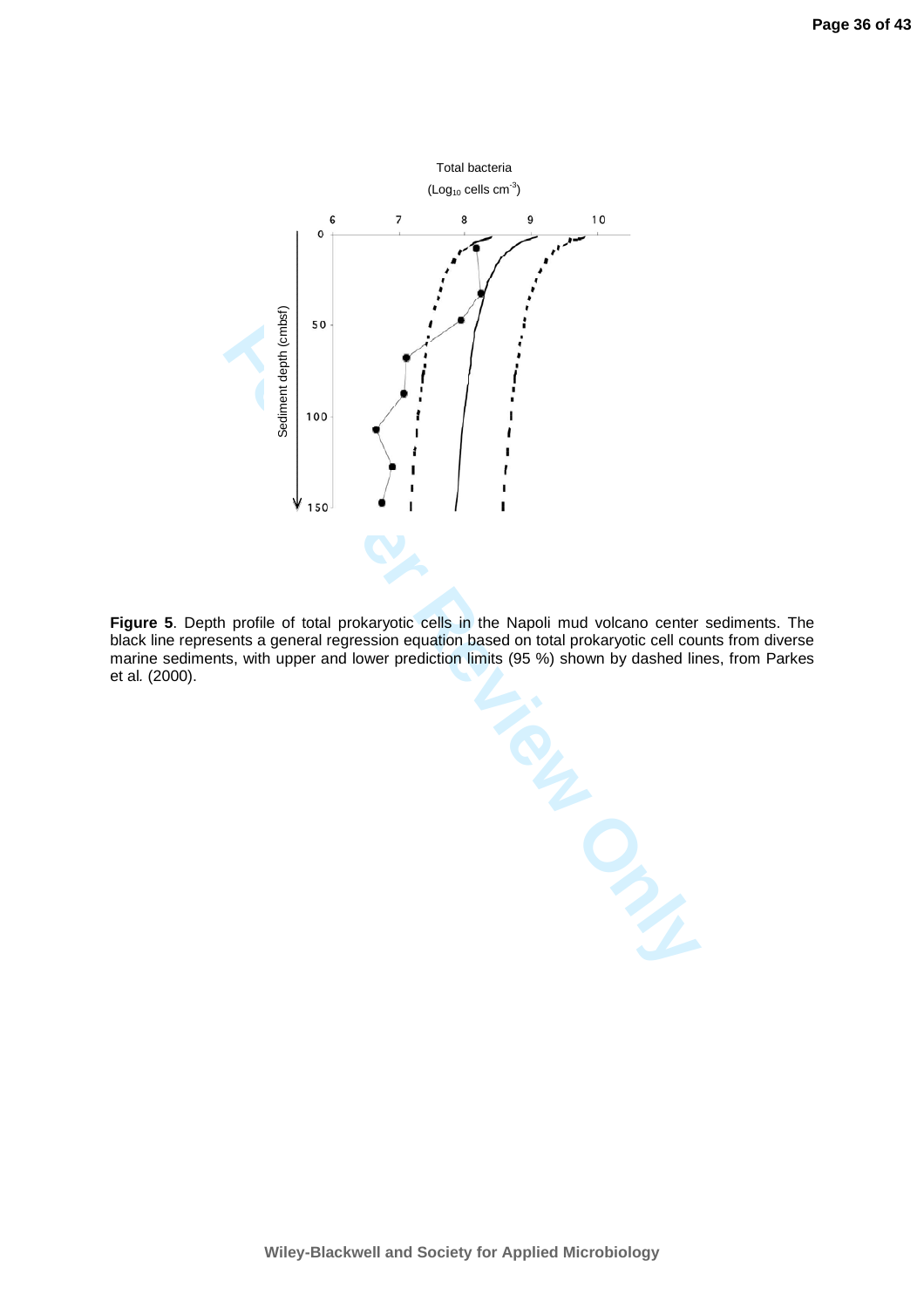

**SUPPLEMENTARY MATERIAL** 

**SM1**. Depth profiles of the porewater concentrations of  $Mg^{2+}$  (open circles), Na<sup>+</sup> (filled squares), and  $Ca<sup>2+</sup>$  (filled diamonds) in the Napoli mud volcano centre sediment sections.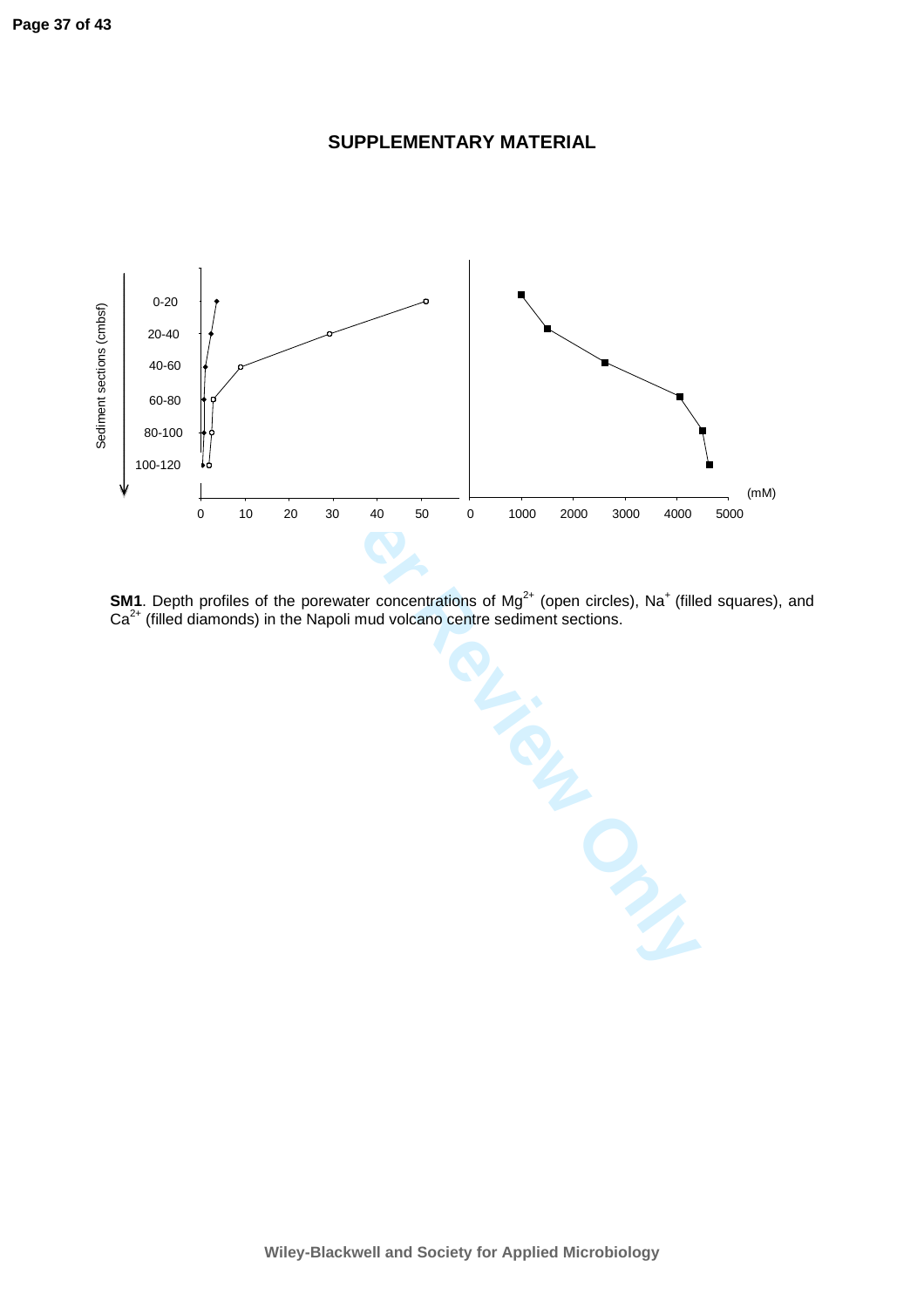

**SM2**. Depth profiles of methanogenic activities from methylamines, methanol (filled circles) and hexadecane (open circles), and free  $CO<sub>2</sub>$  in the Napoli mud volcano center sediments. Methanogenic rates are expressed in turnover/day.



**Wiley-Blackwell and Society for Applied Microbiology**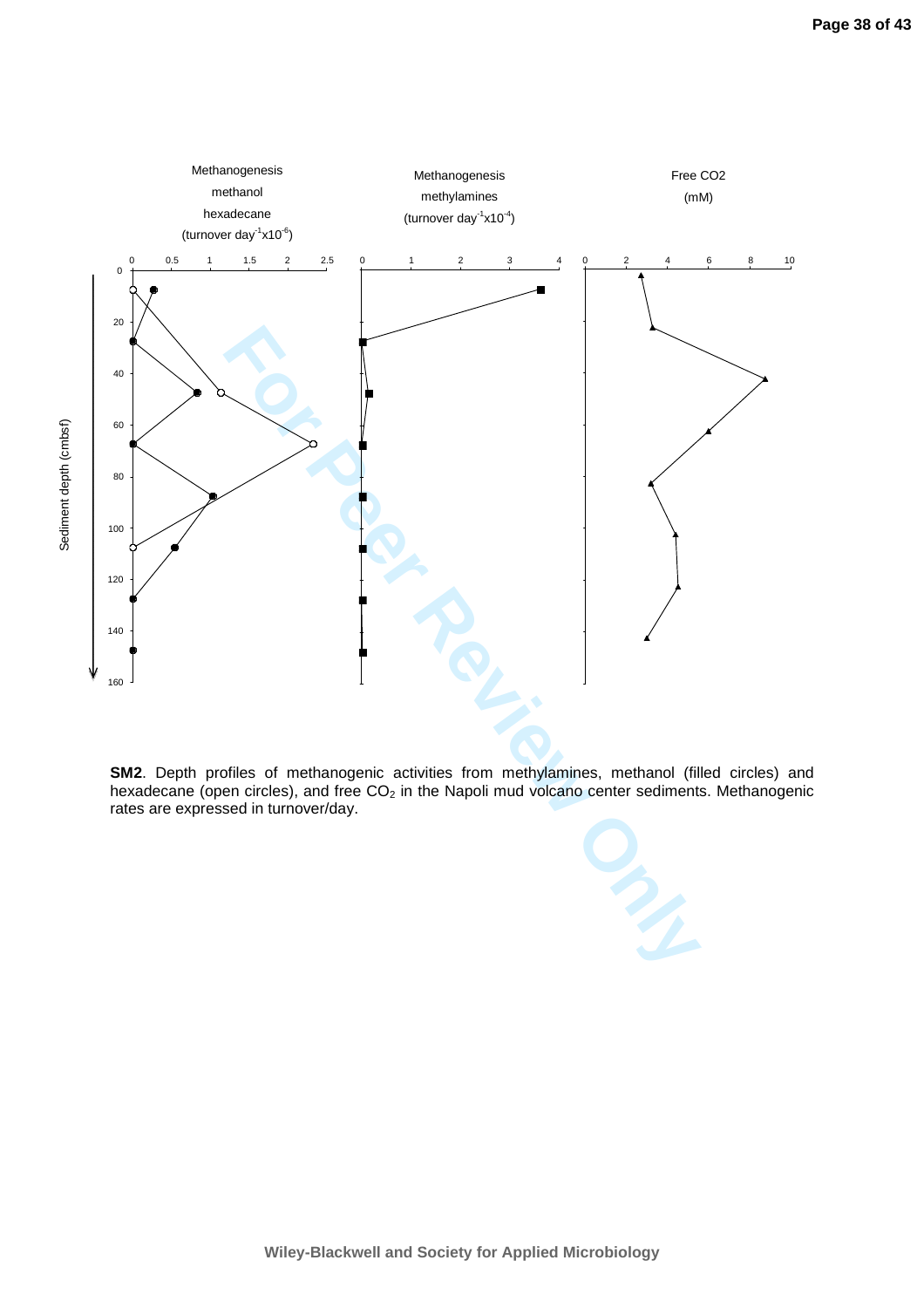

**SM3.** Rarefaction analysis of the mcrA gene libraries sections 40-60 cmbsf (filled triangles), 60-80 cmbsf (filled squares), and 100-120 cmbsf (filled diamonds), done using the RarFac program.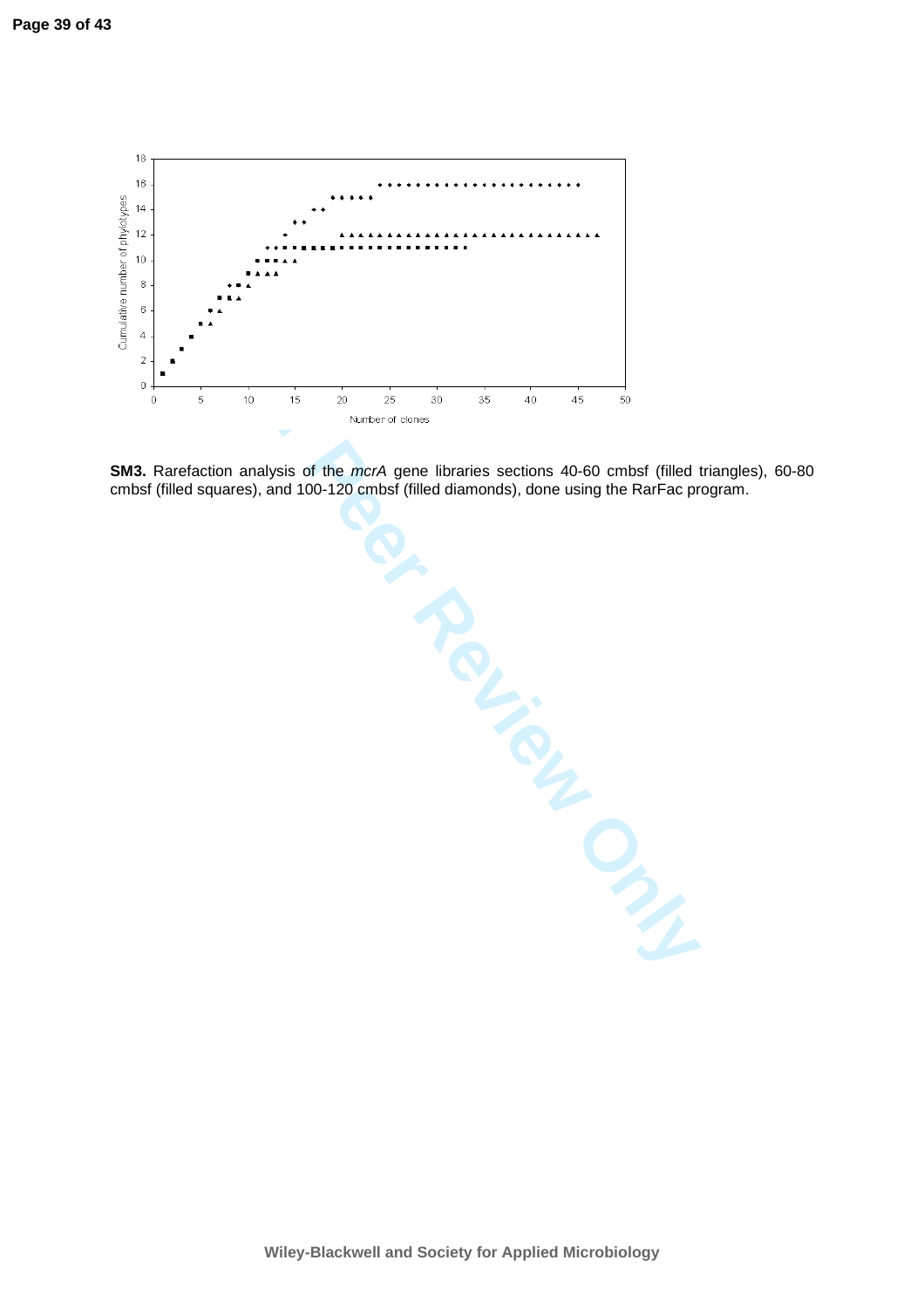| Phylogenetic<br>affiliation | Clone               | Closest uncultured relative (accession number) and origin            | Sequence<br>identity (%) |
|-----------------------------|---------------------|----------------------------------------------------------------------|--------------------------|
| Methanococcoides            | NapK-40_60-mcrA02   | strain DSM 17273 (AB353221)                                          | 99                       |
|                             |                     | Methanococcoides alaskense                                           |                          |
|                             | NapK-40_60-mcrA12   | strain DSM 17273 (AB353221)<br>Methanococcoides alaskense            | 99                       |
|                             | NapK-100_120-mcrA10 | MOBOcr43040 (AM942090)                                               | 86                       |
|                             |                     | Gassy Subsurface Sediments of Marennes-Oleron Bay                    |                          |
| <i>mcrA</i> group e         | NapK-40_60-mcrC06   | SMI1-GC205-mcr67 (DQ521857)                                          | 94                       |
|                             | NapK-100_120-mcrH06 | Hypersaline Sediments, Gulf of Mexico<br>KM-m-4.10 (AB233466)        | 97                       |
|                             |                     | Sediments from methane seeps of the Nankai Trough                    |                          |
| mcrA group a/b              | NapK-40 60-mcrA04   | SMI1-GC205-mcr12 (DQ521864)                                          | 97                       |
|                             |                     | Hypersaline Sediments, Gulf of Mexico                                |                          |
|                             | NapK-40_60-mcrA10   | F17.1_30A02 (AY324363)<br>Microcosm Enrichment, Monterey Canyon      | 93                       |
|                             | NapK-40_60-mcrB02   | F17.1_30A02 (AY324363)                                               | 93                       |
|                             |                     | Microcosm Enrichment, Monterey Canyon                                |                          |
|                             | NapK-40_60-mcrB06   | F17.1_30A02 (AY324363)                                               | 92                       |
|                             | NapK-40_60-mcrB08   | Microcosm Enrichment, Monterey Canyon<br>F17.1_30A02 (AY324363)      | 92                       |
|                             |                     | Microcosm Enrichment, Monterey Canyon                                |                          |
|                             | NapK-40_60-mcrB10   | F17.1_30A02 (AY324363)                                               | 93                       |
|                             |                     | Microcosm Enrichment, Monterey Canyon                                |                          |
|                             | NapK-40 60-mcrC08   | F17.1_30A02 (AY324363)<br>Microcosm Enrichment, Monterey Canyon      | 92                       |
|                             | NapK-40_60-mcrC10   | F17.1_30A02 (AY324363)                                               | 92                       |
|                             |                     | Microcosm Enrichment, Monterey Canyon                                |                          |
|                             | NapK-40 60-mcrD02   | F17.1_30A02 (AY324363)                                               | 92                       |
|                             | NapK-40_60-mcrD04   | Microcosm Enrichment, Monterey Canyon<br>F17.1_30A02 (AY324363)      | 93                       |
|                             |                     | Microcosm Enrichment, Monterey Canyon                                |                          |
|                             | NapK-40_60-mcrD06   | F17.1_30A02 (AY324363)                                               | 92                       |
|                             |                     | Microcosm Enrichment, Monterey Canyon                                |                          |
|                             | NapK-40_60-mcrD08   | F17.1_30A02 (AY324363)<br>Microcosm Enrichment, Monterey Canyon      | 93                       |
|                             | NapK-40_60-mcrD10   | F17.1_30A02 (AY324363)                                               | 92                       |
|                             |                     | Microcosm Enrichment, Monterey Canyon                                |                          |
|                             | NapK-40_60-mcrD12   | SMI1-GC205-mcr12 (DQ521864)<br>Hypersaline Sediments, Gulf of Mexico | 96                       |
|                             | NapK-40_60-mcrE08   | F17.1_30A02 (AY324363)                                               | 92                       |
|                             |                     | Microcosm Enrichment, Monterey Canyon                                |                          |
|                             | NapK-40_60-mcrE10   | F17.1_30A02 (AY324363)                                               | 95                       |
|                             | NapK-40_60-mcrF02   | Microcosm Enrichment, Monterey Canyon<br>F17.1_30A02 (AY324363)      | 93                       |
|                             |                     | Microcosm Enrichment, Monterey Canyon                                |                          |
|                             | NapK-40_60-mcrF04   | F17.1_30A02 (AY324363)                                               | 93                       |
|                             | NapK-40 60-mcrF06   | Microcosm Enrichment, Monterey Canyon<br>F17.1_30A02 (AY324363)      | 92                       |
|                             |                     | Microcosm Enrichment, Monterey Canyon                                |                          |
|                             | NapK-40_60-mcrF08   | F17.1_30A02 (AY324363)                                               | 92                       |
|                             |                     | Microcosm Enrichment, Monterey Canyon                                |                          |
|                             | NapK-40_60-mcrF10   | F17.1_30A02 (AY324363)<br>Microcosm Enrichment, Monterey Canyon      | 95                       |
|                             | NapK-40 60-mcrG06   | F17.1 30A02 (AY324363)                                               | 87                       |
|                             |                     | Microcosm Enrichment, Monterey Canyon                                |                          |
|                             | NapK-40_60-mcrG08   | F17.1_30A02 (AY324363)                                               | 93                       |
|                             | NapK-40 60-mcrG12   | Microcosm Enrichment, Monterey Canyon<br>F17.1_30A02 (AY324363)      | 92                       |
|                             |                     | Microcosm Enrichment, Monterey Canyon                                |                          |
|                             | NapK-40_60-mcrH02   | F17.1_30A02 (AY324363)                                               | 93                       |
|                             | NapK-40 60-mcrH05   | Microcosm Enrichment, Monterey Canyon<br>SMI1-GC205-mcr12 (DQ521864) | 96                       |
|                             |                     | Hypersaline Sediments, Gulf of Mexico                                |                          |
|                             | NapK-40_60-mcrH08   | F17.1_30A02 (AY324363)                                               | 95                       |
|                             |                     | Microcosm Enrichment, Monterey Canyon                                | 93                       |
|                             | NapK-40_60-mcrH12   | F17.1_30A02 (AY324363)<br>Microcosm Enrichment, Monterey Canyon      |                          |
|                             | NapK-60_80-mcrA06   | GZfos_9_28.6 (AY324372)                                              | 98                       |
|                             |                     | Microcosm Enrichment, Monterey Canyon                                |                          |
|                             | NapK-60_80-mcrA08   | F17.1_30A02 (AY324363)<br>Microcosm Enrichment, Monterey Canyon      | 87                       |
|                             | NapK-60_80-mcrA09   | F17.1_30A02 (AY324363)                                               | 91                       |
|                             |                     | Microcosm Enrichment, Monterey Canyon                                |                          |
|                             | NapK-60_80-mcrA12   | F17.1_30A02 (AY324363)<br>Microcosm Enrichment, Monterey Canyon      | 93                       |
|                             | NapK-60_80-mcrB08   | F17.1_30A02 (AY324363)                                               | 92                       |
|                             |                     | Microcosm Enrichment, Monterey Canyon                                |                          |
|                             |                     |                                                                      |                          |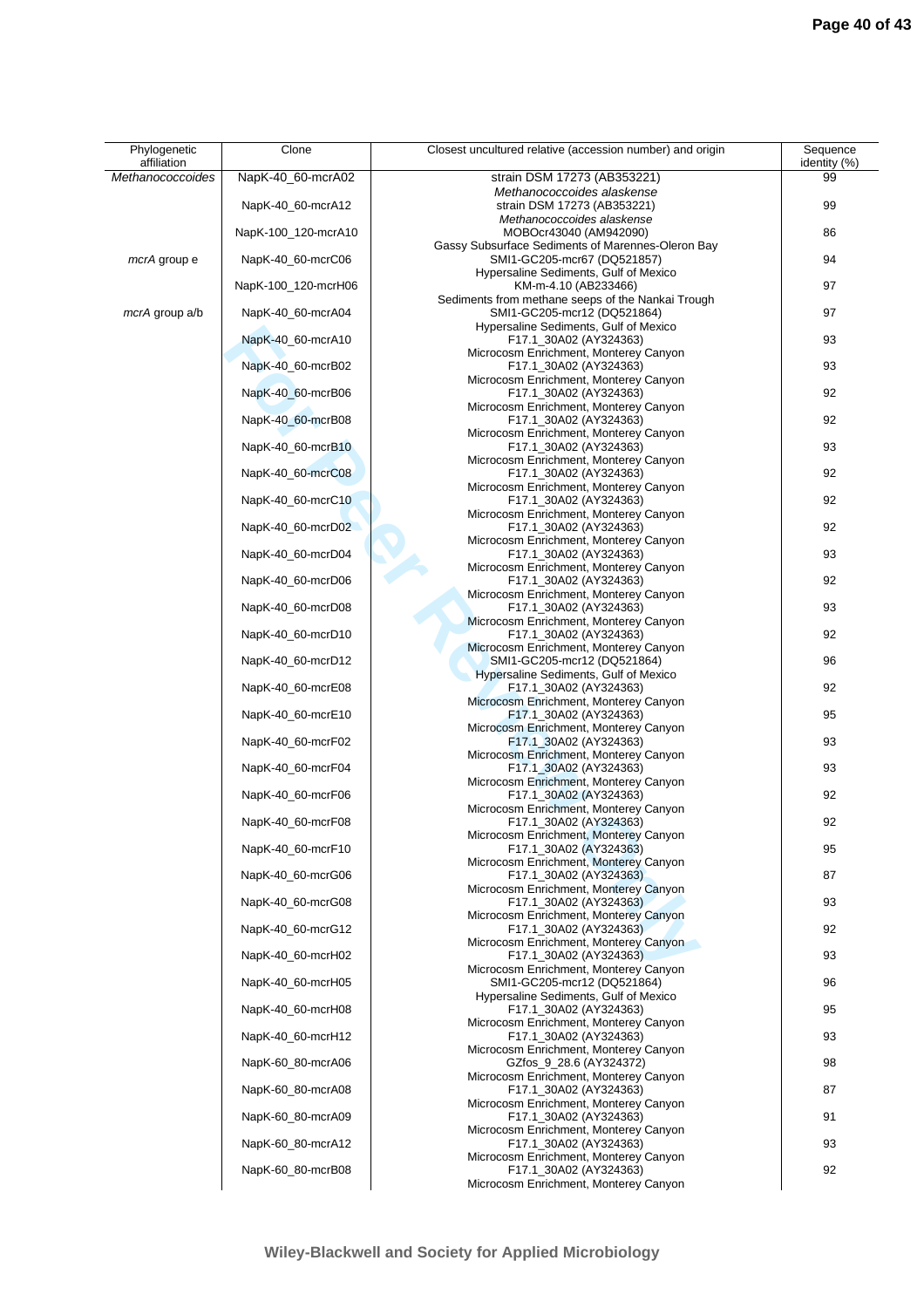| NapK-60_80-mcrC04   |
|---------------------|
| NapK-60_80-mcrC08   |
| NapK-60_80-mcrD07   |
| NapK-60_80-mcrE04   |
| NapK-60_80-mcrE12   |
| NapK-60_80-mcrF02   |
| NapK-60_80-mcrF04   |
| NapK-60_80-mcrF12   |
| NapK-60_80-mcrH04   |
| NapK-60_80-mcrH06   |
| NapK-60_80-mcrH08   |
| NapK-60_80-mcrH10   |
| NapK-60_80-mcrH12   |
| NapK-100_120-mcrA02 |
| NapK-100_120-mcrA06 |
| NapK-100_120-mcrA08 |
| NapK-100_120-mcrB02 |
| NapK-100_120-mcrB04 |
| NapK-100_120-mcrC02 |
| NapK-100_120-mcrC06 |
| NapK-100_120-mcrD08 |
| NapK-100_120-mcrD12 |
| NapK-100_120-mcrE04 |
| NapK-100_120-mcrE06 |
| NapK-100_120-mcrE08 |
| NapK-100_120-mcrE12 |
| NapK-100_120-mcrF02 |
| NapK-100_120-mcrF04 |
| NapK-100_120-mcrF06 |
| NapK-100_120-mcrF08 |
| NapK-100_120-mcrF10 |
| NapK-100_120-mcrG02 |
| NapK-100_120-mcrG06 |
| NapK-100_120-mcrG08 |
| NapK-100_120-mcrG10 |
| NapK-100_120-mcrH02 |
| NapK-100_120-mcrH10 |
| NapK-100_120-mcrH12 |
|                     |

| NapK-60_80-mcrC04   | F17.1_30A02 (AY324363)                                               | 92 |
|---------------------|----------------------------------------------------------------------|----|
| NapK-60_80-mcrC08   | Microcosm Enrichment, Monterey Canyon<br>F17.1 30A02 (AY324363)      | 95 |
| NapK-60 80-mcrD07   | Microcosm Enrichment, Monterey Canyon<br>F17.1_30A02 (AY324363)      | 92 |
| NapK-60_80-mcrE04   | Microcosm Enrichment, Monterey Canyon<br>F17.1_30A02 (AY324363)      | 92 |
| NapK-60_80-mcrE12   | Microcosm Enrichment, Monterey Canyon<br>F17.1_30A02 (AY324363)      | 92 |
| NapK-60_80-mcrF02   | Microcosm Enrichment, Monterey Canyon<br>F17.1_30A02 (AY324363)      | 96 |
| NapK-60_80-mcrF04   | Microcosm Enrichment, Monterey Canyon<br>F17.1_30A02 (AY324363)      | 93 |
|                     | Microcosm Enrichment, Monterey Canyon                                |    |
| NapK-60_80-mcrF12   | F17.1 30A02 (AY324363)<br>Microcosm Enrichment, Monterey Canyon      | 93 |
| NapK-60_80-mcrH04   | F17.1 30A02 (AY324363)<br>Microcosm Enrichment, Monterey Canyon      | 93 |
| NapK-60_80-mcrH06   | F17.1_30A02 (AY324363)<br>Microcosm Enrichment, Monterey Canyon      | 92 |
| NapK-60_80-mcrH08   | F17.1_30A02 (AY324363)<br>Microcosm Enrichment, Monterey Canyon      | 92 |
| NapK-60_80-mcrH10   | F17.1_30A02 (AY324363)<br>Microcosm Enrichment, Monterey Canyon      | 93 |
| NapK-60_80-mcrH12   | F17.1_30A02 (AY324363)                                               | 92 |
| NapK-100_120-mcrA02 | Microcosm Enrichment, Monterey Canyon<br>F17.1_30A02 (AY324363)      | 92 |
| NapK-100_120-mcrA06 | Microcosm Enrichment, Monterey Canyon<br>SMI1-GC205-mcr12 (DQ521864) | 95 |
| NapK-100_120-mcrA08 | Hypersaline Sediments, Gulf of Mexico<br>GZfos_9_28.6 (AY324372)     | 97 |
| NapK-100_120-mcrB02 | Microcosm Enrichment, Monterey Canyon<br>GZfos_9_28.6 (AY324372)     | 97 |
| NapK-100_120-mcrB04 | Microcosm Enrichment, Monterey Canyon<br>F17.1_30A02 (AY324363)      | 92 |
| NapK-100_120-mcrC02 | Microcosm Enrichment, Monterey Canyon<br>F17.1_30A02 (AY324363)      | 92 |
|                     | Microcosm Enrichment, Monterey Canyon                                |    |
| NapK-100_120-mcrC06 | F17.1_30A02 (AY324363)<br>Microcosm Enrichment, Monterey Canyon      | 93 |
| NapK-100_120-mcrD08 | F17.1_30A02 (AY324363)<br>Microcosm Enrichment, Monterey Canyon      | 93 |
| NapK-100_120-mcrD12 | SMI1-GC205-mcr12 (DQ521864)<br>Hypersaline Sediments, Gulf of Mexico | 96 |
| NapK-100_120-mcrE04 | F17.1_30A02 (AY324363)<br>Microcosm Enrichment, Monterey Canyon      | 92 |
| NapK-100_120-mcrE06 | F17.1_30A02 (AY324363)<br>Microcosm Enrichment, Monterey Canyon      | 92 |
| NapK-100_120-mcrE08 | F17.1_30A02 (AY324363)<br>Microcosm Enrichment, Monterey Canyon      | 95 |
| NapK-100_120-mcrE12 | SMI1-GC205-mcr12 (DQ521864)                                          | 94 |
| NapK-100_120-mcrF02 | Hypersaline Sediments, Gulf of Mexico<br>F17.1_30A02 (AY324363)      | 92 |
| NapK-100_120-mcrF04 | Microcosm Enrichment, Monterey Canyon<br>F17.1_30A02 (AY324363)      | 92 |
| NapK-100_120-mcrF06 | Microcosm Enrichment, Monterey Canyon<br>F17.1_30A02 (AY324363)      | 93 |
| NapK-100 120-mcrF08 | Microcosm Enrichment, Monterey Canyon<br>F17.1_30A02 (AY324363)      | 96 |
| NapK-100_120-mcrF10 | Microcosm Enrichment, Monterey Canyon<br>F17.1 30A02 (AY324363)      | 92 |
| NapK-100_120-mcrG02 | Microcosm Enrichment, Monterey Canyon<br>F17.1_30A02 (AY324363)      | 96 |
|                     | Microcosm Enrichment, Monterey Canyon                                |    |
| NapK-100_120-mcrG06 | F17.1_30A02 (AY324363)<br>Microcosm Enrichment, Monterey Canyon      | 92 |
| NapK-100_120-mcrG08 | GZfos_9_28.6 (AY324372)<br>Microcosm Enrichment, Monterey Canyon     | 98 |
| NapK-100_120-mcrG10 | GZfos_9_28.6 (AY324372)<br>Microcosm Enrichment, Monterey Canyon     | 97 |
| NapK-100_120-mcrH02 | F17.1_30A02 (AY324363)<br>Microcosm Enrichment, Monterey Canyon      | 93 |
| NapK-100_120-mcrH10 | F17.1_30A02 (AY324363)<br>Microcosm Enrichment, Monterey Canyon      | 92 |
| NapK-100_120-mcrH12 | F17.1_30A02 (AY324363)                                               | 94 |
|                     | Microcosm Enrichment, Monterey Canyon                                |    |